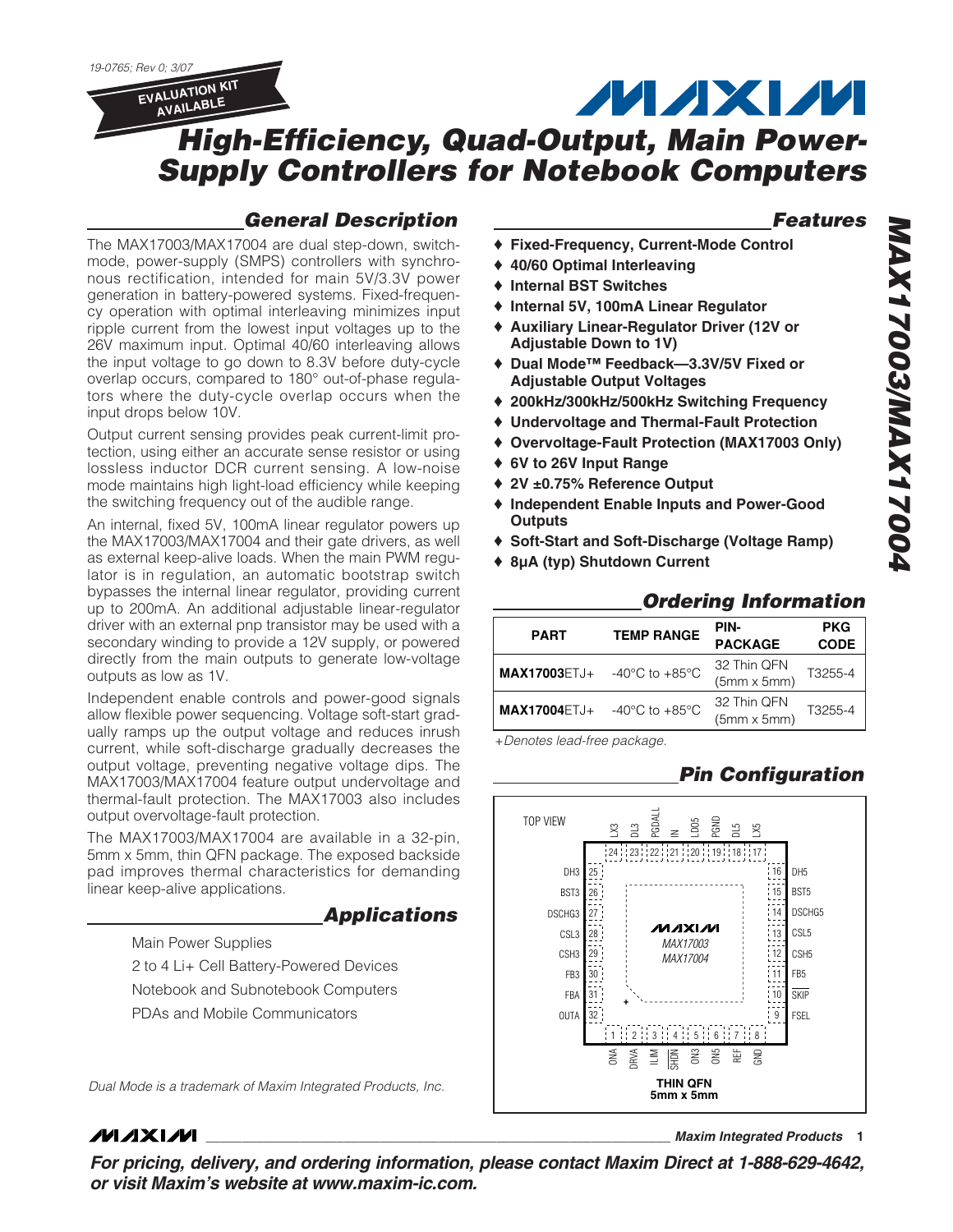### **ABSOLUTE MAXIMUM RATINGS**

| SKIP, FSEL, ILIM to GND-0.3V to (VLDO5 + 0.3V) |  |
|------------------------------------------------|--|
|                                                |  |
|                                                |  |
|                                                |  |
|                                                |  |
|                                                |  |
|                                                |  |
|                                                |  |

| Continuous Power Dissipation ( $T_A = +70^{\circ}C$ ) |  |
|-------------------------------------------------------|--|
| Multilayer PCB                                        |  |
| 32-Pin, 5mm x 5mm TQFN                                |  |
|                                                       |  |
| Operating Temperature Range 40°C to +85°C             |  |
|                                                       |  |
| Storage Temperature Range -65°C to +150°C             |  |
| Lead Temperature (soldering, 10s) +300°C              |  |
|                                                       |  |

Stresses beyond those listed under "Absolute Maximum Ratings" may cause permanent damage to the device. These are stress ratings only, and functional operation of the device at these or any other conditions beyond those indicated in the operational sections of the specifications is not implied. Exposure to absolute maximum rating conditions for extended periods may affect device reliability.

### **ELECTRICAL CHARACTERISTICS**

(Circuit of Figure 1, V<sub>IN</sub> = 12V, both SMPS enabled, FSEL = REF,  $\overline{\text{SKIP}}$  = GND, ILIM = LDO5, FBA = LDO5, IREF = I<sub>LDO5</sub> = I<sub>OUTA</sub> = no load,  $T_A = 0^\circ \text{C}$  to  $+85^\circ \text{C}$ , unless otherwise noted. Typical values are at  $T_A = +25^\circ \text{C}$ .)

| <b>PARAMETER</b>                         | <b>SYMBOL</b>          | <b>CONDITIONS</b>                                                                                                                                                                                        | <b>MIN</b> | <b>TYP</b> | <b>MAX</b> | <b>UNITS</b> |
|------------------------------------------|------------------------|----------------------------------------------------------------------------------------------------------------------------------------------------------------------------------------------------------|------------|------------|------------|--------------|
| <b>INPUT SUPPLIES (Note 1)</b>           |                        |                                                                                                                                                                                                          |            |            |            |              |
| V <sub>IN</sub> Input Voltage Range      |                        | LDO5 in regulation                                                                                                                                                                                       | 5.4        |            | 26.0       | $\vee$       |
|                                          | <b>V<sub>IN</sub></b>  | $IN = LDO5, VCSL5 < 4.4V$                                                                                                                                                                                | 4.5        |            | 5.5        |              |
| V <sub>IN</sub> Operating Supply Current | <b>I</b> IN            | LDO5 switched over to CSL5, either<br>SMPS on                                                                                                                                                            |            | 20         | 36         | μA           |
| V <sub>IN</sub> Standby Supply Current   | IN(STBY)               | $V_{IN}$ = 6V to 26V, both SMPS off, includes<br><b>SHDN</b>                                                                                                                                             |            | 65         | 120        | μA           |
| VIN Shutdown Supply Current              | I <sub>IN</sub> (SHDN) | $V_{IN} = 6V$ to 26V                                                                                                                                                                                     |            | 8          | 20         | μA           |
| Quiescent Power Consumption              | $P_Q$                  | Both SMPS on, $FB3 = FB5 = LDO5$ ,<br>$\overline{\text{SKIP}}$ = GND, $V_{\text{CSL3}}$ = 3.5V, $V_{\text{CSL5}}$ = 5.3V,<br>$V_{\text{OUTA}} = 15V,$<br>$P_{IN}$ + $P_{CSL3}$ + $P_{CSL5}$ + $P_{OUTA}$ |            | 3.5        | 4.5        | mW           |
| <b>MAIN SMPS CONTROLLERS</b>             |                        |                                                                                                                                                                                                          |            |            |            |              |
| 3.3V Output Voltage in Fixed<br>Mode     | VOUT <sub>3</sub>      | $V_{IN}$ = 6V to 26V, $\overline{SKIP}$ = FB3 = LDO5,<br>$0 < V_{\text{CSH3}}$ - $V_{\text{CSL3}} < 50$ mV (Note 2)                                                                                      | 3.265      | 3.315      | 3.365      | V            |
| 5V Output Voltage in Fixed Mode          | VOUT5                  | $V_{IN}$ = 6V to 26V, $\overline{SKIP}$ = FB5 = LDO5,<br>$0 < V_{CSH5}$ - $V_{CSL5} < 50$ mV (Note 2)                                                                                                    | 4.94       | 5.015      | 5.09       | V            |
| Feedback Voltage in Adjustable           |                        | $V_{IN}$ = 6V to 26V, FB3 or FB5<br>duty factor = $20\%$ to 80%                                                                                                                                          | 1.980      | 2.010      | 2.040      | V            |
| Mode (Note 2)                            | VFB                    | $V_{IN}$ = 6V to 26V, FB3 or FB5<br>duty factor = $50\%$                                                                                                                                                 | 1.990      | 2.010      | 2.030      |              |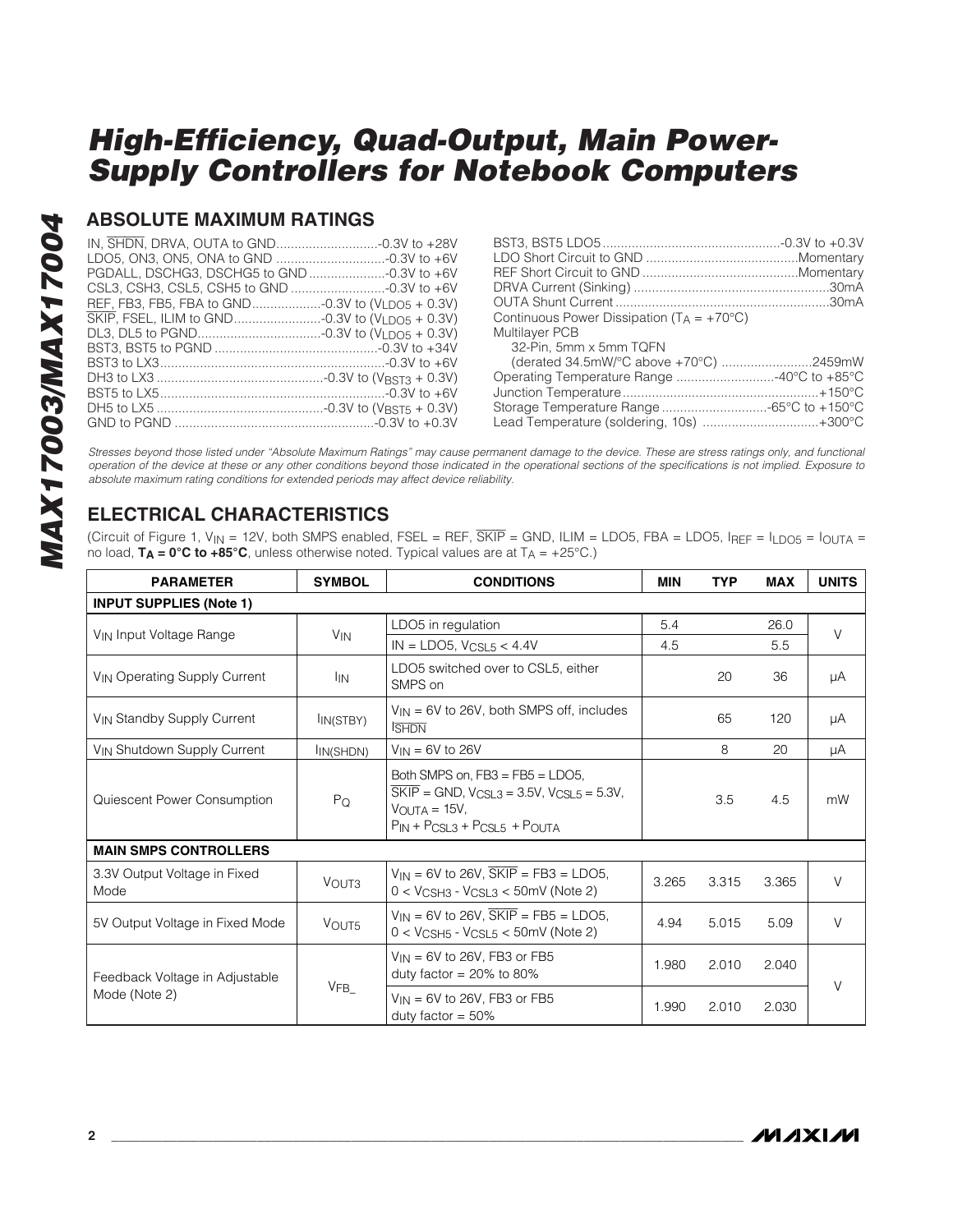### **ELECTRICAL CHARACTERISTICS (continued)**

(Circuit of Figure 1, V<sub>IN</sub> = 12V, both SMPS enabled, FSEL = REF, SKIP = GND, ILIM = LDO5, FBA = LDO5, IREF = ILDO5 = IOUTA = no load,  $T_A = 0^\circ C$  to  $+85^\circ C$ , unless otherwise noted. Typical values are at  $T_A = +25^\circ C$ .)

| <b>PARAMETER</b>                                       | <b>SYMBOL</b>          |                                                                              | <b>CONDITIONS</b>                                             | <b>MIN</b>   | <b>TYP</b>                  | <b>MAX</b>                  | <b>UNITS</b> |
|--------------------------------------------------------|------------------------|------------------------------------------------------------------------------|---------------------------------------------------------------|--------------|-----------------------------|-----------------------------|--------------|
| Output Voltage Adjust Range                            |                        | <b>Either SMPS</b>                                                           |                                                               | 2.0          |                             | 5.5                         | V            |
| FB3, FB5 Dual-Mode Threshold                           |                        |                                                                              |                                                               | 3.0          | V <sub>LOO5</sub><br>$-1.0$ | V <sub>LOO5</sub><br>$-0.4$ | $\vee$       |
| Feedback Input Leakage Current                         |                        | $VFB3 = VFB5 = 2.1V$                                                         |                                                               | $-0.1$       |                             | $+0.1$                      | μA           |
| DC Load Regulation                                     |                        | Either SMPS, SKIP = LDO5,<br>$0 < V_{\text{CSH}}$ - $V_{\text{CSL}} < 50$ mV |                                                               |              | $-0.1$                      |                             | $\%$         |
| Line Regulation Error                                  |                        | Either SMPS, 6V < VIN < 26V                                                  |                                                               |              | 0.03                        |                             | %N           |
|                                                        |                        | $FSEL = GND$                                                                 |                                                               | 170          | 200                         | 230                         |              |
| Operating Frequency (Note 1)                           | fosc                   | $FSEL = REF$                                                                 |                                                               | 270          | 300                         | 330                         | kHz          |
|                                                        |                        | $FSEL = LDO5$                                                                |                                                               | 425          | 500                         | 575                         |              |
| Maximum Duty Factor                                    | <b>DMAX</b>            | (Note 1)                                                                     |                                                               | 97.5         | 99                          |                             | $\%$         |
| Minimum On-Time                                        | tonmin                 |                                                                              |                                                               |              | 100                         |                             | ns           |
| SMPS3-to-SMPS5 Phase Shift                             |                        | SMPS5 starts after SMPS3                                                     |                                                               |              | 40                          |                             | $\%$         |
|                                                        |                        |                                                                              |                                                               |              | 144                         |                             | Deg          |
| <b>CURRENT LIMIT</b>                                   |                        |                                                                              |                                                               |              |                             |                             |              |
| ILIM Adjustment Range                                  |                        |                                                                              |                                                               | 0.5          |                             | VREF                        | V            |
| Current-Sense Input Leakage<br>Current                 |                        | $CSH3 = CSH5 = GND$ or LDO5                                                  |                                                               | $-1$         |                             | $+1$                        | μA           |
| Current-Limit Threshold (Fixed)                        | VLIMIT                 | $V_{CSH\_}$ - $V_{CSL\_}$ , ILIM = LDO5                                      |                                                               | 45           | 50                          | 55                          | mV           |
| Current-Limit Threshold                                | <b>VLIMIT</b>          | VCSH_ - VCSL_                                                                | $VILIM = 2.00V$                                               | 185          | 200                         | 215                         | mV           |
| (Adjustable)                                           |                        |                                                                              | $VILIM = 1.00V$                                               | 94           | 100                         | 106                         |              |
| Current-Limit Threshold                                |                        | $V_{CSH-}$ - $V_{CSL-}$ , $\overline{SKIP}$ = ILIM = LDO5                    |                                                               | $-67$        | $-60$                       | $-53$                       | mV           |
| (Negative)                                             | <b>V<sub>NEG</sub></b> | mode, percent of current limit                                               | $V_{CSHL}$ - $V_{CSL}$ , $\overline{SKIP}$ = LDO5, adjustable |              | $-120$                      |                             | $\%$         |
| Current-Limit Threshold<br>(Zero Crossing)             | $V_{ZX}$               | $V_{CSHL}$ - $V_{CSL}$ , $\overline{SKIP}$ = GND,<br>$ILIM = LDO5$           |                                                               | $\mathbf{O}$ | 3                           | 6                           | mV           |
|                                                        |                        |                                                                              | $ILIM = LDO5$                                                 | 6            | 10                          | 14                          | mV           |
| Idle Mode <sup>™</sup> Threshold                       | <b>VIDLE</b>           | VCSH_ - VCSL_,<br>$\overline{\text{SKIP}} = \text{GND}$                      | With respect to<br>current-limit<br>threshold (VLIMIT)        |              | 20                          |                             | %            |
|                                                        |                        |                                                                              | $ILIM = LDO5$                                                 | 2.5          | 5                           | 7.5                         | mV           |
| <b>Idle Mode Threshold</b><br>(Low Audible-Noise Mode) | <b>VIDLE</b>           | VCSH_ - VCSL_,<br>$\overline{\text{SKIP}}$ = REF                             | With respect to<br>current-limit<br>threshold (VLIMIT)        |              | 10                          |                             | $\%$         |
| ILIM Leakage Current                                   |                        | $ILIM = GND$ or REF                                                          |                                                               | $-1$         |                             | $+1$                        | μA           |

Idle Mode is a trademark of Maxim Integrated Products, Inc.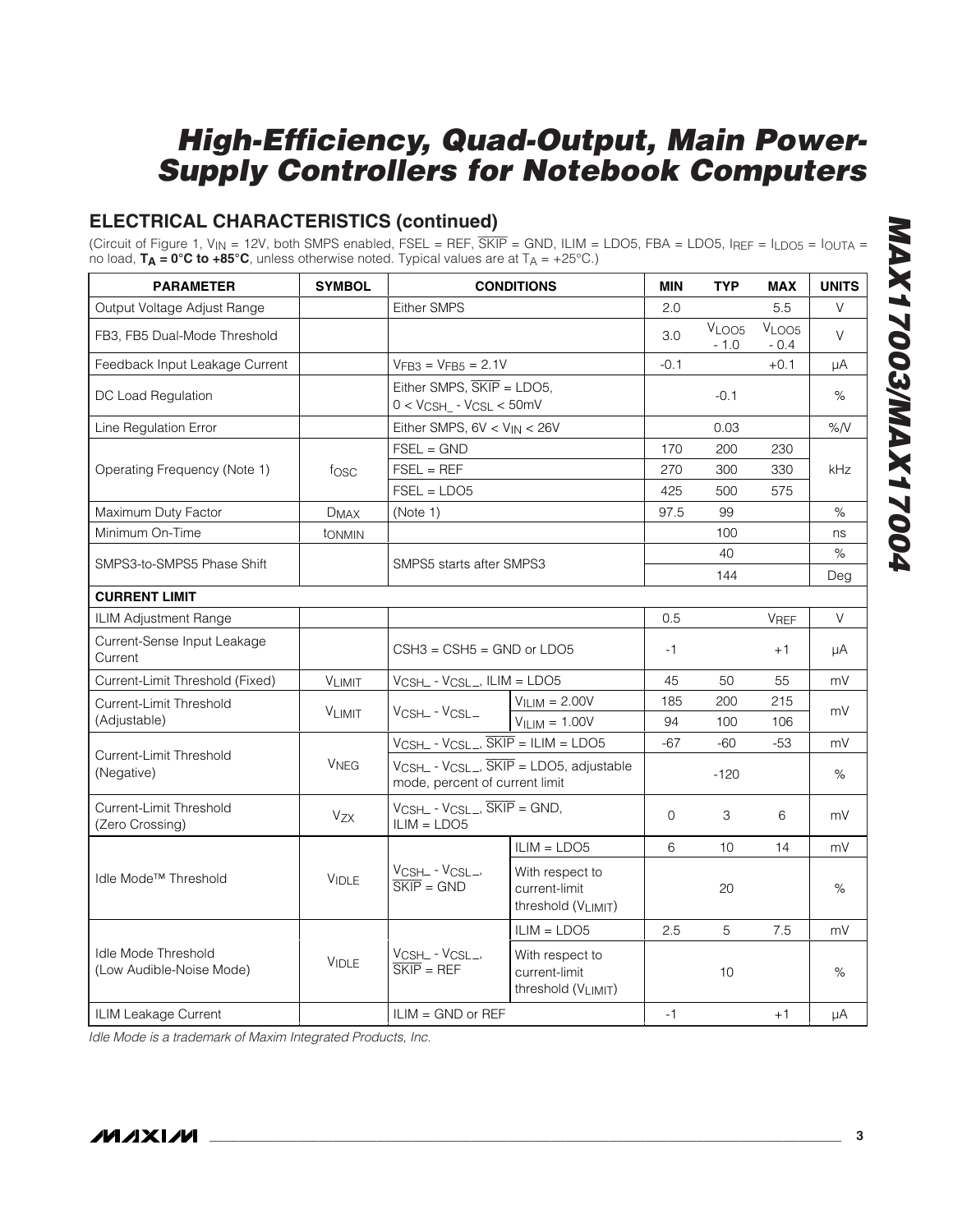### **ELECTRICAL CHARACTERISTICS (continued)**

(Circuit of Figure 1, V<sub>IN</sub> = 12V, both SMPS enabled, FSEL = REF,  $\overline{\text{SKIP}}$  = GND, ILIM = LDO5, FBA = LDO5, IREF = I<sub>LDO5</sub> = I<sub>OUTA</sub> = no load, **TA = 0°C to +85°C**, unless otherwise noted. Typical values are at TA = +25°C.)

| <b>PARAMETER</b>                                              | <b>SYMBOL</b>     | <b>CONDITIONS</b>                                                             | <b>MIN</b>   | <b>TYP</b>              | <b>MAX</b> | <b>UNITS</b> |
|---------------------------------------------------------------|-------------------|-------------------------------------------------------------------------------|--------------|-------------------------|------------|--------------|
| Soft-Start Ramp Time                                          | tsstart           | Measured from the rising edge of ON_to<br>full scale                          | $\mathbf{2}$ |                         | ms         |              |
| Soft-Stop Ramp Time                                           | tsstop            | Measured from the falling edge of ON_to<br>full scale                         |              | $\overline{4}$          |            | ms           |
| <b>INTERNAL FIXED LINEAR REGULATORS</b>                       |                   |                                                                               |              |                         |            |              |
| LDO5 Output Voltage                                           | VLDO <sub>5</sub> | $ON5 = GND$ , $6V < V_{IN} < 26V$ ,<br>4.85<br>4.95<br>$0 < I_{LDO5} < 100mA$ |              |                         | 5.10       | V            |
| LDO5 Undervoltage-Lockout Fault<br>Threshold                  |                   | Rising edge, hysteresis = $1\%$ (typ)                                         |              | 225                     | 450        | V            |
| LDO5 Bootstrap Switch Threshold                               |                   | Rising edge of CSL5, hysteresis = 1% (typ)                                    | 4.35         | 4.55                    | 4.70       | $\vee$       |
| LDO5 Bootstrap Switch Resistance                              |                   | LDO5 to CSL5, $VCSL5 = 5V$ , $ILDOS = 50mA$                                   |              | $\mathbf{1}$            | 5          | Ω            |
| <b>Short-Circuit Current</b>                                  |                   | $LDO5 = GND$ , $ON5 = GND$                                                    |              | 225                     | 450        | mA           |
| Short-Circuit Current (Switched<br>over to CSL_)              |                   | $LDO5 = GND, VCSL5 > 4.7V$                                                    | 200          | 425                     |            | mA           |
| <b>AUXILIARY LINEAR REGULATOR</b>                             |                   |                                                                               |              |                         |            |              |
| DRVA Voltage Range                                            | <b>VDRVA</b>      |                                                                               | 0.5          |                         | 26.0       | $\vee$       |
|                                                               |                   | $VFBA = 1.05V$ , $VDRVA = 5V$                                                 |              |                         | 0.4        |              |
| <b>DRVA Drive Current</b>                                     |                   | $VFBA = 0.965V$ , $VDRVA = 5V$                                                | 10           |                         |            | mA           |
| FBA Regulation Threshold                                      | <b>VFBA</b>       | $V_{DRVA} = 5V$ , $I_{DRVA} = 1mA$ (sink)                                     | 0.98         | 1.00                    | 1.02       | V            |
| FBA Load Regulation                                           |                   | $VDRA = 5V$ , $IDRVA = 0.5mA$ to $5mA$                                        |              | $-1.2$                  | $-2.2$     | $\%$         |
| <b>OUTA Shunt Trip Level</b>                                  |                   | Rising edge                                                                   | 25           | 26                      | 27         | $\vee$       |
| FBA Leakage Current                                           |                   | $VFBA = 1.035V$                                                               | 0.1          |                         | $+0.1$     | μA           |
| Secondary Feedback Regulation<br>Threshold                    |                   | VDRVA - VOUTA                                                                 |              | 0                       |            | V            |
| DL5 Pulse Width                                               |                   |                                                                               |              | 1/<br>3f <sub>OSC</sub> |            | $\mu s$      |
| <b>OUTA Leakage Current</b>                                   | <b>I</b> OUTA     | $V_{DRVA} = V_{OUTA} = 25V$                                                   |              |                         | 50         | μA           |
| <b>REFERENCE (REF)</b>                                        |                   |                                                                               |              |                         |            |              |
| Reference Voltage                                             | <b>VREF</b>       | LDO5 in regulation, $I_{REF} = 0$                                             | 1.985        | 2.00                    | 2.015      | $\vee$       |
| Reference Load-Regulation Error                               | $\Delta$ VREF     | $I_{REF} = -5\mu A$ to $+50\mu A$                                             | $-10$        |                         | $+10$      | mV           |
| <b>REF Lockout Voltage</b>                                    | VREF(UVLO)        | Rising edge                                                                   |              | 1.8                     |            | V            |
| <b>FAULT DETECTION</b>                                        |                   |                                                                               |              |                         |            |              |
| Output Overvoltage Trip<br>Threshold (MAX17003 Only)          |                   | With respect to error-comparator<br>threshold                                 | 8            | 11                      | 14         | %            |
| Output Overvoltage Fault<br>Propagation Delay (MAX17003 Only) | tove              | 50mV overdrive                                                                |              | 10                      |            | $\mu s$      |

**MAXIM**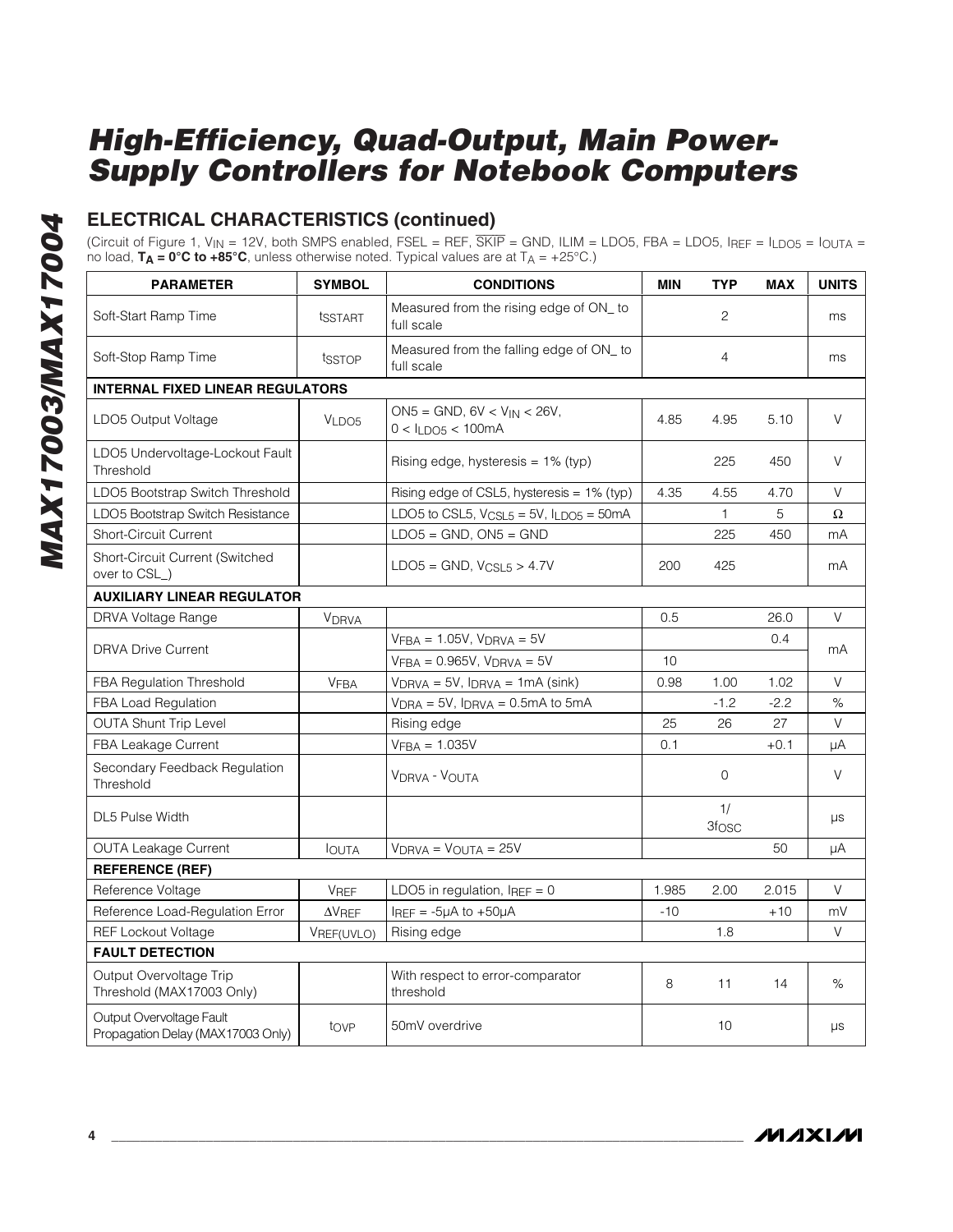### **ELECTRICAL CHARACTERISTICS (continued)**

(Circuit of Figure 1, VIN = 12V, both SMPS enabled, FSEL = REF, SKIP = GND, ILIM = LDO5, FBA = LDO5, IREF = ILDO5 = IOUTA = no load, **TA = 0°C to +85°C**, unless otherwise noted. Typical values are at TA = +25°C.)

| <b>PARAMETER</b>                                        | <b>SYMBOL</b>       | <b>CONDITIONS</b>                                                                 |      | <b>MIN</b> | <b>TYP</b>         | <b>MAX</b>   | <b>UNITS</b>         |
|---------------------------------------------------------|---------------------|-----------------------------------------------------------------------------------|------|------------|--------------------|--------------|----------------------|
| Output Undervoltage Protection<br><b>Trip Threshold</b> |                     | With respect to error-comparator<br>threshold                                     |      | 65         | 70                 | 75           | %                    |
| Output Undevoltage Fault<br>Propagation Delay           | tuve                | 50mV overdrive                                                                    |      |            | 10                 |              | μs                   |
| Output Undervoltage Protection<br><b>Blanking Time</b>  | <b>t</b> BLANK      | From rising edge of ON_ with respect to<br>tsw                                    |      | 5000       | 6144               | 7000         | $1/f$ <sub>OSC</sub> |
| PGDALL Lower Trip Threshold                             |                     | With respect to either SMPS error-<br>comparator threshold, hysteresis = 1% (typ) |      | $-12$      | $-10$              | $-8$         | %                    |
| <b>PGDALL Propagation Delay</b>                         | t <sub>PGDALL</sub> | Falling edge, 50mV overdrive<br>Rising edge, 50mV overdrive                       |      |            | 10<br>$\mathbf{1}$ |              | μs                   |
| PGDALL Output Low Voltage                               |                     | $I_{SINK} = 1mA$                                                                  |      |            |                    | 0.4          | V                    |
| PGDALL Leakage Current                                  | <b>IPGDALL</b>      | High state, PGDALL forced to 5.5V                                                 |      |            |                    | 1            | μA                   |
| Thermal-Shutdown Threshold                              | ts <sub>HDN</sub>   | Hysteresis = $15^{\circ}$ C                                                       |      |            | $+160$             |              | $^{\circ}C$          |
| <b>GATE DRIVERS</b>                                     |                     |                                                                                   |      |            |                    |              |                      |
| DH_ Gate-Driver On-Resistance                           | R <sub>DH</sub>     | BST_-LX_forced to 5V                                                              |      |            | 1.3                | 5            | Ω                    |
| DL_Gate-Driver On-Resistance                            |                     | DL_, high state                                                                   |      |            | 1.7                | 5            |                      |
|                                                         | $R_{DL}$            | DL_, low state                                                                    |      |            | 0.6                | 3            | Ω                    |
| DH_ Gate-Driver Source/Sink<br>Current                  | <b>I</b> DH         | DH_ forced to 2.5V, BST_ - LX_ forced to<br>5V                                    |      |            | $\overline{c}$     |              | A                    |
| DL_Gate-Driver Source Current                           | <b>IDL (SOURCE)</b> | DL forced to 2.5V                                                                 |      |            | 1.7                |              | Α                    |
| DL_Gate-Driver Sink Current                             | IDL (SINK)          | DL_forced to 2.5V                                                                 |      |            | 3.3                |              | Α                    |
|                                                         |                     | DH_low to DL_high                                                                 |      | 15         | 45                 |              |                      |
| Dead Time                                               | t <sub>DEAD</sub>   | DL_low to DH_high                                                                 |      | 15         | 44                 |              | ns                   |
| Internal BST_ Switch On-<br>Resistance                  | R <sub>BST</sub>    | $IBST = 10mA$                                                                     |      |            | 5                  |              | Ω                    |
| <b>BST_Leakage Current</b>                              |                     | $VBST = 26V$                                                                      |      |            | $\overline{c}$     | 20           | μA                   |
| <b>INPUTS AND OUTPUTS</b>                               |                     |                                                                                   |      |            |                    |              |                      |
|                                                         |                     | Rising trip level                                                                 |      | 1.1        | 1.6                | 2.2          |                      |
| SHDN Input Trip Level                                   |                     | Falling trip level                                                                |      | 0.96       | $\mathbf{1}$       | 1.04         | V                    |
|                                                         |                     |                                                                                   | High | 2.4        |                    |              |                      |
| ONA Logic Input Voltage                                 |                     | Hysteresis = $600mV$ (typ)                                                        | Low  |            |                    | 0.8          | $\vee$               |
|                                                         |                     | SMPS off level/clear fault level                                                  |      |            |                    | 0.8          |                      |
| ON3, ON5 Input Voltage                                  |                     | Delay start level                                                                 |      | 1.9        |                    | 2.1          | V                    |
|                                                         |                     | SMPS on level                                                                     |      | 2.4        |                    |              |                      |
| DSCHG_On-Resistance                                     | R <sub>DSCHG</sub>  | $ON3 = ON5 = \overline{SHDN} = 0; IDSCHG_ = 10mA$                                 |      | 5          | 11                 | 25           | Ω                    |
| DSCHG_Leakage Current                                   |                     | High state, DSCHG_forced to 5.5V                                                  |      |            |                    | $\mathbf{1}$ | μA                   |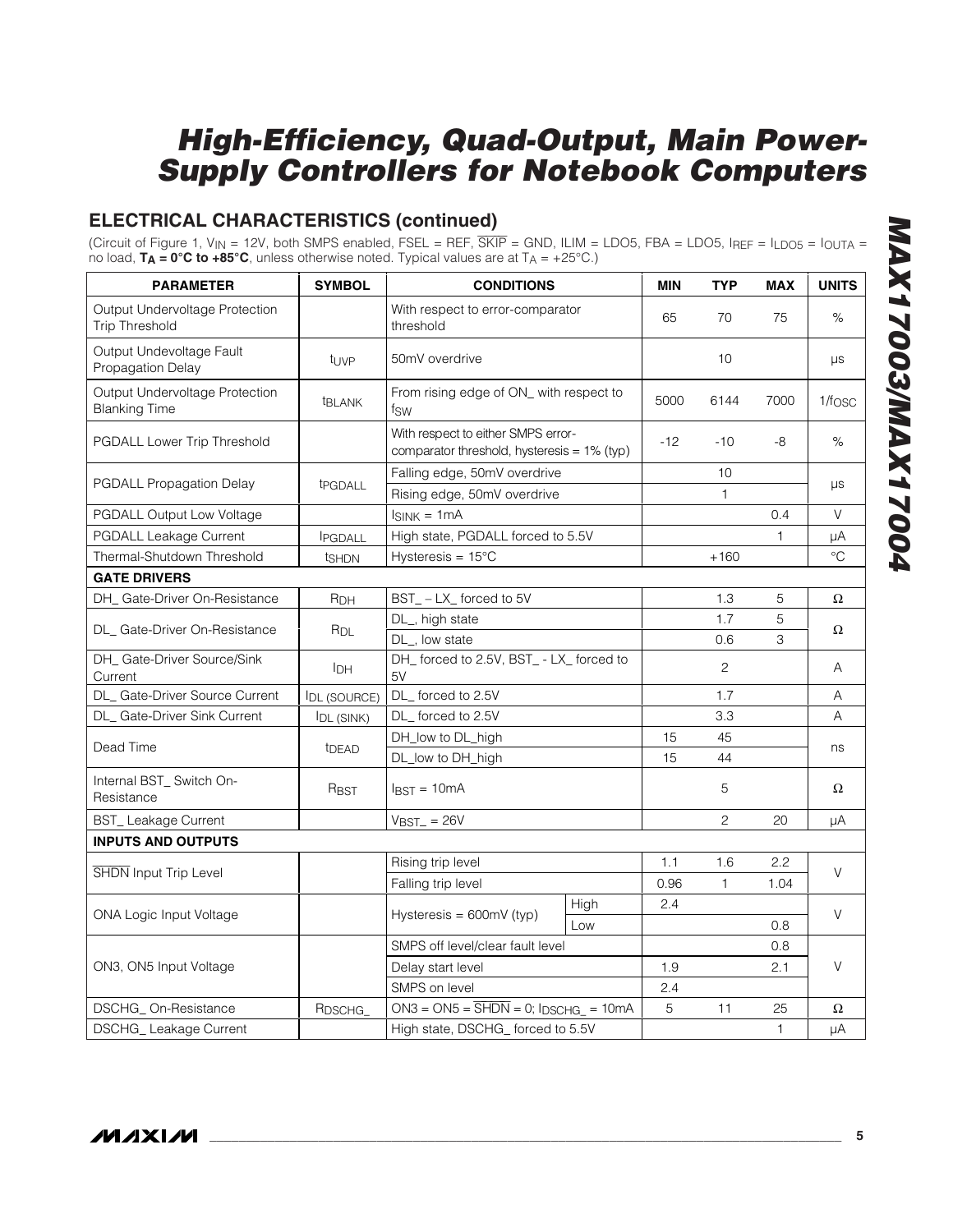### **ELECTRICAL CHARACTERISTICS (continued)**

(Circuit of Figure 1,  $V_{IN}$  = 12V, both SMPS enabled, FSEL = REF,  $\overline{SKIP}$  = GND, ILIM = LDO5, FBA = LDO5, IREF = ILDO5 = IOUTA = no load,  $T_A = 0^\circ \text{C}$  to  $+85^\circ \text{C}$ , unless otherwise noted. Typical values are at  $T_A = +25^\circ \text{C}$ .)

| <b>PARAMETER</b>      | <b>SYMBOL</b> | <b>CONDITIONS</b>                |            | <b>MIN</b>                  | <b>TYP</b> | <b>MAX</b>                   | <b>UNITS</b> |
|-----------------------|---------------|----------------------------------|------------|-----------------------------|------------|------------------------------|--------------|
| Tri-Level Input Logic |               |                                  | High       | VLDO <sub>5</sub><br>$-0.4$ |            |                              | $\sqrt{}$    |
|                       |               | SKIP, FSEL                       | <b>REF</b> | .65                         |            | 2.35                         |              |
|                       |               |                                  | <b>GND</b> |                             |            | 0.5                          |              |
| Input Leakage Current |               | SKIP, FSEL forced to GND or LDO5 |            | ۰.                          |            | $+1$                         |              |
|                       |               | SHDN forced to GND or 26V        |            | ۰.                          |            | $+$ $\overline{\phantom{0}}$ | μA           |

### **ELECTRICAL CHARACTERISTICS**

(Circuit of Figure 1, V<sub>IN</sub> = 12V, both SMPS enabled, FSEL = REF,  $\overline{\text{SKIP}}$  = GND, ILIM = LDO5, FBA = LDO5, IREF = I<sub>LDO5</sub> = I<sub>OUTA</sub> = no load, **TA = -40°C to +85°C**, unless otherwise noted.) (Note 3)

| <b>PARAMETER</b>                        | <b>SYMBOL</b>          | <b>CONDITIONS</b>                                                                                                                                                    | <b>MIN</b> | <b>MAX</b>       | <b>UNITS</b> |
|-----------------------------------------|------------------------|----------------------------------------------------------------------------------------------------------------------------------------------------------------------|------------|------------------|--------------|
| <b>INPUT SUPPLIES (Note 1)</b>          |                        |                                                                                                                                                                      |            |                  |              |
|                                         |                        | LDO5 in regulation                                                                                                                                                   | 5.4        | 26.0             |              |
| V <sub>IN</sub> Input Voltage Range     | <b>V<sub>IN</sub></b>  | $IN = LDO5, V_{CSI,5} < 4.4V$                                                                                                                                        | 4.5        | 5.5              | $\vee$       |
| <b>VIN Operating Supply Current</b>     | <b>I</b> IN            | LDO5 switched over to CSL5, either SMPS on                                                                                                                           |            | 40               | μA           |
| V <sub>IN</sub> Standby Supply Current  | I <sub>IN</sub> (STBY) | $V_{IN}$ = 6V to 26V, both SMPS off, includes<br><b>SHDN</b>                                                                                                         |            | 120              | μA           |
| V <sub>IN</sub> Shutdown Supply Current | IIN(SHDN)              | $V_{IN} = 6V$ to 26V                                                                                                                                                 |            | 20               | μA           |
| Quiescent Power Consumption             | $P_Q$                  | Both SMPS on, $FB3 = FB5 = LDO5$ ; $\overline{SKIP} =$<br>GND, $V_{CSL3} = 3.5V$ , $V_{CSL5} = 5.3V$ ,<br>$V_{\text{OUTA}} = 15V$ ,<br>$PIN + PCSL3 + PCSL5 + POUTA$ |            | 4.5              | mW           |
| <b>MAIN SMPS CONTROLLERS</b>            |                        |                                                                                                                                                                      |            |                  |              |
| 3.3V Output Voltage in Fixed<br>Mode    | VOUT <sub>3</sub>      | $V_{IN}$ = 6V to 26V, $\overline{\text{SKIP}}$ = FB3 = LDO5,<br>$0 < V_{CSH3} - V_{CSL3} < 50$ mV (Note 2)                                                           | 3.255      | 3.375            | $\vee$       |
| 5V Output Voltage in Fixed Mode         | VOUT5                  | $V_{IN}$ = 6V to 26V, $\overline{\text{SKIP}}$ = FB5 = LDO5,<br>$0 < V_{CSH5} - V_{CSL5} < 50$ mV (Note 2)                                                           | 4.925      | 5.105            | $\vee$       |
| Feedback Voltage in Adjustable<br>Mode  | VFB                    | $V_{IN}$ = 6V to 26V, FB3 or FB5<br>duty factor = $20\%$ to 80% (Note 2)                                                                                             | 1.974      | 2.046            | $\vee$       |
| Output Voltage Adjust Range             |                        | <b>Either SMPS</b>                                                                                                                                                   | 2.0        | 5.5              | $\vee$       |
| FB3, FB5 Dual-Mode Threshold            |                        |                                                                                                                                                                      | 3V         | $VLDOS -$<br>0.4 | $\vee$       |
|                                         |                        | $FSEL = GND$                                                                                                                                                         | 170        | 230              |              |
| Operating Frequency (Note 1)            | fosc                   | $FSEL = REF$                                                                                                                                                         | 270        | 330              | kHz          |
|                                         |                        | $FSEL = LDO5$                                                                                                                                                        | 425        | 575              |              |
| Maximum Duty Factor                     | $D_{MAX}$              |                                                                                                                                                                      | 97         |                  | $\%$         |

**MAXIM**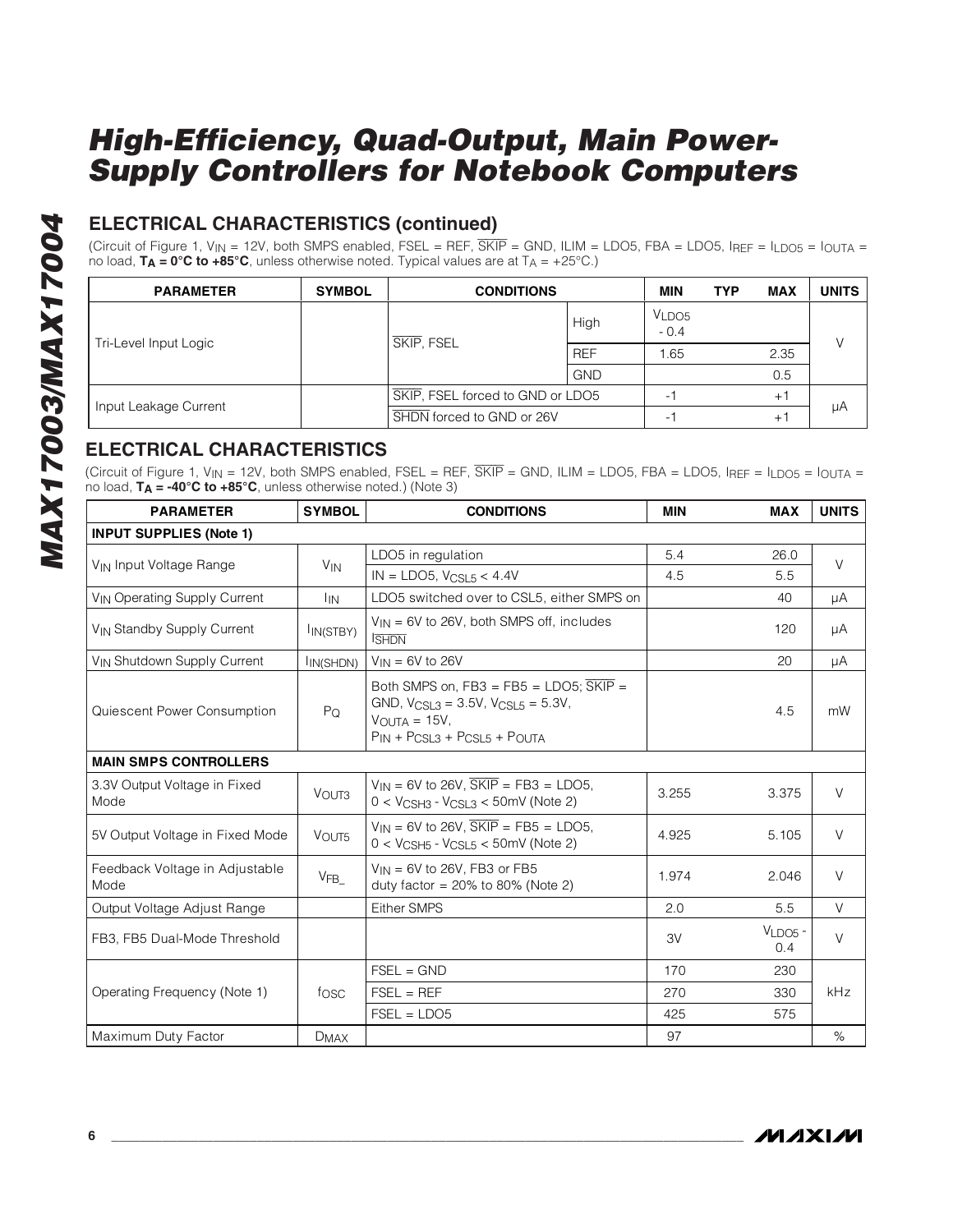### **ELECTRICAL CHARACTERISTICS (continued)**

(Circuit of Figure 1, V<sub>IN</sub> = 12V, both SMPS enabled, FSEL = REF,  $\overline{\text{SKIP}}$  = GND, ILIM = LDO5, FBA = LDO5, IREF = I<sub>LDO5</sub> = I<sub>OUTA</sub> = no load, **TA = -40°C to +85°C**, unless otherwise noted.) (Note 3)

| <b>PARAMETER</b>                                       | <b>SYMBOL</b> | <b>CONDITIONS</b>                                             |                                           | <b>MIN</b> | <b>MAX</b>  | <b>UNITS</b> |
|--------------------------------------------------------|---------------|---------------------------------------------------------------|-------------------------------------------|------------|-------------|--------------|
| <b>CURRENT LIMIT</b>                                   |               |                                                               |                                           |            |             |              |
| <b>ILIM Adjustment Range</b>                           |               |                                                               |                                           | 0.5        | <b>VREF</b> | $\vee$       |
| Current-Limit Threshold (Fixed)                        | <b>VLIMIT</b> | $V_{CSH-}$ - $V_{CSL-}$ , ILIM = LDO5                         |                                           | 44         | 56          | mV           |
| Current-Limit Threshold                                | <b>VLIMIT</b> | VCSH_ - VCSL_                                                 | $VII IM = 2.00V$                          | 185        | 215         | mV           |
| (Adjustable)                                           |               |                                                               | $V_{II IM} = 1.00V$                       | 93         | 107         |              |
| <b>INTERNAL FIXED LINEAR REGULATORS</b>                |               |                                                               |                                           |            |             |              |
| LDO5 Output Voltage                                    | VLDOS         | $ON5 = GND$ , $6V < V_{IN} < 26V$ ,<br>$0 < I_{LDOS} < 100mA$ |                                           | 4.85       | 5.10        | $\vee$       |
| LDO5 Undervoltage-Lockout<br>Fault Threshold           |               | Rising edge, hysteresis $= 1\%$ (typ)                         |                                           | 3.7        | 4.1         | $\vee$       |
| LDO5 Bootstrap Switch                                  |               | Rising edge of CSL5, hysteresis = 1% (typ)                    |                                           | 4.30       | 4.75        | $\vee$       |
| <b>Short-Circuit Current</b>                           |               | $LDO5 = GND$ , $ON5 = GND$                                    |                                           |            | 450         | mA           |
| <b>Short-Circuit Current (Switched</b><br>over to CSL) |               | $LDO5 = GND$ , $V_{CSL5} > 4.7V$                              |                                           | 200        |             | mA           |
| <b>AUXILIARY LINEAR REGULATOR</b>                      |               |                                                               |                                           |            |             |              |
| DRVA Voltage Range                                     | <b>VDRVA</b>  |                                                               |                                           | 0.5        | 26.0        | $\vee$       |
| <b>DRVA Drive Current</b>                              |               | $VFBA = 1.05V$ , $VDRVA = 5V$                                 |                                           |            | 0.4         | mA           |
|                                                        |               | $VFBA = 0.965V$ , $VDRVA = 5V$                                |                                           | 10         |             |              |
| FBA Regulation Threshold                               | <b>VFBA</b>   |                                                               | $V_{DRVA} = 5V$ , $I_{DRVA} = 1mA$ (sink) |            | 1.02        | $\vee$       |
| <b>OUTA Shunt Trip Level</b>                           |               |                                                               |                                           | 25         | 27          | $\vee$       |
| <b>REFERENCE (REF)</b>                                 |               |                                                               |                                           |            |             |              |
| Reference Voltage                                      | <b>VREF</b>   | LDO5 in regulation, $I_{\text{REF}} = 0$                      |                                           | 1.980      | 2.020       | $\vee$       |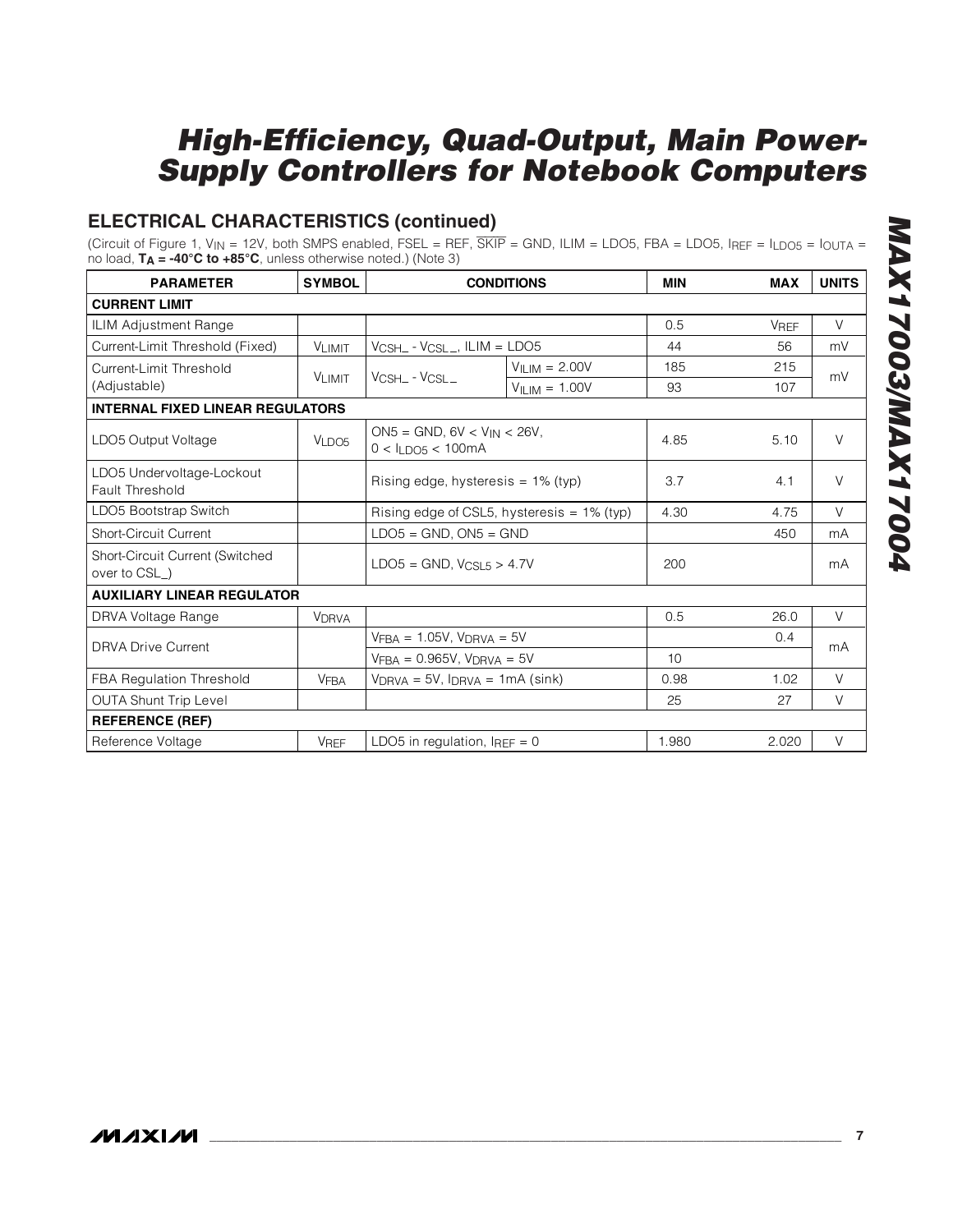### **ELECTRICAL CHARACTERISTICS (continued)**

(Circuit of Figure 1, V<sub>IN</sub> = 12V, both SMPS enabled, FSEL = REF,  $\overline{\text{SKIP}}$  = GND, ILIM = LDO5, FBA = LDO5, IRFF = I<sub>LDO5</sub> =  $I_{\text{OUTA}}$  = no load, **TA = -40°C to +85°C**, unless otherwise noted.) (Note 3)

| <b>PARAMETER</b>                                     | <b>SYMBOL</b>      | <b>CONDITIONS</b>                                                 |            | <b>MIN</b>      | <b>TYP</b> | <b>MAX</b> | <b>UNITS</b> |  |
|------------------------------------------------------|--------------------|-------------------------------------------------------------------|------------|-----------------|------------|------------|--------------|--|
| <b>FAULT DETECTION</b>                               |                    |                                                                   |            |                 |            |            |              |  |
| Output Overvoltage Trip Threshold<br>(MAX17003 Only) |                    | With respect to error-comparator threshold                        |            | 8               |            | 14         | %            |  |
| Output Undervoltage Protection                       |                    | With respect to error-comparator threshold                        |            | 65              |            | 75         | $\%$         |  |
| PGDALL Lower Trip Threshold                          |                    | With respect to error-comparator threshold,<br>hysteresis = $1\%$ |            | $-12$           |            | $-8$       | %            |  |
| PGDALL Output Low Voltage                            |                    | $I_{SINK} = 1mA$                                                  |            |                 |            | 0.4        | $\vee$       |  |
| <b>GATE DRIVERS</b>                                  |                    |                                                                   |            |                 |            |            |              |  |
| DH_ Gate-Driver On-Resistance                        | R <sub>DH</sub>    | BST_-LX_forced to 5V                                              |            |                 |            | 5          | Ω            |  |
| DL Gate-Driver On-Resistance                         |                    | DL_, high state                                                   |            |                 |            | 5          | $\Omega$     |  |
|                                                      | R <sub>DL</sub>    | DL_, low state                                                    |            |                 |            | 3          |              |  |
| <b>INPUTS AND OUTPUTS</b>                            |                    |                                                                   |            |                 |            |            |              |  |
|                                                      |                    | Rising trip level<br>Falling trip level                           |            | 1.0             |            | 2.3        | $\vee$       |  |
| <b>SHDN</b> Input Trip Level                         |                    |                                                                   |            | 0.96            |            | 1.04       |              |  |
| <b>ONA Logic Input Voltage</b>                       |                    |                                                                   | High       | 2.4             |            |            | $\vee$       |  |
|                                                      |                    | Hysteresis = $600mV$ (typ)                                        | Low        |                 |            | 0.8        |              |  |
|                                                      |                    | SMPS off level/clear fault level                                  |            |                 |            | 0.8        |              |  |
| ON3, ON5 Input Voltage                               |                    | Delay start level                                                 |            | 1.9             |            | 2.1        | $\vee$       |  |
|                                                      |                    | SMPS on level                                                     |            | 2.4             |            |            |              |  |
| DSCHG On-Resistance                                  | R <sub>DSCHG</sub> | $ON3 = ON5 = \overline{SHDN} = 0$ ; IDSCHG = 10mA                 |            | 5               |            | 25         | $\Omega$     |  |
|                                                      |                    |                                                                   | High       | VLDO5<br>$-0.4$ |            |            | μA           |  |
| Tri-Level Input Logic                                |                    | SKIP, FSEL                                                        | <b>REF</b> | 1.65            |            | 2.35       |              |  |
|                                                      |                    |                                                                   | <b>GND</b> |                 |            | 0.5        | V            |  |

**Note 1:** The MAX17003/MAX17004 cannot operate over all combinations of frequency, input voltage (VIN), and output voltage. For large input-to-output differentials and high switching-frequency settings, the required on-time may be too short to maintain the regulation specifications. Under these conditions, a lower operating frequency must be selected. The minimum on-time must be greater than 150ns, regardless of the selected switching frequency. On-time and off-time specifications are measured from 50% point to 50% point at the DH\_ pin with LX\_ = GND, VBST\_ = 5V, and a 250pF capacitor connected from DH\_ to LX\_. Actual in-circuit times may differ due to MOSFET switching speeds.

**Note 2:** When the inductor is in continuous conduction, the output voltage has a DC-regulation level lower than the error-comparator threshold by 50% of the ripple. In discontinuous conduction  $(SKIP = GND$ , light load), the output voltage has a DC regulation level higher than the trip level by approximately 1% due to slope compensation.

**Note 3:** Specifications from -40°C to +85°C are guaranteed by design, not production tested.

**MAXKM**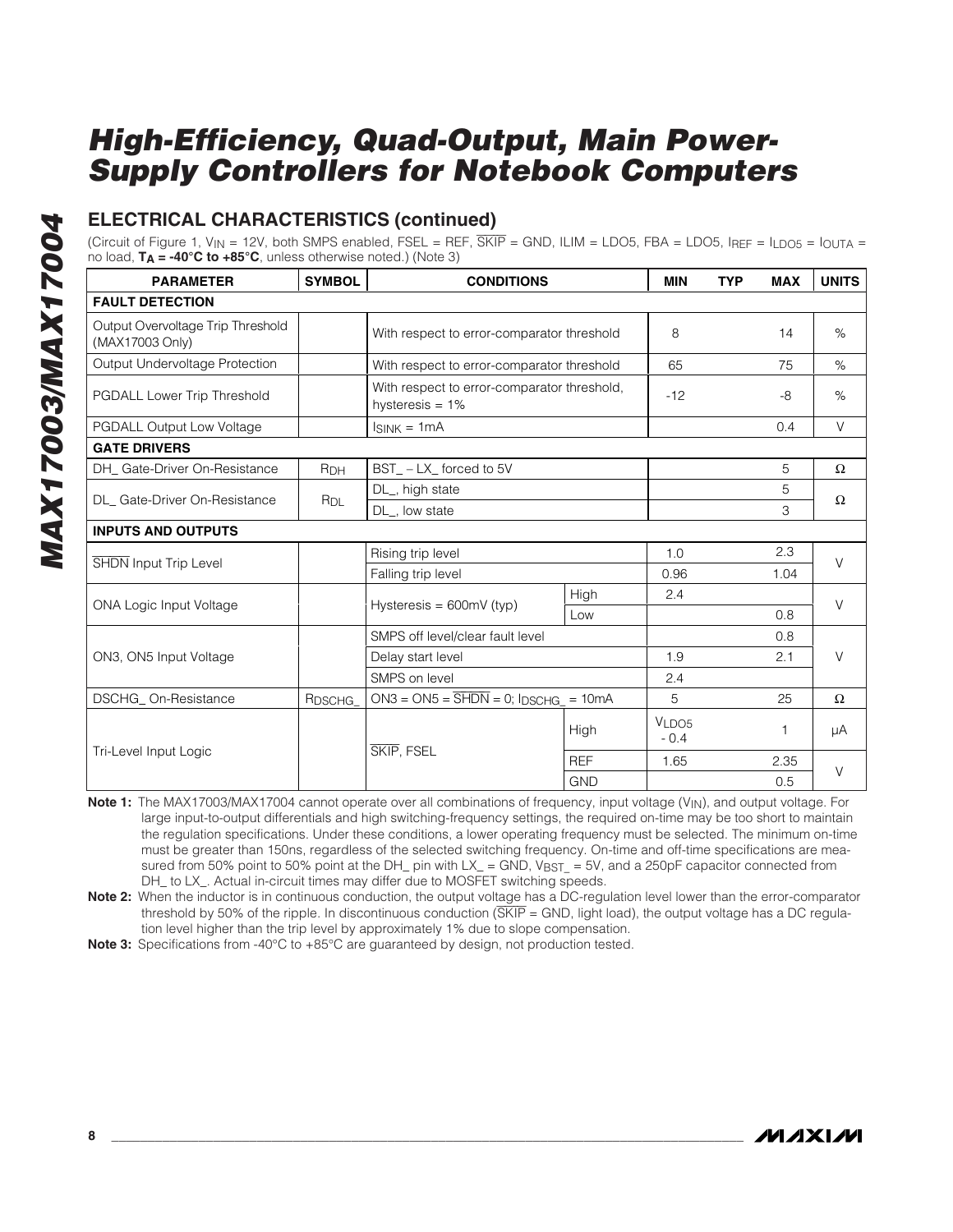### **Typical Operating Characteristics**

(Circuit of Figure 1,  $V_{IN}$  = 12V,  $\overline{\text{SKIP}}$  = GND, FSEL = REF,  $T_A$  = +25°C, unless otherwise noted.)

*IVI A* XI*IV*I



**MAX17003/MAX17004** 2007 | XAM/2007 | XAM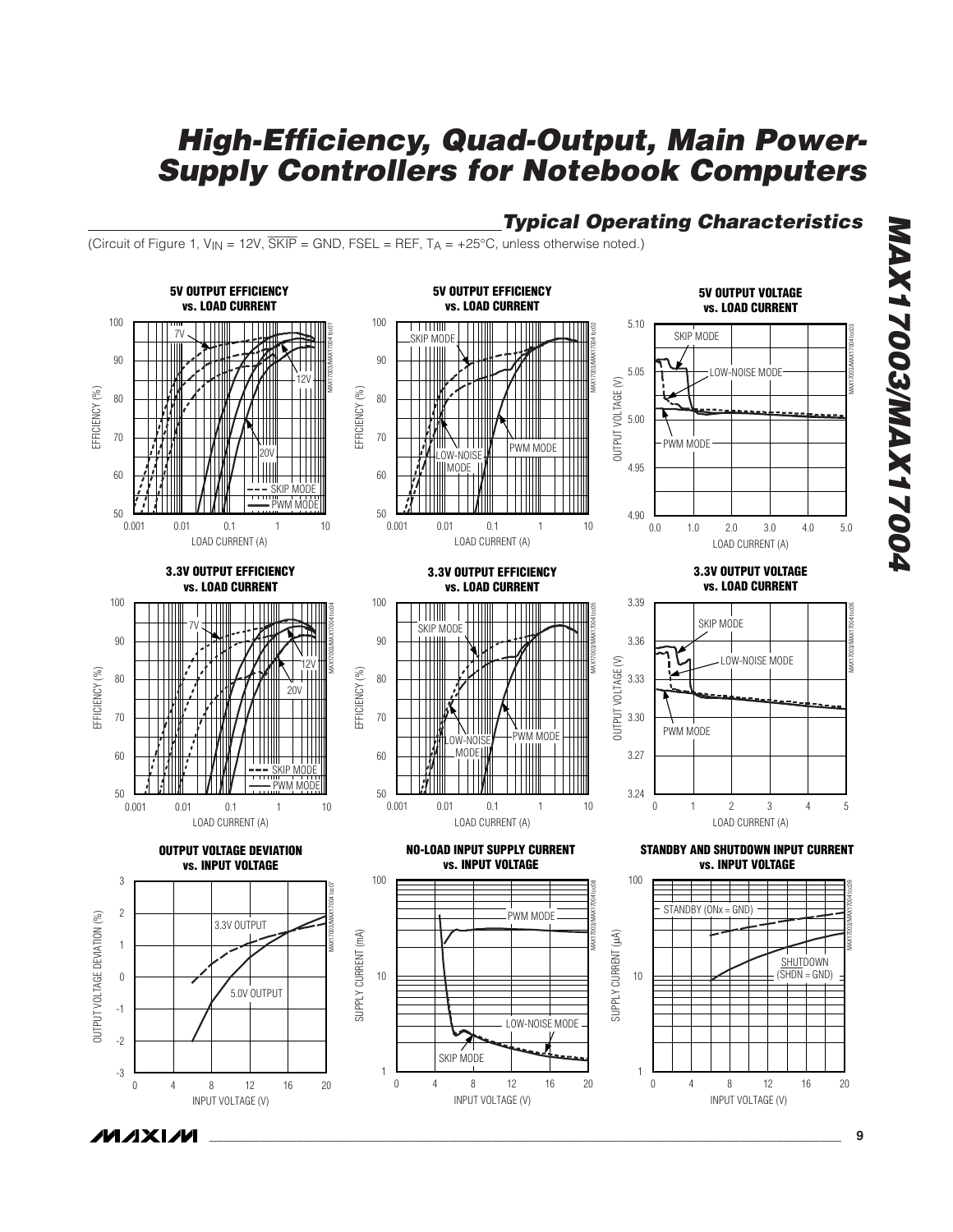**Typical Operating Characteristics (continued)**

MAX17003/MAX17004 toc14

(Circuit of Figure 1,  $V_{IN}$  = 12V,  $\overline{SKIP}$  = GND, FSEL = REF,  $T_A$  = +25°C, unless otherwise noted.)





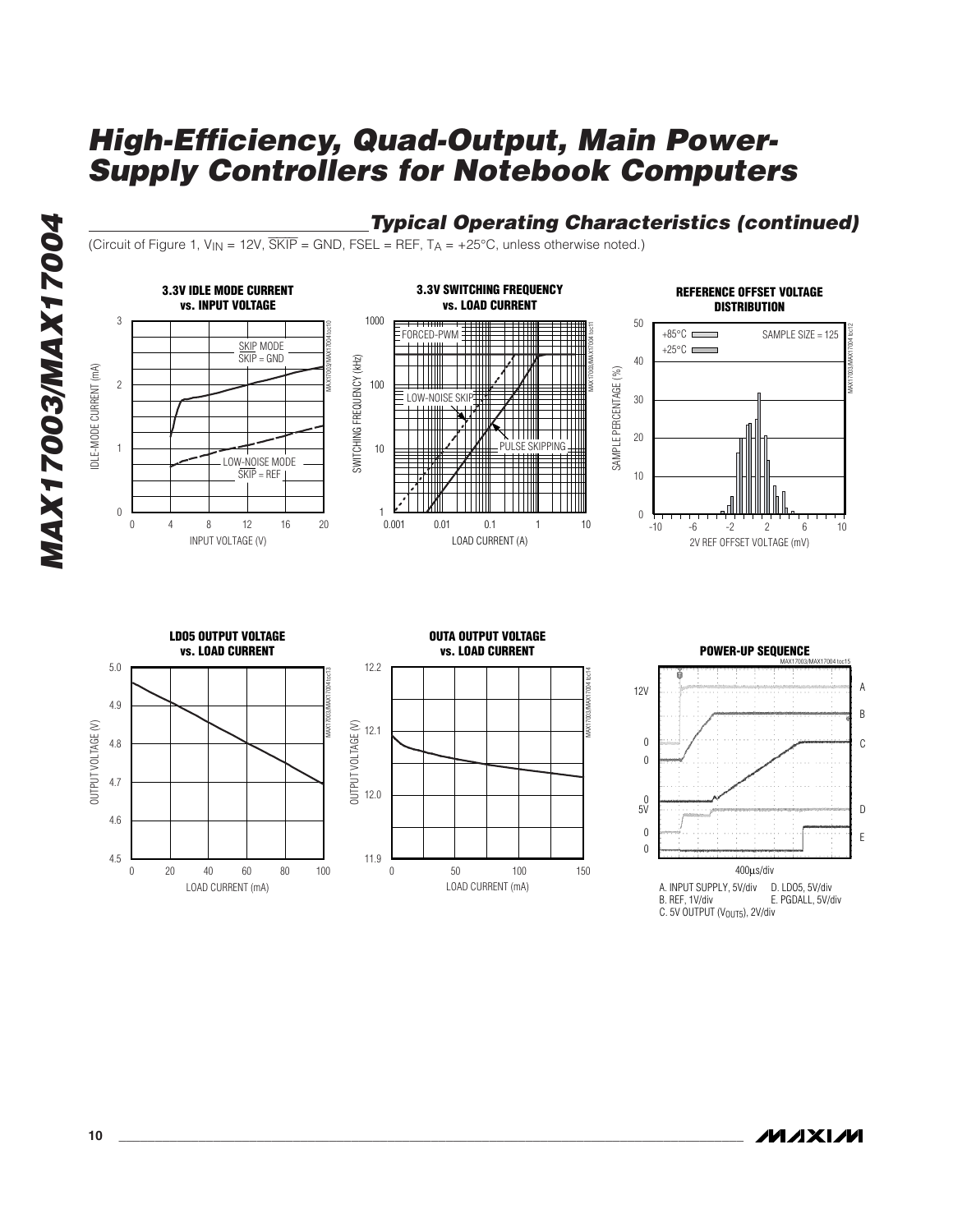### **Typical Operating Characteristics (continued)**

(Circuit of Figure 1,  $V_{IN}$  = 12V,  $\overline{SKIP}$  = GND, FSEL = REF,  $T_A$  = +25°C, unless otherwise noted.)

/VI/IXI/VI

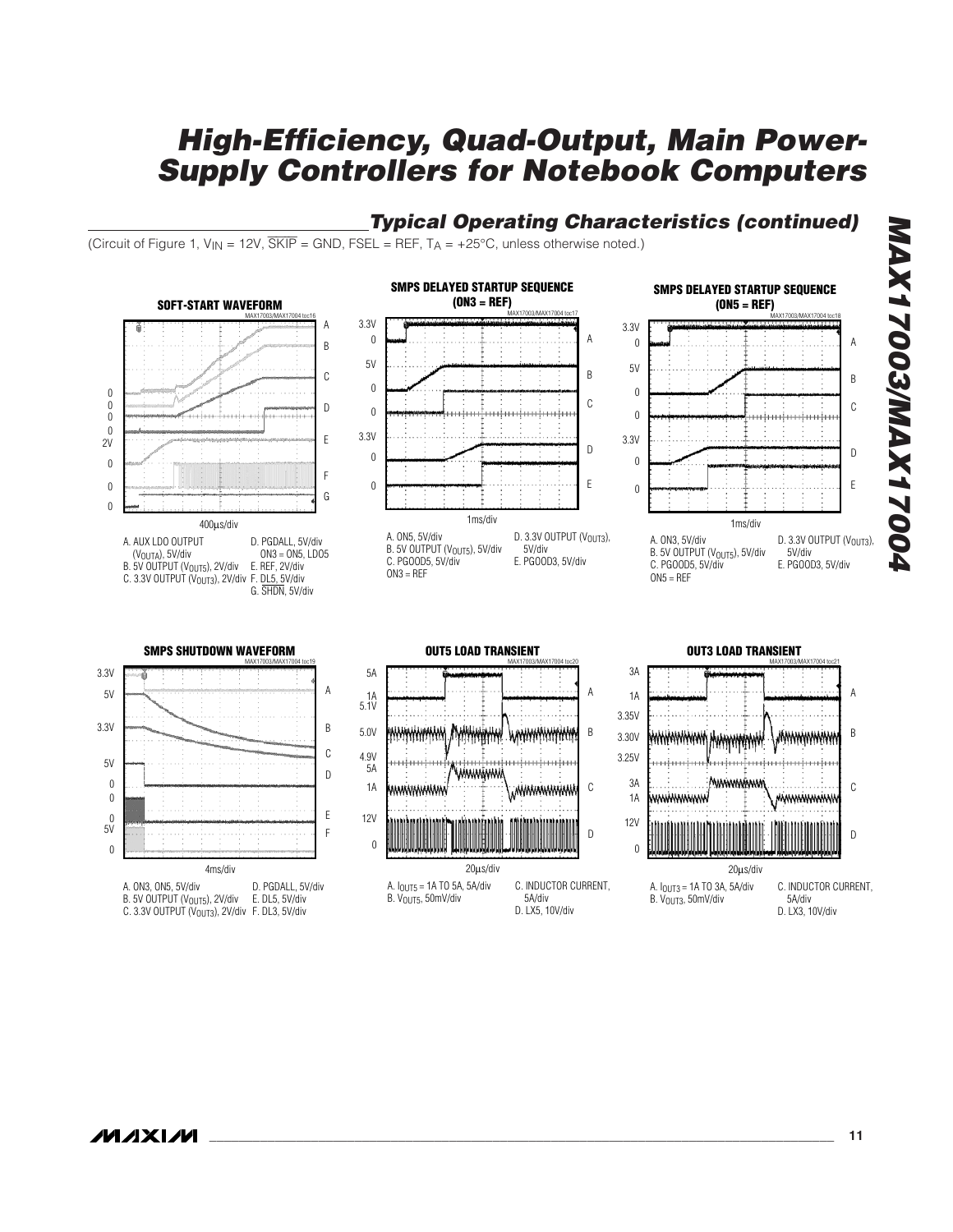### **Typical Operating Characteristics (continued)**

(Circuit of Figure 1,  $V_{\text{IN}} = 12V$ ,  $\overline{\text{SKIP}} = \text{GND}$ ,  $\text{FSEL} = \text{REF}$ ,  $T_A = +25^{\circ}\text{C}$ , unless otherwise noted.)









20μs/div A. LOAD FET GATE, 5V/div B. AUX LDO INPUT, 0.5V/div 0 TO 150mA LOAD TRANSIENT C. AUX LDO OUTPUT (VOUTA), 0.1V/div

B

C D

A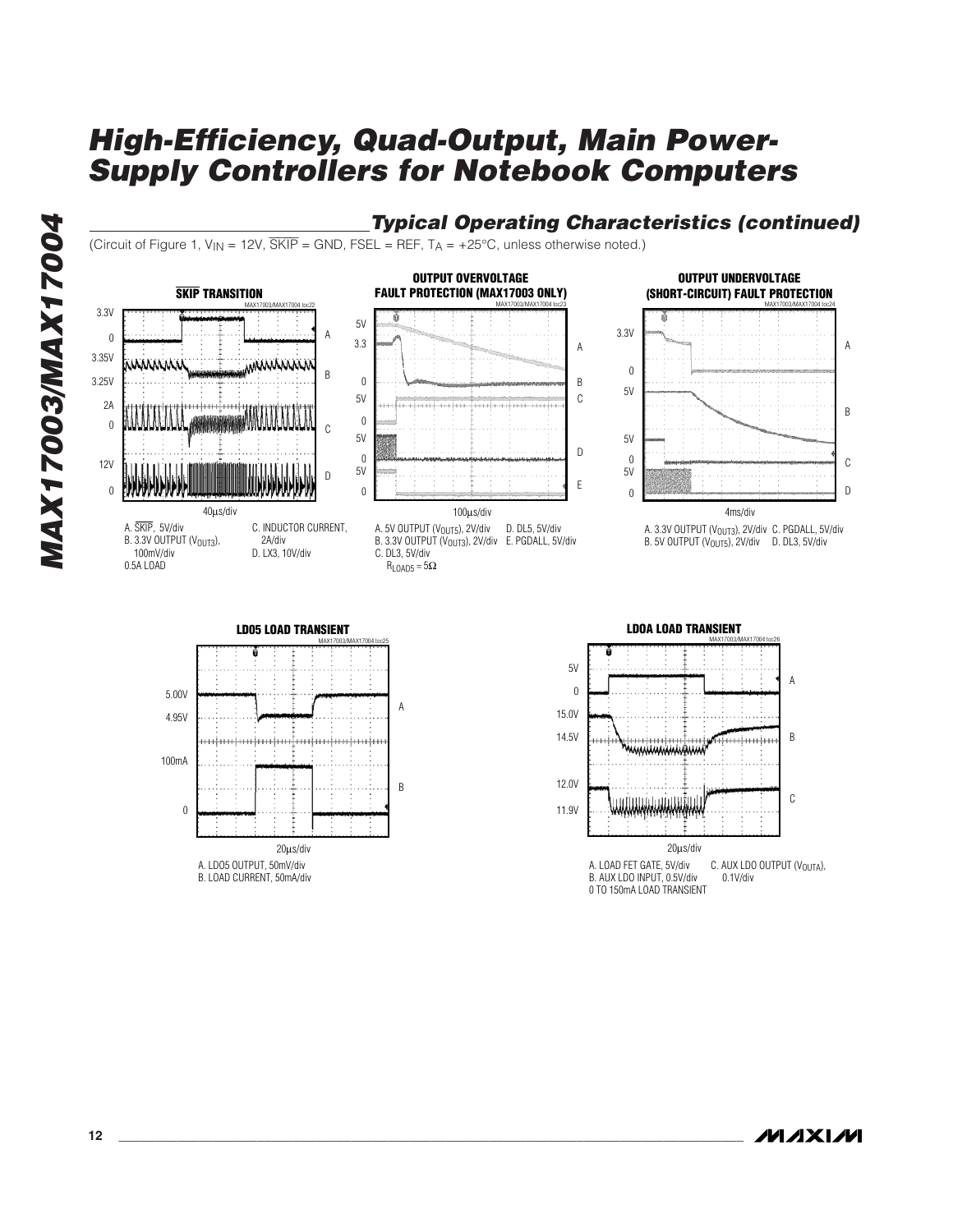**Pin Description**

| <b>PIN</b>     | <b>NAME</b>      | <b>FUNCTION</b>                                                                                                                                                                                                                                                                                                                                                                                                                                                               |
|----------------|------------------|-------------------------------------------------------------------------------------------------------------------------------------------------------------------------------------------------------------------------------------------------------------------------------------------------------------------------------------------------------------------------------------------------------------------------------------------------------------------------------|
| 1              | <b>ONA</b>       | Auxiliary LDO Enable Input. When ONA is pulled low, OUTA is high impedance and the secondary feedback<br>control is disabled. When ONA is driven high, the controller enables the auxiliary LDO.                                                                                                                                                                                                                                                                              |
| 2              | <b>DRVA</b>      | Auxiliary LDO Transistor Base Driver. Connect DRVA to the base of a pnp power transistor. Add a 680 $\Omega$<br>pullup resistor between the base and emitter.                                                                                                                                                                                                                                                                                                                 |
| 3              | ILIM             | Peak Current-Limit Threshold Adjustment. The current-limit threshold defaults to 50mV if ILIM is pulled up to<br>LDO5. In adjustable mode, the current-limit threshold across CSH_ and CSL_ is precisely 1/10th the voltage<br>seen at ILIM over a 0.5V to 2.0V range. The logic threshold for switchover to the 50mV default value is<br>approximately VLDO5 - 1V.                                                                                                           |
| 4              | <b>SHDN</b>      | Shutdown Control Input. The device enters its 8µA supply-current shutdown mode if V <sub>SHDN</sub> is less than the<br>SHDN input falling-edge trip level and does not restart until VSHDN is greater than the SHDN input rising-<br>edge trip level. Connect SHDN to V <sub>IN</sub> for automatic startup. SHDN can be connected to V <sub>IN</sub> through a<br>resistive voltage-divider to implement a programmable undervoltage lockout.                               |
| 5              | ON <sub>3</sub>  | 3.3V SMPS Enable Input. Driving ON3 high enables the 3.3V SMPS, while pulling ON3 low disables the 3.3V<br>SMPS. If ON3 is connected to REF, the 3.3V SMPS starts after the 5V SMPS reaches regulation (delayed<br>start). Drive ON3 below the clear fault level to reset the fault latch.                                                                                                                                                                                    |
| 6              | ON <sub>5</sub>  | 5V SMPS Enable Input. Driving ON5 high enables the 5V SMPS, while pulling ON5 low disables the 5V<br>SMPS. If ON5 is connected to REF, the 5V SMPS starts after the 3.3V SMPS reaches regulation (delayed<br>start). Drive ON5 below the clear fault level to reset the fault latch.                                                                                                                                                                                          |
| $\overline{7}$ | REF              | 2.0V Reference Voltage Output. Bypass REF to analog ground with a 0.1µF or greater ceramic capacitor.<br>The reference sources up to 50µA for external loads. Loading REF degrades output-voltage accuracy<br>according to the REF load-regulation error. The reference shuts down when the system pulls SHDN low.                                                                                                                                                            |
| 8              | <b>GND</b>       | Analog Ground. Connect the exposed backside pad to GND.                                                                                                                                                                                                                                                                                                                                                                                                                       |
| 9              | <b>FSEL</b>      | Frequency Select Input. This three-level logic input sets the controllers' switching frequency. Connect to<br>LDO5, REF, or GND to select the following typical switching frequencies:<br>$LDO5 = 500$ kHz, REF = 300kHz, GND = 200kHz.                                                                                                                                                                                                                                       |
| 10             | <b>SKIP</b>      | Pulse-Skipping Control Input. Connect to LDO5 for low-noise, forced-PWM operation. Connect to REF for<br>automatic, low-noise, pulse-skipping operation at light loads. Connect to GND for automatic, high-efficiency,<br>pulse-skipping operation at light loads. Startup is always in the low-noise, pulse-skipping mode (i.e., same<br>as SKIP = REF setting), regardless of the SKIP setting. The SKIP setting takes effect once the respective<br>SMPS is in regulation. |
| 11             | FB <sub>5</sub>  | Feedback Input for the 5V SMPS. Connect to LDO5 for the preset 5V output. In adjustable mode, FB5<br>regulates to 2V.                                                                                                                                                                                                                                                                                                                                                         |
| 12             | CSH <sub>5</sub> | Positive Current-Sense Input for the 5V SMPS. Connect to the positive terminal of the current-sense element.<br>Figure 7 describes two different current-sensing options-using accurate sense resistors or lossless inductor<br>DCR sensing.                                                                                                                                                                                                                                  |
| 13             | CSL <sub>5</sub> | Output-Sense and Negative Current-Sense Input for the 5V SMPS. When using the internal preset 5V<br>feedback-divider (FB5 = LDO5), the controller uses CSL5 to sense the output voltage. Connect to the<br>negative terminal of the current-sense element. CSL5 also serves as the bootstrap input for LDO5. For the<br>MAX17003, place a Schottky diode from CSL5 to GND to prevent CSL5 from going below -7V.                                                               |
| 14             | DSCHG5           | Open-Drain Discharge Input for the 5V SMPS. DSCHG5 is pulled low when ON5 is low, discharging the<br>SMPS5 output. DSCHG5 is also low under fault conditions.<br>Connect a resistor from DSCHG5 to the SMPS5 output. Limit the peak discharge current to less than 100mA:<br>$R_{DIS5} \geq \frac{V_{OUT5}}{100mA} - R_{DSCHG5(MIN)}$<br>where $R_{DSCHGS(MIN)}$ is 5 $\Omega$ , taken from the <i>Electrical Characteristics</i> .                                           |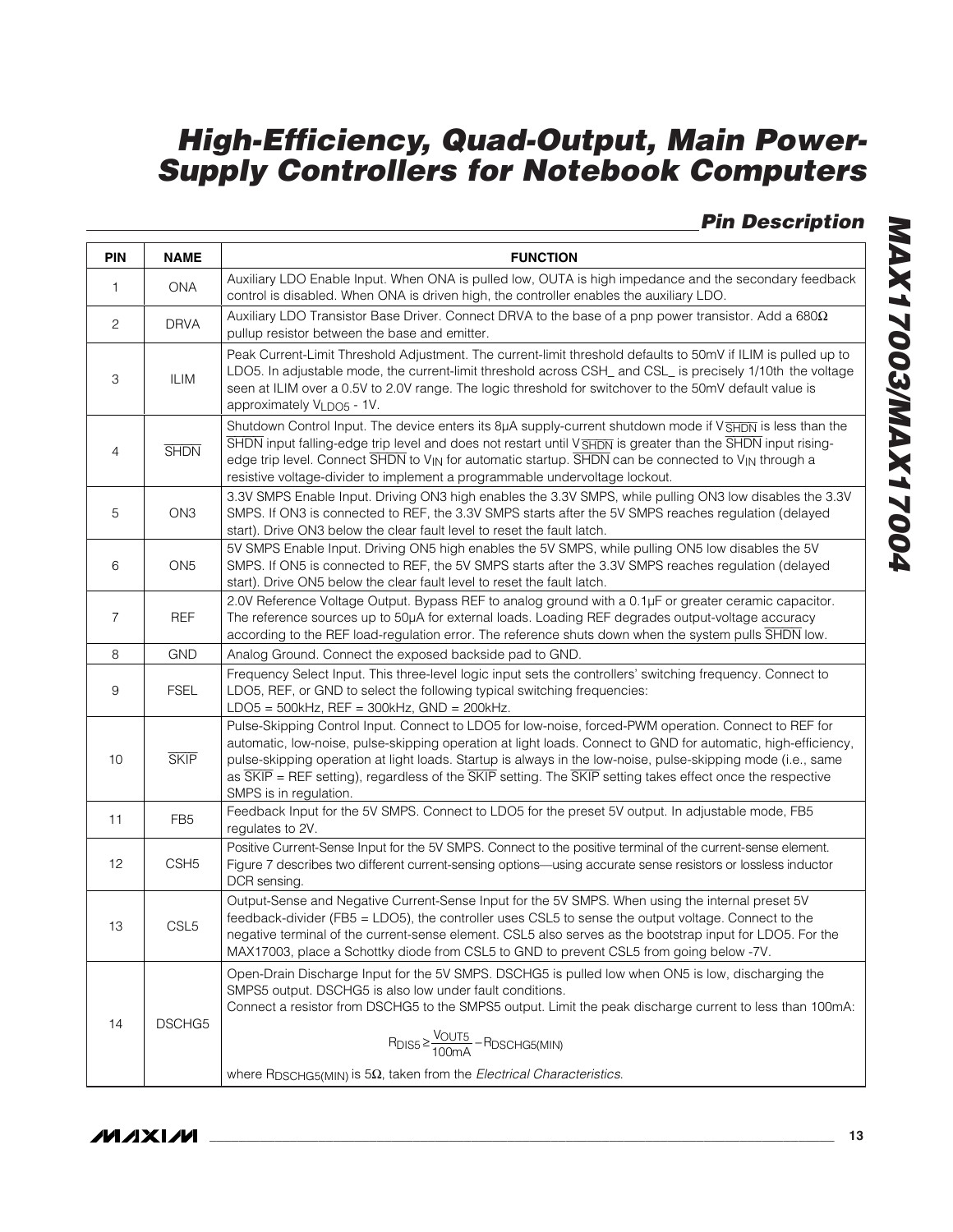### **Pin Description (continued)**

| PIN | <b>NAME</b>      | <b>FUNCTION</b>                                                                                                                                                                                                                                                                                                                                                                                                                          |  |  |  |
|-----|------------------|------------------------------------------------------------------------------------------------------------------------------------------------------------------------------------------------------------------------------------------------------------------------------------------------------------------------------------------------------------------------------------------------------------------------------------------|--|--|--|
| 15  | BST <sub>5</sub> | Boost Flying Capacitor Connection for the 5V SMPS. The MAX17003/MAX17004 include an internal boost<br>switch connected between LDO5 and BST5. Connect to an external capacitor as shown in Figure 1.                                                                                                                                                                                                                                     |  |  |  |
| 16  | DH <sub>5</sub>  | High-Side Gate-Driver Output for the 5V SMPS. DH5 swings from LX5 to BST5.                                                                                                                                                                                                                                                                                                                                                               |  |  |  |
| 17  | LX5              | Inductor Connection for the 5V SMPS. Connect LX5 to the switched side of the inductor. LX5 serves as the<br>lower supply rail for the DH5 high-side gate driver.                                                                                                                                                                                                                                                                         |  |  |  |
| 18  | DL <sub>5</sub>  | Low-Side Gate-Driver Output for the 5V SMPS. DL5 swings from PGND to LDO5.                                                                                                                                                                                                                                                                                                                                                               |  |  |  |
| 19  | <b>PGND</b>      | Power Ground                                                                                                                                                                                                                                                                                                                                                                                                                             |  |  |  |
| 20  | LDO <sub>5</sub> | 5V Internal Linear-Regulator Output. Bypass with 4.7µF minimum (1µF/25mA). Provides at least 100mA for<br>the DL_ low-side gate drivers, the DH_ high-side drivers through the BST switches, the PWM controller,<br>logic, reference, and external loads. If CSL5 is greater than 4.5V and soft-start is complete, the linear<br>regulator shuts down, and LDO5 connects to CSL5 through a $1\Omega$ switch rated for loads up to 200mA. |  |  |  |
| 21  | IN               | Input of the Startup Circuitry and the LDO5 Internal 5V Linear Regulator. Bypass to PGND with a 0.22µF or<br>greater ceramic capacitor close to the IC.                                                                                                                                                                                                                                                                                  |  |  |  |
| 22  | PGDALL           | Open-Drain Power-Good Output for SMPS3 and SMPS5. PGDALL is pulled low if either SMPS3 or SMPS5<br>output drops more than 10% (typ) below the normal regulation point, or if either ON3 or ON5 are low.<br>PGDALL becomes high impedance when <b>both</b> SMPS3 and SMPS5 are in regulation.                                                                                                                                             |  |  |  |
| 23  | DL <sub>3</sub>  | Low-Side Gate-Driver Output for the 3.3V SMPS. DL3 swings from PGND to LDO5.                                                                                                                                                                                                                                                                                                                                                             |  |  |  |
| 24  | LX3              | Inductor Connection for the 3.3V SMPS. Connect LX3 to the switched side of the inductor. LX3 serves as the<br>lower supply rail for the DH3 high-side gate driver.                                                                                                                                                                                                                                                                       |  |  |  |
| 25  | DH <sub>3</sub>  | High-Side Gate-Driver Output for the 3.3V SMPS. DH3 swings from LX3 to BST3.                                                                                                                                                                                                                                                                                                                                                             |  |  |  |
| 26  | BST3             | Boost Flying Capacitor Connection for the 3.3V SMPS. The MAX17003/MAX17004 include an internal boost<br>switch connected between LDO5 and BST3. Connect to an external capacitor as shown in Figure 1.                                                                                                                                                                                                                                   |  |  |  |
| 27  | DSCHG3           | Open-Drain Discharge Output for the 3.3V SMPS. DSCHG3 is pulled low when ON3 is low, discharging the<br>SMPS3 output. DSCHG3 is also low under fault conditions.<br>Connect a resistor from DSCHG3 to the SMPS3 output. Limit the peak discharge current to less than 100mA:<br>$R_{DIS3} \geq \frac{V_{OUT3}}{100mA} - R_{DSCHG3(MIN)}$<br>where $R_{DSCHG3(MIN)}$ is 5 $\Omega$ , taken from the Electrical Characteristics.           |  |  |  |
| 28  | CSL <sub>3</sub> | Output Sense and Negative Current Sense for the 3.3V SMPS. When using the internal preset 3.3V feedback<br>divider (FB3 = LDO5), the controller uses CSL3 to sense the output voltage. Connect to the negative<br>terminal of the current-sense element.                                                                                                                                                                                 |  |  |  |
| 29  | CSH <sub>3</sub> | Positive Current-Sense Input for the 3.3V SMPS. Connect to the positive terminal of the current-sense<br>element. Figure 7 describes two different current-sensing options—using accurate sense resistors or<br>lossless inductor DCR sensing.                                                                                                                                                                                           |  |  |  |
| 30  | FB <sub>3</sub>  | Feedback Input for the 3.3V SMPS. Connect to LDO5 for fixed 3.3V output. In adjustable mode, FB3<br>regulates to 2V.                                                                                                                                                                                                                                                                                                                     |  |  |  |

**MAXIM**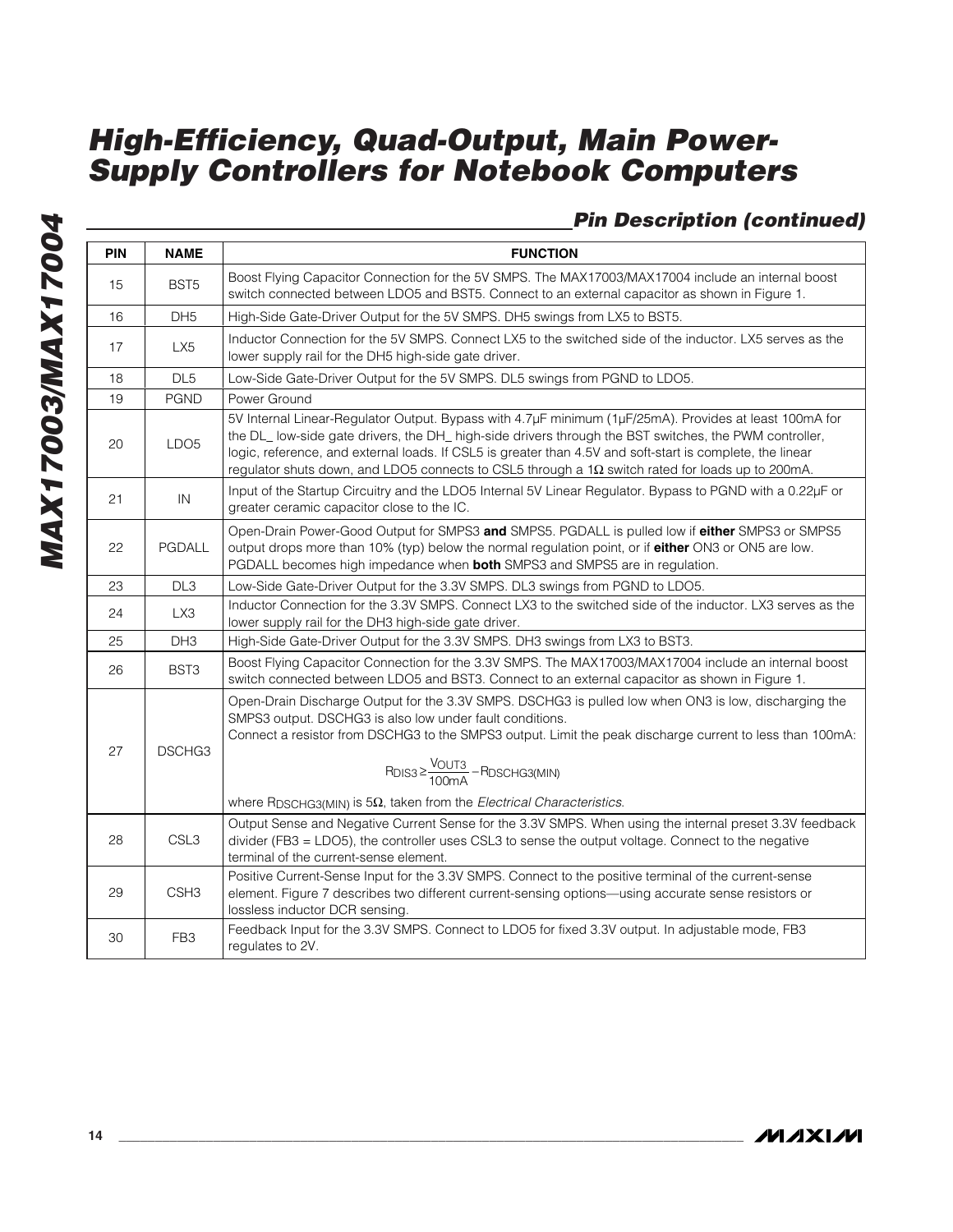### **Pin Description (continued)**

| <b>PIN</b> | <b>NAME</b> | <b>FUNCTION</b>                                                                                                                                                                                                                                                                                                                                                                                                                                                                                                                                       |  |  |
|------------|-------------|-------------------------------------------------------------------------------------------------------------------------------------------------------------------------------------------------------------------------------------------------------------------------------------------------------------------------------------------------------------------------------------------------------------------------------------------------------------------------------------------------------------------------------------------------------|--|--|
| 31         | <b>FBA</b>  | Auxiliary LDO Feedback Input. Connect a resistive voltage-divider from OUTA to analog ground to adjust<br>the auxiliary linear-regulator output voltage. FBA regulates at 1V.                                                                                                                                                                                                                                                                                                                                                                         |  |  |
| 32         | <b>OUTA</b> | Adjustable Auxiliary Linear-Regulator Output. Bypass OUTA to GND with 1µF or greater capacitor<br>(1µF/25mA). When DRVA < OUTA, the secondary feedback control triggers the DL5 for 1µs forcing the<br>controller to recharge the auxiliary storage capacitor. When DRVA exceeds 25V, the MAX17003/MAX17004<br>enable a 10mA shunt on OUTA, preventing the storage capacitor from rising to unsafe levels due to the<br>transformer's leakage inductance. Pulling ONA high enables the linear-regulator driver and the secondary<br>feedback control. |  |  |
| <b>FP</b>  | FP.         | Exposed Pad. Connect the exposed backside pad to analog ground.                                                                                                                                                                                                                                                                                                                                                                                                                                                                                       |  |  |

### **Table 1. Component Selection for Standard Applications**

| <b>COMPONENT</b>                  | <b>300kHz</b><br><b>5V AT 5A</b><br>3.3V AT 5A                                             | 500kHz<br><b>5V AT 3A</b><br>3.3V AT 5A                                                    |  |
|-----------------------------------|--------------------------------------------------------------------------------------------|--------------------------------------------------------------------------------------------|--|
| <b>INPUT VOLTAGE</b>              | $V_{IN}$ = 7V TO 24V                                                                       | $V_{IN}$ = 7V TO 24V                                                                       |  |
| C <sub>IN</sub> , Input Capacitor | (3) 10µF, 25V<br>Taiyo Yuden TMK432BJ106KM                                                 | (3) 10µF, 25V<br>Taiyo Yuden TMK432BJ106KM                                                 |  |
| <b>5V OUTPUT</b>                  |                                                                                            |                                                                                            |  |
| COUT5, Output Capacitor           | 2x 100 $\mu$ F, 6V, 35m $\Omega$<br>SANYO 6TPE100MAZB                                      | 2x 100µF, 6V, 35m $\Omega$<br>SANYO 6TPE100MAZB                                            |  |
| L5/T5 Inductor/Transformer        | 6.8µH, 6.4A, 18m $\Omega$ (max) 1:2<br>Sumida 4749-T132                                    |                                                                                            |  |
| N <sub>H5</sub> High-Side MOSFET  | Fairchild Semiconductor<br>FDS6612A<br>International Rectifier<br><b>IRF7807V</b>          | Fairchild Semiconductor<br>FDS6612A<br><b>International Rectifier</b><br><b>IRF7807V</b>   |  |
| N <sub>L5</sub> Low-Side MOSFET   | Fairchild Semiconductor<br><b>FDS6670S</b><br>International Rectifier<br><b>IRF7807VD1</b> | Fairchild Semiconductor<br><b>FDS6670S</b><br>International Rectifier<br><b>IRF7807VD1</b> |  |
| <b>3V OUTPUT</b>                  |                                                                                            |                                                                                            |  |
| COUT3, Output Capacitor           | 2x 150 $\mu$ F, 4V, 35m $\Omega$<br>SANYO 4TPE150MAZB                                      | 2x 100 $\mu$ F, 6V, 35m $\Omega$<br>SANYO 6TPE100MAZB                                      |  |
| L3, Inductor                      | 5.8µH, 8.6A, 16.2m $\Omega$<br>Sumida CORH127/LD-5R8NC                                     | 3.9µH, 6.5A, 15m $\Omega$<br>Sumida CDRH124-3R9NC                                          |  |
| N <sub>H3</sub> High-Side MOSFET  | Fairchild Semiconductor<br><b>FDS6612A</b><br>International Rectifier<br><b>IRF7807V</b>   | <b>Fairchild Semiconductor</b><br>FDS6612A<br>International Rectifier<br><b>IRF7807V</b>   |  |
| NL3 Low-Side MOSFET               | Fairchild Semiconductor<br><b>FDS6670S</b><br>International Rectifier<br><b>IRF7807VD1</b> | Fairchild Semiconductor<br><b>FDS6670S</b><br>International Rectifier<br><b>IRF7807VD1</b> |  |

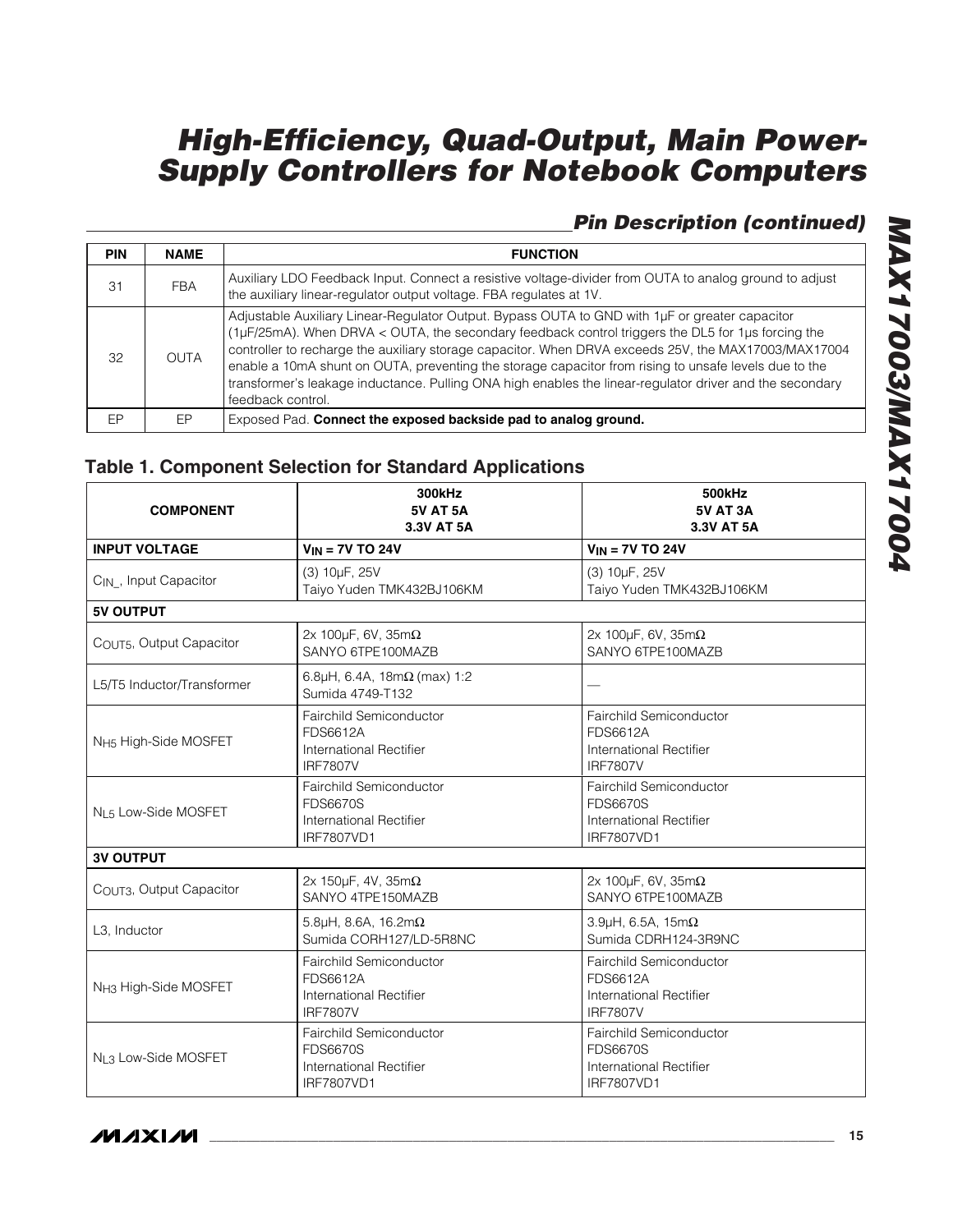

Figure 1. Standard Application Circuit

**MAX17003/MAX17004**

MAX17003/MAX17004

**MAXIM**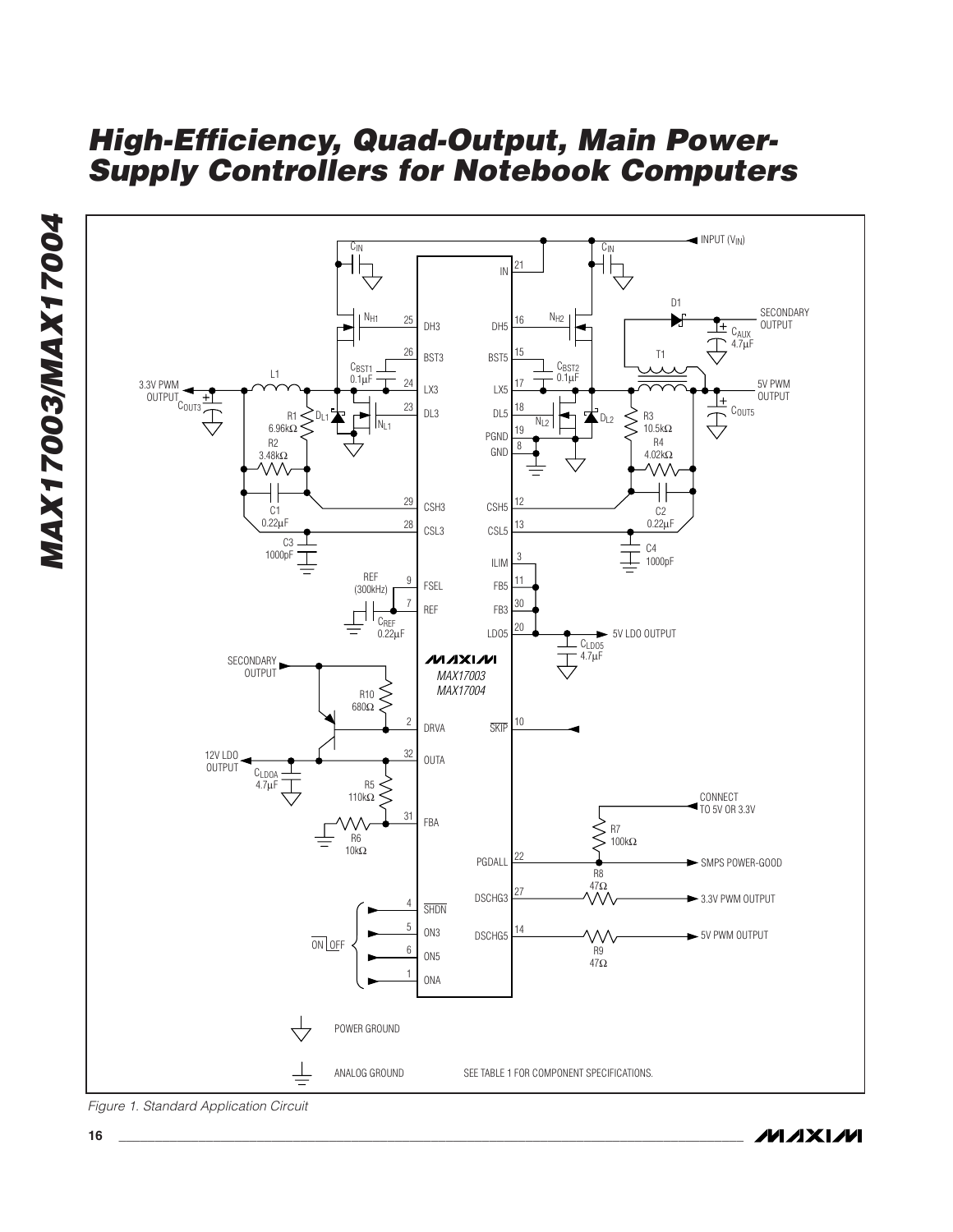| <b>SUPPLIER</b>          | <b>WEBSITE</b>               |  |
|--------------------------|------------------------------|--|
| <b>AVX</b>               | www.avx.com                  |  |
| Central Semiconductor    | www.centralsemi.com          |  |
| Fairchild                | www.fairchildsemi.com        |  |
| International Rectifier  | www.irf.com                  |  |
| <b>KEMET</b>             | www.kemet.com                |  |
| NEC/Tokin                | www.nec-tokin.com            |  |
| Panasonic                | www.panasonic.com/industrial |  |
| Philips                  | www.philips.com              |  |
| Pulse                    | www.pulseeng.com             |  |
| Renesas                  | www.renesas.com              |  |
| SANYO                    | www.edc.sanyo.com            |  |
| Sumida                   | www.sumida.com               |  |
| Taiyo Yuden              | www.t-yuden.com              |  |
| <b>TDK</b>               | www.component.tdk.com        |  |
| <b>TOKO</b>              | www.tokoam.com               |  |
| Vishay (Dale, Siliconix) | www.vishay.com               |  |

### **Table 2. Component Suppliers**

### **Detailed Description**

The MAX17003/MAX17004 standard application circuit (Figure 1) generates the 5V/5A and 3.3V/5A typical of the main supplies in a notebook computer. The input supply range is 7V to 24V. See Table 1 for component selections, while Table 2 lists the component manufacturers.

The MAX17003/MAX17004 contain two interleaved, fixed-frequency, step-down controllers designed for lowvoltage power supplies. The optimal interleaved architecture guarantees out-of-phase operation, reducing the input capacitor ripple. One internal LDO generates the keep-alive 5V power. The MAX17003/MAX17004 have an auxiliary LDO with an adjustable output for generating either the 3.3V keep-alive supply or regulating the lowpower 12V system supply.

**Fixed 5V Linear Regulator (LDO5)**

An internal linear regulator produces a preset 5V lowcurrent output. LDO5 powers the gate drivers for the external MOSFETs, and provides the bias supply required for the SMPS analog controller, reference, and logic blocks. LDO5 supplies at least 100mA for external and internal loads, including the MOSFET gate drive, which typically varies from 5mA to 50mA, depending on the switching frequency and external MOSFETs selected. Bypass LDO5 with a 4.7µF or greater ceramic capacitor (1µF per 25mA of load) to guarantee stability under the full-load conditions.

The MAX17003/MAX17004 switch-mode power supplies (SMPS) require a 5V bias supply in addition to the highpower input supply (battery or AC adapter). This 5V bias supply is generated by the controller's internal 5V linear regulator (LDO5). This bootstrapped LDO allows the controller to power up independently. The gate-driver input supply is connected to the fixed 5V linear-regulator output (LDO5). Therefore, the 5V LDO supply must provide LDO5 (PWM controller) and the gate-drive power, so the maximum supply current required is:

> $I_{BIAS} = I_{CC} + f_{SW} (Q_{G(LOW)} + Q_{G(HIGH)})$  $=$  5mA to 50mA (typ)

where  $I_{CC}$  is 0.7mA (typ), fsw is the switching frequency, and QG(LOW) and QG(HIGH) are the MOSFET data sheet's total gate-charge specification limits at VGS = 5V.

#### **SMPS to LDO Bootstrap Switchover**

When the 5V main output voltage is above the LDO5 bootstrap-switchover threshold and has completed soft-start, an internal 1 $\Omega$  (typ) p-channel MOSFET shorts CSL5 to LDO5, while simultaneously shutting down the LDO5 linear regulator. This bootstraps the device, powering the internal circuitry and external loads from the 5V SMPS output (CSL5), rather than through the linear regulator from the battery. Bootstrapping reduces power dissipation due to gate charge and quiescent losses by providing power from a 90%-efficient switch-mode source, rather than from a much-less-efficient linear regulator. The current capability increases from 100mA to 200mA when the LDO5 output is switched over to CSL5. When ON5 is pulled low, the controller immediately disables the bootstrap switch and reenables the 5V LDO.

### **Reference (REF)**

The 2V reference is accurate to  $\pm 1\%$  over temperature and load, making REF useful as a precision system reference. Bypass REF to GND with a 0.1µF or greater ceramic capacitor. The reference sources up to 50µA and sinks 5µA to support external loads. If highly accurate specifications are required for the main SMPS output voltages, the reference should not be loaded. Loading the reference reduces the LDO5, CSL5 (OUT5), CSL3 (OUT3), and OUTA output voltages slightly because of the reference load-regulation error.

### **System Enable/Shutdown (**SHDN**)**

Drive SHDN below the precise SHDN input falling-edge trip level to place the MAX17003/MAX17004 in its lowpower shutdown state. The controller consumes only 8µA of quiescent current while in shutdown mode. When shutdown mode activates, the reference turns off after the controller completes the shutdown sequence

**MAXM**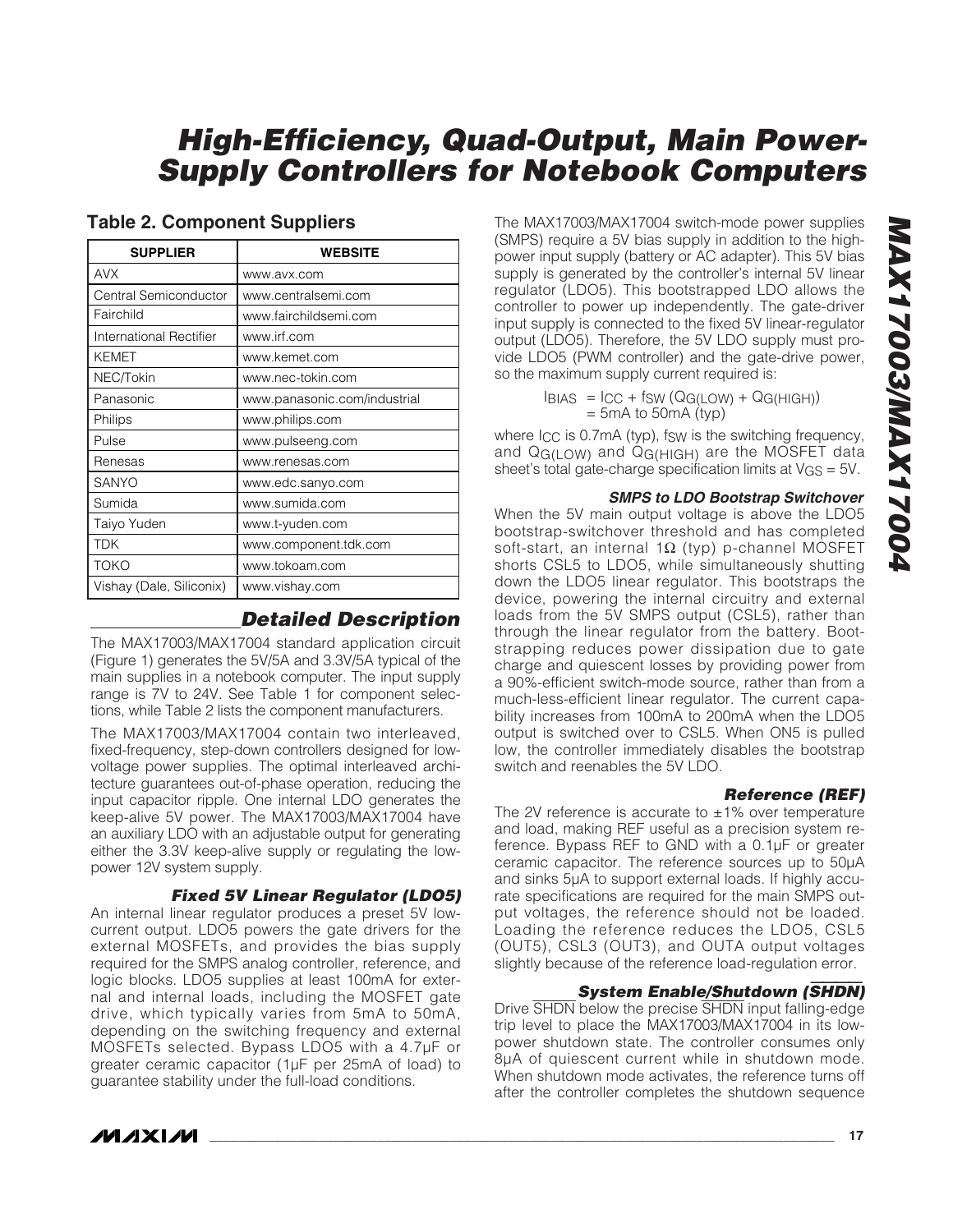

Figure 2. Functional Diagram

**MAXIM**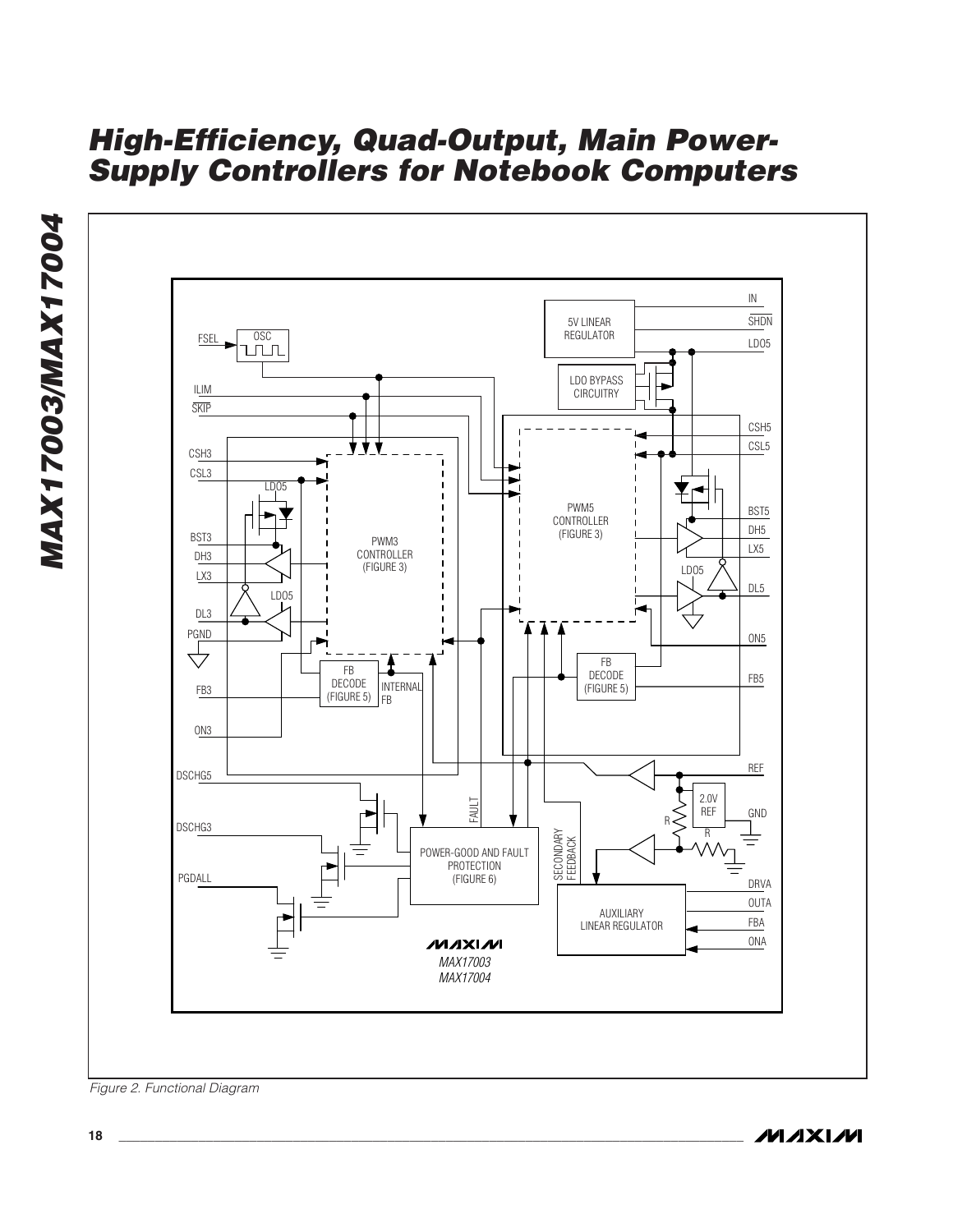| <b>MODE</b>                                        | <b>INPUTS*</b> |                 | <b>OUTPUTS</b>  |                                                     |                                                    |                                                  |
|----------------------------------------------------|----------------|-----------------|-----------------|-----------------------------------------------------|----------------------------------------------------|--------------------------------------------------|
|                                                    | <b>SHDN</b>    | ON <sub>5</sub> | ON <sub>3</sub> | LDO <sub>5</sub>                                    | <b>5V SMPS</b>                                     | <b>3V SMPS</b>                                   |
| Shutdown Mode                                      | Low            | X               | X               | <b>OFF</b>                                          | <b>OFF</b>                                         | <b>OFF</b>                                       |
| Standby Mode                                       | High           | Low             | Low             | <b>ON</b>                                           | OFF, DSCHG5 LOW                                    | OFF, DSCHG3 LOW                                  |
| Normal Operation                                   | High           | High            | High            | <b>ON</b>                                           | ON                                                 | ON                                               |
| 3.3V SMPS Active                                   | High           | Low             | High            | ON                                                  | OFF, DSCHG5 LOW                                    | <b>ON</b>                                        |
| 5V SMPS Active                                     | High           | High            | Low             | OFF<br>LDO5 to CSL5 bypass<br>switch enabled        | <b>ON</b>                                          | OFF, DSCHG3 LOW                                  |
| Normal Operation<br>(Delayed 5V SMPS<br>Startup)   | High           | Ref             | High            | OFF<br>LDO5 to CSL5 bypass<br>switch enabled        | ON<br>Power-up after 3.3V<br>SMPS is in regulation | ON                                               |
| Normal Operation<br>(Delayed 3.3V SMPS<br>Startup) | High           | High            | Ref             | <b>OFF</b><br>LDO5 to CSL5 bypass<br>switch enabled | ON                                                 | ON<br>Power-up after 5V<br>SMPS is in regulation |

### **Table 3. Operating Mode Truth Table**

\*SHDN is an accurate, low-voltage logic input with 1V falling-edge threshold voltage and 1.6V rising-edge threshold voltage. ON3 and ON5 are tri-level CMOS logic inputs, a logic-low voltage is less than 0.8V, a logic-high voltage is greater than 2.4V, and the middle-logic level is between 1.7V and 2.3V (see the Electrical Characteristics table).

making the threshold to exit shutdown less accurate. To guarantee startup, drive SHDN above 2V (SHDN input rising-edge trip level). For automatic shutdown and startup, connect SHDN to V<sub>IN</sub>. The accurate 1V fallingedge threshold on SHDN can be used to detect a specific input voltage level and shut the device down. Once in shutdown, the 1.6V rising-edge threshold activates, providing sufficient hysteresis for most applications.

### **SMPS POR, UVLO, and Soft-Start**

Power-on reset (POR) occurs when LDO5 rises above approximately 1V, resetting the undervoltage, overvoltage, and thermal-shutdown fault latches. The POR circuit also ensures that the low-side drivers are pulled high until the SMPS controllers are activated. Figure 2 is the MAX17003/MAX17004 block diagram.

The LDO5 input undervoltage-lockout (UVLO) circuitry inhibits switching if the 5V bias supply (LDO5) is below its 4V UVLO threshold. Once the 5V bias supply (LDO5) rises above this input UVLO threshold and the SMPS controllers are enabled (ON\_ driven high), the SMPS controllers start switching, and the output voltages begin to ramp up using soft-start. If the LDO5 voltage drops below the UVLO threshold, the controller stops switching and pulls the low-side gate drivers low until the LDO5 voltage recovers or drops below the POR threshold.

The internal soft-start gradually increases the feedback voltage with a 1V/ms slew rate. Therefore, the outputs reach their nominal regulation voltage 2ms after the SMPS controllers are enabled (see the Soft-Start Waveform in the Typical Operating Characteristics). This gradual slew rate effectively reduces the input surge current by minimizing the current required to charge the output capacitors ( $I_{\text{OUT}} = I_{\text{LOAD}} + C_{\text{OUT}} \times$ VOUT(NOM)/tSLEW).

### **SMPS Enable Controls (ON3, ON5)**

ON3 and ON5 control SMPS power-up sequencing. ON3 or ON5 rising above 2.4V enables the respective outputs. ON3 or ON5 falling below 1.6V disables the respective outputs. Driving ON\_ below 0.8V clears the overvoltage, undervoltage, and thermal fault latches.

#### **SMPS Power-Up Sequencing**

Connecting ON3 or ON5 to REF forces the respective outputs off while the other output is below regulation and starts after that output regulates. The second SMPS remains on until the first SMPS turns off, the device shuts down, a fault occurs, or LDO5 goes into UVLO. Both supplies begin their power-down sequence immediately when the first supply turns off.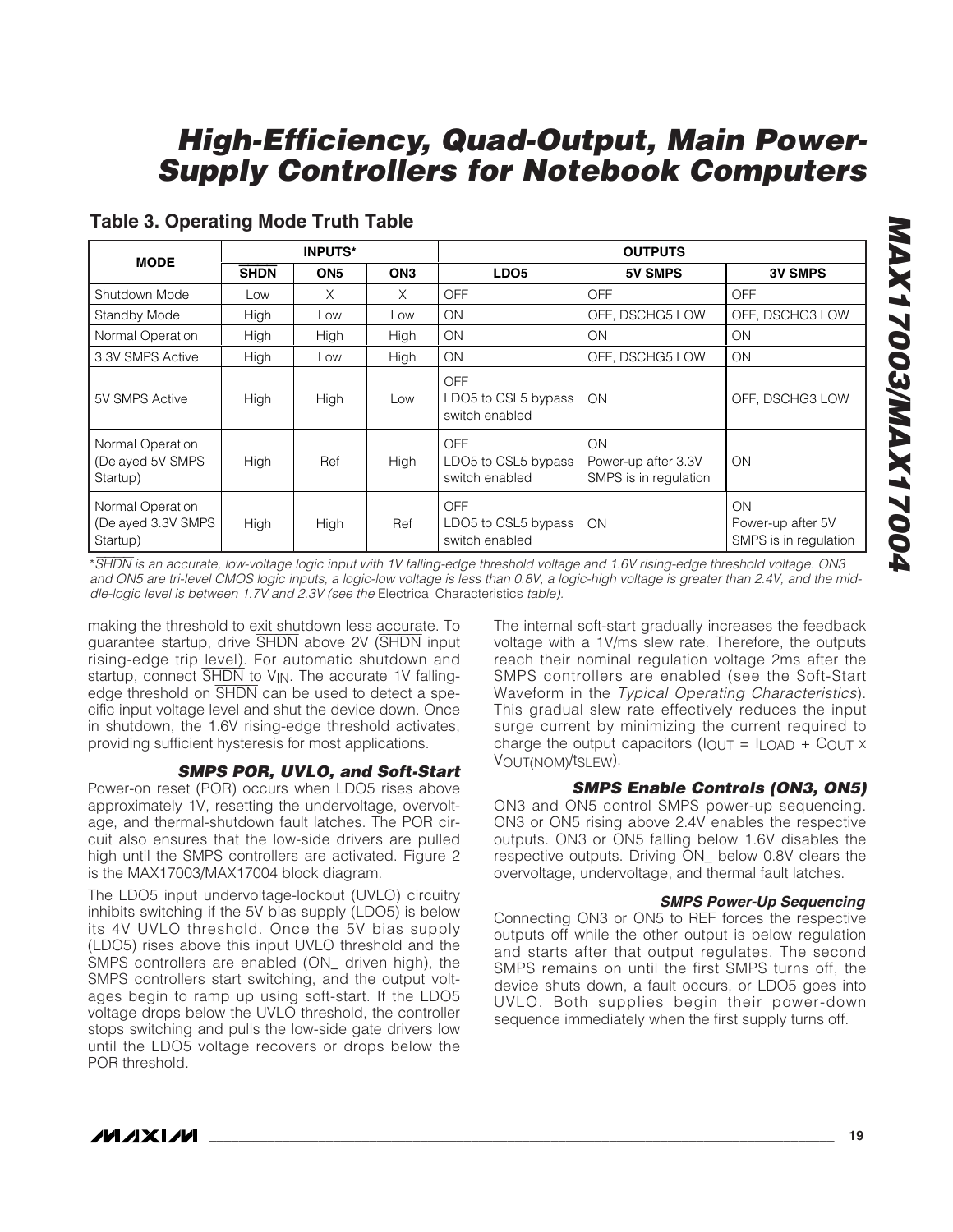#### **Output Discharge (Soft-Discharge)**

When the switching regulators are disabled—when ON\_ or SHDN is pulled low, or when an output undervoltage fault occurs—the internal soft-discharge gradually decreases the output voltage by pulling DSCHG\_ low (see the SMPS Shutdown Waveform in the Typical Operating Characteristics). This slowly discharges the output capacitance, eliminating the negative output voltages caused by quickly discharging the output through the inductor and low-side MOSFET. Both SMPS controllers contain separate soft-shutdown circuits.

#### **Fixed-Frequency, Current-Mode PWM Controller**

The heart of each current-mode PWM controller is a multi-input, open-loop comparator that sums two signals: the output-voltage error signal with respect to the reference voltage and the slope-compensation ramp (Figure 3). The MAX17003/MAX17004 use a directsumming configuration, approaching ideal cycle-tocycle control over the output voltage without a traditional error amplifier and the phase shift associated with it.



**20 \_\_\_\_\_\_\_\_\_\_\_\_\_\_\_\_\_\_\_\_\_\_\_\_\_\_\_\_\_\_\_\_\_\_\_\_\_\_\_\_\_\_\_\_\_\_\_\_\_\_\_\_\_\_\_\_\_\_\_\_\_\_\_\_\_\_\_\_\_\_\_\_\_\_\_\_\_\_\_\_\_\_\_\_\_\_**

Figure 3. PWM Controller Functional Diagram

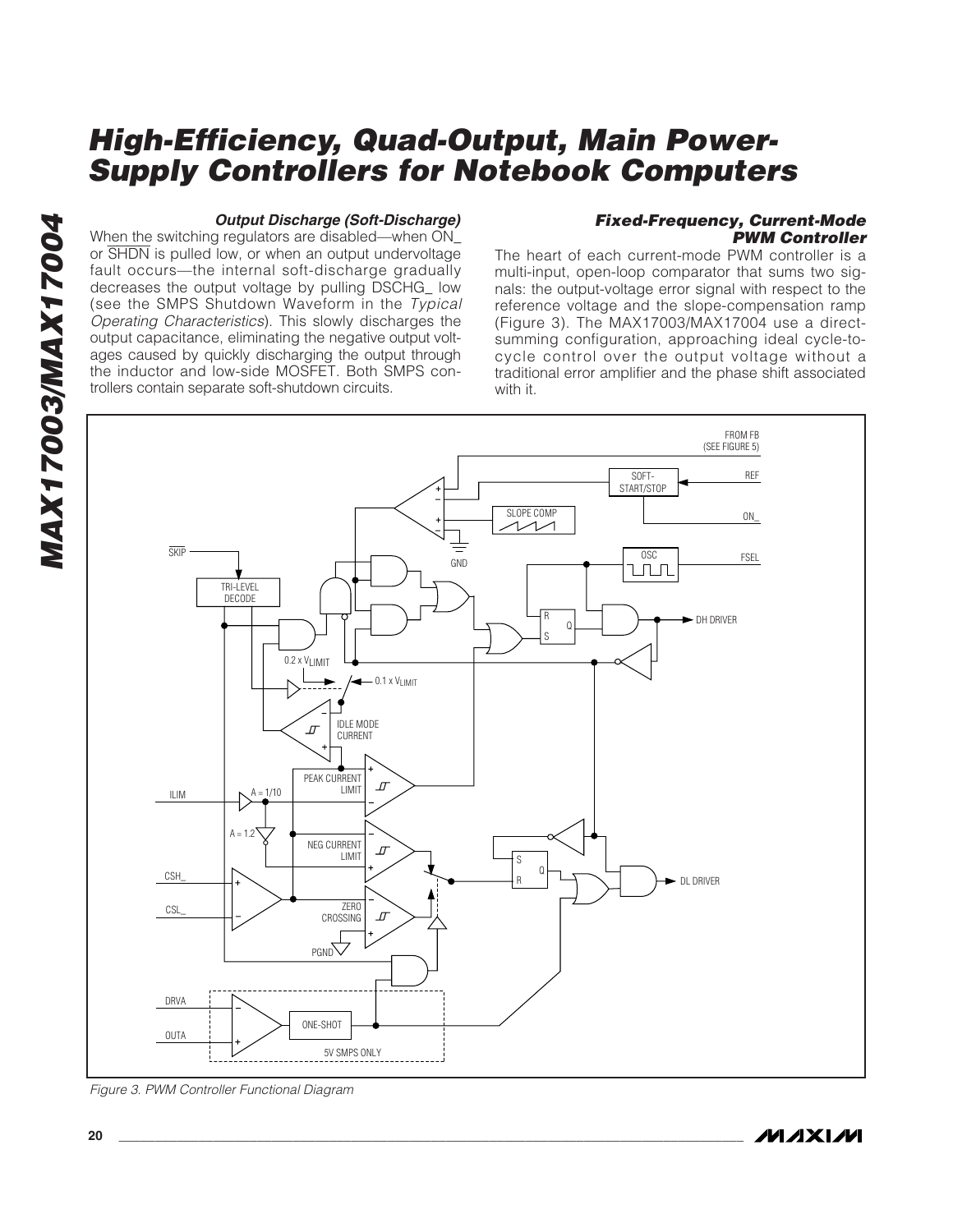### **Table 4. FSEL Configuration Table**

| <b>FSEL</b> | <b>SWITCHING FREQUENCY (kHz)</b> |
|-------------|----------------------------------|
| LDO5        | 500                              |
| <b>RFF</b>  | 300                              |
| GND         | 200                              |

#### **Frequency Selection (FSEL)**

The FSEL input selects the PWM mode switching frequency. Table 4 shows the switching frequency based on FSEL connection. High-frequency (500kHz) operation optimizes the application for the smallest component size, trading off efficiency due to higher switching losses. This may be acceptable in ultraportable devices where the load currents are lower. Low-frequency (200kHz) operation offers the best overall efficiency at the expense of component size and board space.

#### **Forced-PWM Mode**

The low-noise forced-PWM mode  $(SKIP = LDO5)$  disables the zero-crossing comparator, which controls the low-side switch on-time. This forces the low-side gatedrive waveform to be constantly the complement of the high-side gate-drive waveform, so the inductor current reverses at light loads while DH\_ maintains a duty factor of VOUT/VIN. The benefit of forced-PWM mode is to keep the switching frequency fairly constant. However, forced-PWM operation comes at a cost: the no-load 5V supply current remains between 20mA to 50mA, depending on the external MOSFETs and switching frequency.

Forced-PWM mode is most useful for avoiding audiofrequency noise and improving load-transient response. Since forced-PWM operation disables the zero-crossing comparator, the inductor current reverses under light loads.

### **Light-Load Operation Control (**SKIP**)**

The MAX17003/MAX17004 include a light-load operating mode control input (SKIP) used to enable or disable the zero-crossing comparator for both switching regulators. When the zero-crossing comparator is enabled, the regulator forces DL\_ low when the current-sense inputs detect zero inductor current. This keeps the inductor from discharging the output capacitors and forces the regulator to skip pulses under lightload conditions to avoid overcharging the output. When the zero-crossing comparator is disabled, the regulator is forced to maintain PWM operation under light-load conditions (forced-PWM).

#### **Idle Mode Current-Sense Threshold**

When pulse-skipping mode is enabled, the on-time of the step-down controller terminates when the output voltage exceeds the feedback threshold and when the currentsense voltage exceeds the idle-mode current-sense threshold. Under light-load conditions, the on-time duration depends solely on the idle mode current-sense threshold, which is 20% ( $\overline{\text{SKIP}}$  = GND) of the full-load current-limit threshold set by ILIM, or the low-noise current-sense threshold, which is 10% ( $\overline{\text{SKIP}}$  = REF) of the full-load current-limit threshold set by ILIM. This forces the controller to source a minimum amount of power with each cycle. To avoid overcharging the output, another on-time cannot begin until the output voltage drops below the feedback threshold. Since the zero-crossing comparator prevents the switching regulator from sinking current, the controller must skip pulses. Therefore, the controller regulates the valley of the output ripple under light-load conditions.

#### **Automatic Pulse-Skipping Crossover**

In skip mode, an inherent automatic switchover to PFM takes place at light loads (Figure 4). This switchover is affected by a comparator that truncates the low-side switch on-time at the inductor current's zero crossing. The zero-crossing comparator senses the inductor current across CSH\_ to CSL\_. Once (V<sub>CSH\_</sub> - V<sub>CSL\_</sub>) drops below the 3mV zero-crossing, current-sense threshold, the comparator forces DL\_ low (Figure 3). This mechanism causes the threshold between pulseskipping PFM and nonskipping PWM operation to coincide with the boundary between continuous and



Figure 4. Pulse-Skipping/Discontinuous Crossover Point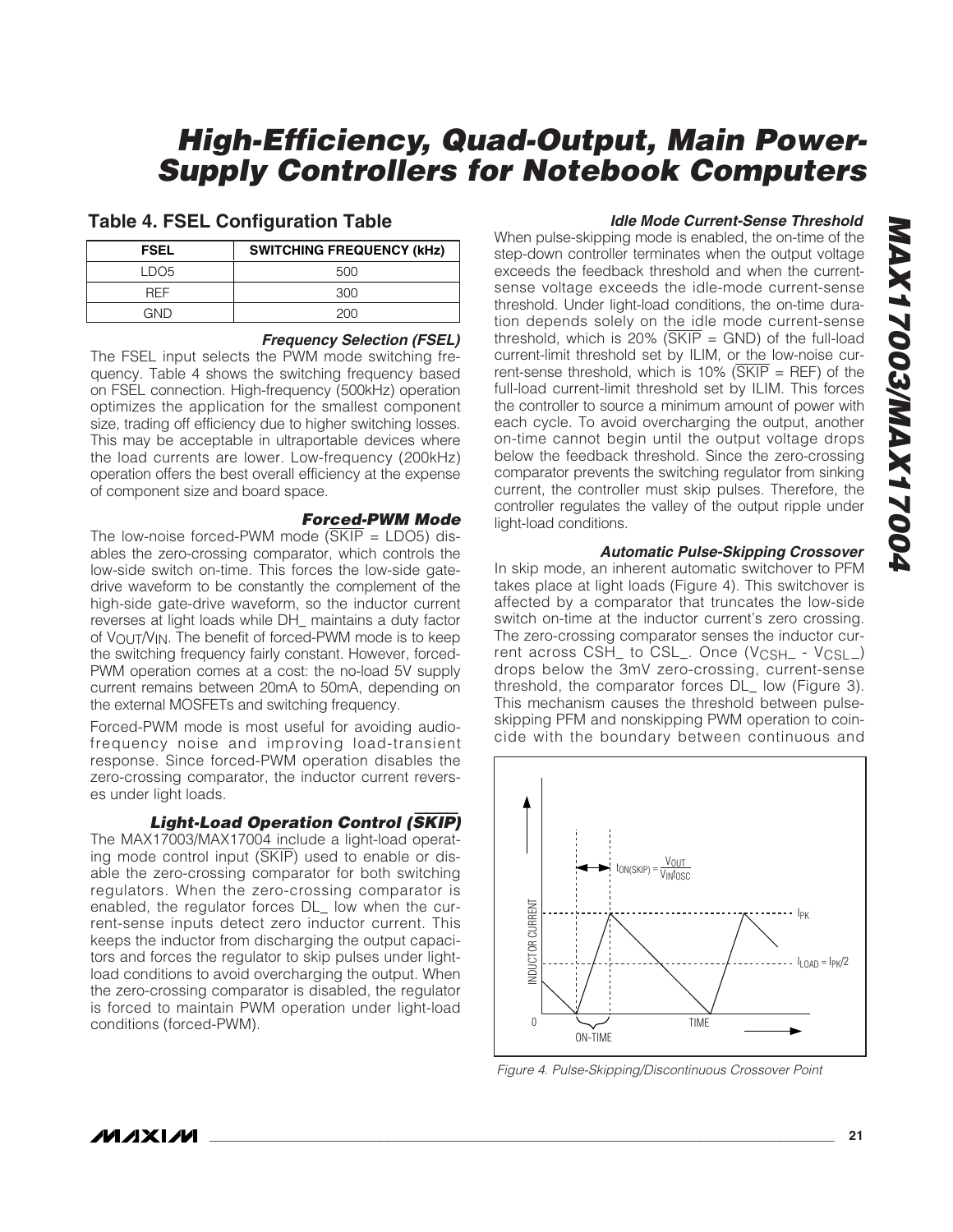discontinuous inductor-current operation (also known as the "critical conduction" point). The load-current level at which PFM/PWM crossover occurs, ILOAD(SKIP), is given by:

$$
I_{LOAD(SKIP)} = \frac{(V_{IN} - V_{OUT})V_{OUT}}{2V_{IN}f_{OS}C}
$$

The switching waveforms may appear noisy and asynchronous when light loading causes pulse-skipping operation, but this is a normal operating condition that results in high light-load efficiency. Trade-offs in PFM noise vs. light-load efficiency are made by varying the inductor value. Generally, low inductor values produce a broader efficiency vs. load curve, while higher values result in higher full-load efficiency (assuming that the coil resistance remains fixed) and less output-voltage ripple. Drawbacks of using higher inductor values include larger physical size and degraded load-transient response (especially at low input-voltage levels).

**Output Voltage** DC output accuracy specifications in the *Electrical* Characteristics table refer to the error comparator's threshold. When the inductor continuously conducts, the MAX17003/MAX17004 regulate the peak of the output ripple, so the actual DC output voltage is lower than the slope-compensated trip level by 50% of the output ripple voltage. For PWM operation (continuous conduction), the output voltage is accurately defined by the fol-

$$
V_{OUT(PWIM)} = V_{NOM} \left( 1 - \frac{A_{SLOPE} V_{RIPPLE}}{V_{IN}} \right) - \left( \frac{V_{RIPPLE}}{2} \right)
$$

where V<sub>NOM</sub> is the nominal output voltage, ASLOPE equals 1%, and VRIPPLE is the output ripple voltage (VRIPPLE = ESR x  $\Delta$ IINDUCTOR, as described in the Output Capacitor Selection section).

In discontinuous conduction ( $I_{\text{OUT}}$  <  $I_{\text{LOAD}(\text{SKIP})}$ ), the MAX17003/MAX17004 regulate the valley of the output ripple, so the output voltage has a DC regulation level higher than the error-comparator threshold. For PFM operation (discontinuous conduction), the output voltage is approximately defined by the following equation:

$$
V_{\text{OUT(PFM)}} = V_{\text{NOM}} + \frac{1}{2} \left( \frac{f_{\text{SW}}}{f_{\text{OSC}}} \right) I_{\text{IDLE}} E \text{SR}
$$

where V<sub>NOM</sub> is the nominal output voltage, fosc is the maximum switching frequency set by the internal oscillator, fsw is the actual switching frequency, and  $I_{\text{IDLE}}$  is the idle mode inductor current when pulse skipping**.**



Figure 5. Dual Mode Feedback Decoder

Connect FB3 and FB5 to LDO5 to enable the fixed SMPS output voltages (3.3V and 5V, respectively), set by a preset, internal resistive voltage-divider connected between the output (CSL\_) and analog ground. Connect a resistive voltage-divider at FB\_ between the output (CSL\_) and GND to adjust the respective output voltage between 2V and 5.5V (Figure 5). Choose RFBLO (resistance from FB to GND) to be approximately  $10k\Omega$ and solve for RFBHI (resistance from the output to FB) using the equation:

$$
R_{FBHI} = R_{FBLO} \left( \frac{V_{OUT}}{V_{FB}} - 1 \right)
$$

where  $V_{FB}$  = 2V nominal.

When adjusting both output voltages, set the 3.3V SMPS lower than the 5V SMPS. LDO5 connects to the 5V output (CSL5) through an internal switch only when CSL5 is above the LDO5 bootstrap threshold (4.5V) and the soft-start sequence for the CSL5 side has completed. Bootstrapping works most effectively when the fixed output voltages are used. Once LDO5 is bootstrapped from CSL5, the internal 5V linear regulator turns off. This reduces the internal power dissipation and improves efficiency at higher input voltages.

### **Current-Limit Protection (ILIM)**

The current-limit circuit uses differential current-sense inputs (CSH\_ and CSL\_) to limit the peak inductor current. If the magnitude of the current-sense signal exceeds the current-limit threshold, the PWM controller turns off the high-side MOSFET (Figure 3). The actual



lowing equation: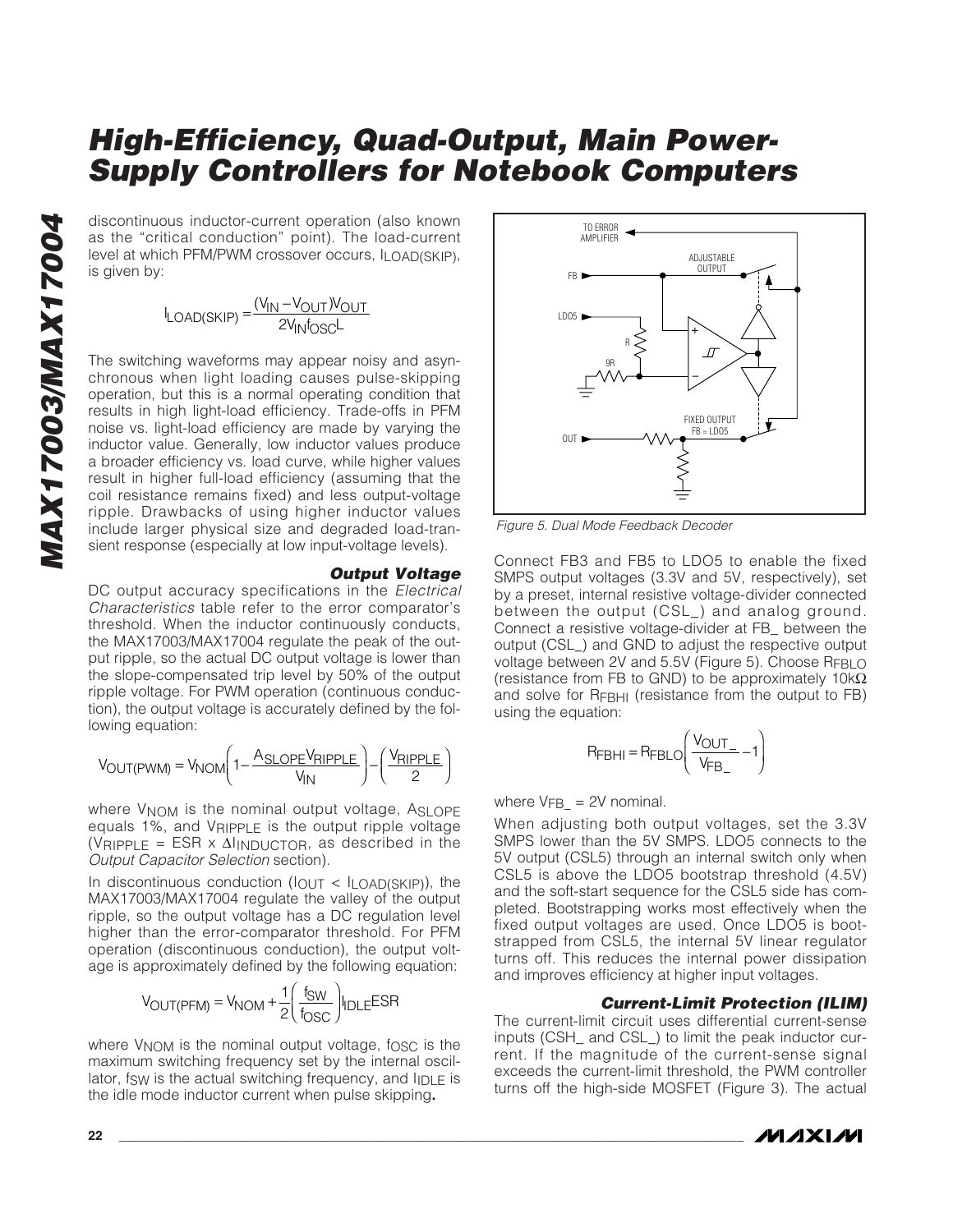maximum load current is less than the peak currentlimit threshold by an amount equal to half of the inductor ripple current. Therefore, the maximum load capability is a function of the current-sense resistance, inductor value, switching frequency, and duty cycle (VOUT/VIN).

In forced-PWM mode, the MAX17003/MAX17004 also implement a negative current limit to prevent excessive reverse inductor currents when  $V_{\text{OUT}}$  is sinking current. The negative current-limit threshold is set to approximately 120% of the positive current limit and tracks the positive current limit when ILIM is adjusted.

Connect ILIM to LDO5 for the 50mV default threshold, or adjust the current-limit threshold with an external resistor-divider at ILIM. Use a 2µA to 20µA divider current for accuracy and noise immunity. The current-limit threshold adjustment range is from 50mV to 200mV. In the adjustable mode, the current-limit threshold voltage equals precisely 1/10th the voltage seen at ILIM. The logic threshold for switchover to the default value is approximately VLDO5 - 1V.

Carefully observe the PCB layout guidelines to ensure that noise and DC errors do not corrupt the differential current-sense signals seen by CSH\_ and CSL\_. Place the IC close to the sense resistor with short, direct traces, making a Kelvin-sense connection to the current-sense resistor.

#### **MOSFET Gate Drivers (DH\_, DL\_)**

The DH\_ and DL\_ drivers are optimized for driving moderate-sized high-side and larger low-side power MOSFETs. This is consistent with the low duty factor seen in notebook applications, where a large V<sub>IN</sub> -VOUT differential exists. The high-side gate drivers (DH\_) source and sink 2A, and the low-side gate drivers (DL\_) source 1.7A and sink 3.3A. This ensures robust gate drive for high-current applications. The DH floating high-side MOSFET drivers are powered by charge pumps at BST\_ while the DL\_ synchronous-rectifier drivers are powered directly by the fixed 5V linear regulator (LDO5).

Adaptive dead-time circuits monitor the DL\_ and DH\_ drivers and prevent either FET from turning on until the other is fully off. The adaptive driver dead-time allows operation without shoot-through with a wide range of MOSFETs, minimizing delays and maintaining efficiency. There must be a low-resistance, low-inductance path from the DL\_ and DH\_ drivers to the MOSFET gates for the adaptive dead-time circuits to work properly; otherwise, the sense circuitry in the MAX17003/MAX17004

interprets the MOSFET gates as "off" while charge actually remains. Use very short, wide traces (50 mils to 100 mils wide if the MOSFET is 1in from the driver).

The internal pulldown transistor that drives DL low is robust, with a  $0.6Ω$  (typ) on-resistance. This helps prevent DL\_ from being pulled up due to capacitive coupling from the drain to the gate of the low-side MOSFETs when the inductor node  $(LX_{-})$  quickly switches from ground to  $V_{IN}$ . Applications with high input voltages and long inductive driver traces may require additional gate-to-source capacitance to ensure fast-rising LX\_ edges do not pull up the low-side MOSFETs gate, causing shoot-through currents. The capacitive coupling between LX\_ and DL\_ created by the MOSFET's gate-to-drain capacitance  $(CGD = CrSS)$ , gate-to-source capacitance  $(CGS = CISS)$ - C<sub>GD</sub>), and additional board parasitics should not exceed the following minimum threshold:

$$
V_{GS(TH)} > V_{IN} \left( \frac{C_{RSS}}{C_{ISS}} \right)
$$

Lot-to-lot variation of the threshold voltage may cause problems in marginal designs.

#### **Power-Good Output (PGDALL)**

PGDALL is the open-drain output of a comparator that continuously monitors both SMPS output voltages for undervoltage conditions. PGDALL is actively held low in shutdown  $(\overline{\text{SHDN}} = \text{GND})$ , during soft-start, and softshutdown, and when either SMPS is disabled (either



Figure 6. Power-Good and Fault Protection

**MAXM**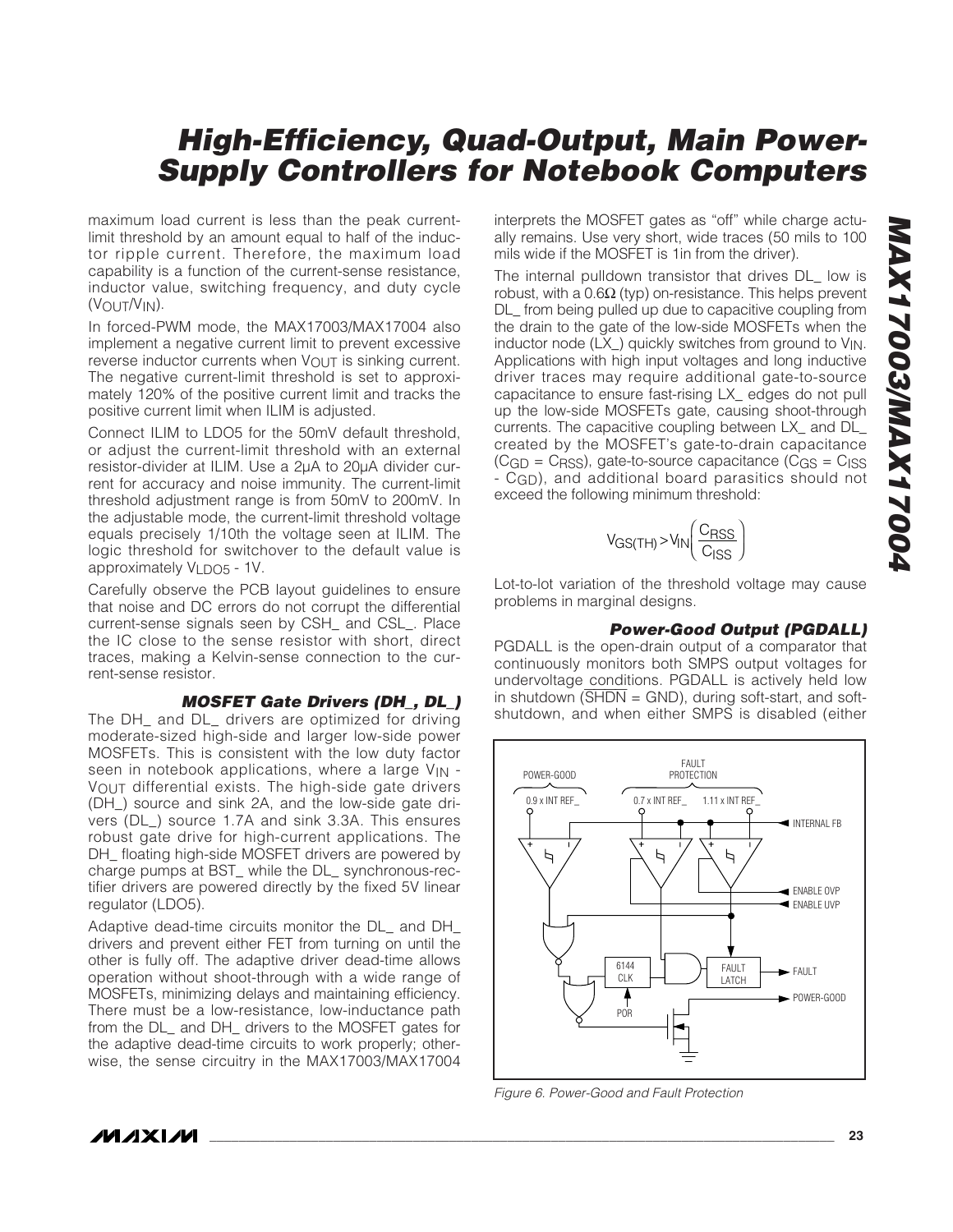### **Table 5. Operating Modes Truth Table**

| <b>MODE</b><br><b>CONDITION</b>                                                |                                                                                                                       | <b>COMMENT</b>                                                                                                               |  |
|--------------------------------------------------------------------------------|-----------------------------------------------------------------------------------------------------------------------|------------------------------------------------------------------------------------------------------------------------------|--|
| Power-Up                                                                       | $LDOS < UVLO$ threshold                                                                                               | Transitions to discharge mode after V <sub>IN</sub> POR and after REF<br>becomes valid. LDO5, REF remain active. DL_ is low. |  |
| Run                                                                            | SHDN = high, ON3 or ON5 enabled                                                                                       | Normal operation.                                                                                                            |  |
| Output Overvoltage<br>(OVP) Protection<br>(MAX17003)                           | Either output $> 111\%$ of nominal level                                                                              | Exited by POR or cycling SHDN, ON3, or ON5.                                                                                  |  |
| Output Undervoltage<br>Protection (UVP)                                        | Either output $<$ 70% of nominal level,<br>UVP is enabled 6144 clock cycles<br>$(1/fOSC)$ after the output is enabled | Exited by POR or cycling SHDN, ON3, or ON5.                                                                                  |  |
| ON5 and ON3 < startup threshold,<br>Standby<br>$\overline{\text{SHDN}}$ = high |                                                                                                                       | DL_ stays low. LDO5 active.                                                                                                  |  |
| Shutdown                                                                       | $SHDN = low$                                                                                                          | All circuitry off.                                                                                                           |  |
| Thermal Shutdown                                                               | $T_{\rm J}$ > +160 °C                                                                                                 | Exited by POR or cycling SHDN, ON3, or ON5.<br>DL3 and DL5 go low before LDO5 turns off.                                     |  |
| Switchover Fault                                                               | Excessive current on LDO5 switchover<br>transistors                                                                   | Exited by POR or cycling SHDN, ON3, or ON5.                                                                                  |  |

ON3 or ON5 low). Once the soft-start sequence terminates, PGDALL becomes high impedance as long as both SMPS outputs are above 90% of the nominal regulation voltage set by FB. PGDALL goes low once either SMPS output drops 10% below its nominal regulation point, an SMPS output overvoltage fault occurs, or ON\_ or SHDN is low. For a logic-level PGDALL output voltage, connect an external pullup resistor between PGDALL and LDO5. A 100kΩ pullup resistor works well in most applications.

### **Fault Protection**

#### **Output Overvoltage Protection (OVP)— MAX17003 Only**

If the output voltage of either SMPS rises above 111% of its nominal regulation voltage and the OVP protection is enabled, the controller sets the fault latch, pulls PGDALL low, shuts down the SMPS controllers that tripped the fault, and immediately pulls DH\_ low and forces DL\_ high. This turns on the synchronous-rectifier MOSFETs with 100% duty, rapidly discharging the output capacitors and clamping both outputs to ground. However, immediately latching DL\_ high typically causes slightly negative output voltages due to the energy stored in the output LC at the instant the OVP occurs. If the load cannot tolerate a negative voltage, place a power Schottky diode across the output to act as a reverse-polarity clamp. If the condition that caused the

overvoltage persists (such as a shorted high-side MOS-FET), the battery blows. The other output is shut down using the soft-discharge feature with DL\_ forced low. Cycle LDO5 below 1V or toggle either ON3, ON5, or SHDN to clear the fault latch and restart the SMPS controllers.

### **Output Undervoltage Protection (UVP)**

Each SMPS controller includes an output UVP protection circuit that begins to monitor the output 6144 clock cycles (1/f<sub>OSC</sub>) after that output is enabled (ON\_ pulled high). If either SMPS output voltage drops below 70% of its nominal regulation voltage and the UVP protection is enabled, the UVP circuit sets the fault latch, pulls PGDALL low, and shuts down both controllers using the soft-discharge feature with DL\_ forced low. Cycle LDO5 below 1V or toggle either ON3, ON5, or SHDN to clear the fault latch and restart the SMPS controllers.

### **Thermal-Fault Protection**

The MAX17003/MAX17004 feature a thermal fault-protection circuit. When the junction temperature rises above +160°C, a thermal sensor activates the fault latch, pulls PGDALL low, and shuts down both SMPS controllers using the soft-discharge feature with DL\_ forced low. Toggle either ON3, ON5, or SHDN to clear the fault latch and restart the controllers after the junction temperature cools by 15°C.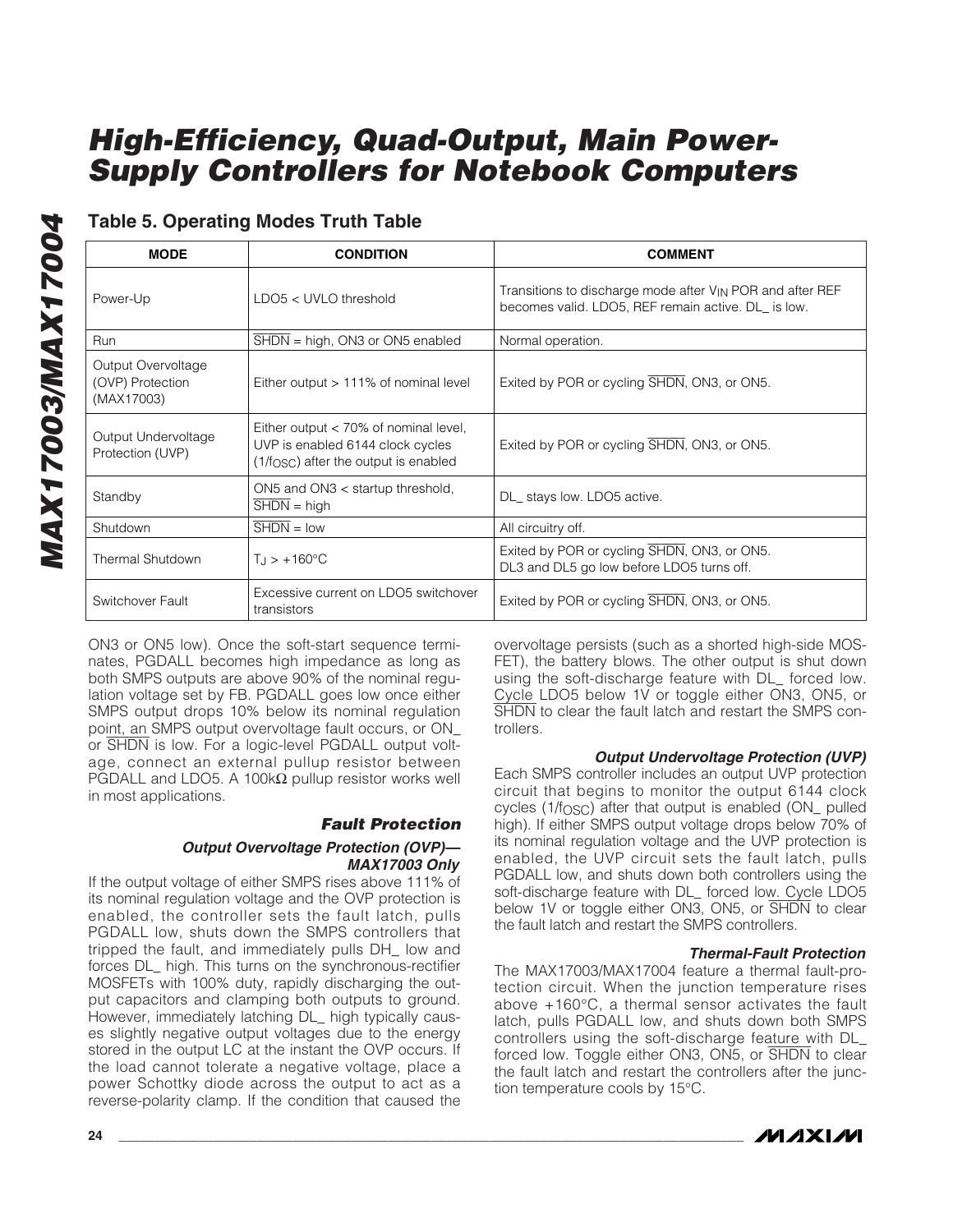#### **Auxiliary LDO Detailed Description**

The MAX17003/MAX17004 include an auxiliary linear regulator (OUTA) that can be configured for 12V, ideal for PCMCIA power requirements, and for biasing the gates of load switches in a portable device. OUTA can also be configured for outputs from 1V to 23V. The auxiliary regulator has an independent ON/OFF control, allowing it to be shut down when not needed, reducing power consumption when the system is in a low-power state.

A flyback-winding control loop regulates a secondary winding output, improving cross-regulation when the primary output is lightly loaded or when there is a low inputoutput differential voltage. If  $V_{DRVA} < V_{OUTA}$ , the low-side switch is turned on for a time equal to 33% of the switching period. This reverses the inductor (primary) current, pulling current from the output filter capacitor and causing the flyback transformer to operate in forward mode. The low impedance presented by the transformer secondary in forward mode dumps current into the secondary output, charging up the secondary capacitor and bringing VINA - VOUTA back into regulation. The secondary feedback loop does not improve secondary output accuracy in normal flyback mode, where the main (primary) output is heavily loaded. In this condition, secondary output accuracy is determined by the secondary rectifier drop, transformer turns ratio, and accuracy of the main output voltage.

### **SMPS Design Procedure**

Firmly establish the input voltage range and maximum load current before choosing a switching frequency and inductor operating point (ripple-current ratio). The primary design trade-off lies in choosing a good switching frequency and inductor operating point, and the following four factors dictate the rest of the design:

- **Input Voltage Range.** The maximum value (VIN(MAX)) must accommodate the worst-case, high AC-adapter voltage. The minimum value (VIN(MIN)) must account for the lowest battery voltage after drops due to connectors, fuses, and battery selector switches. If there is a choice at all, lower input voltages result in better efficiency.
- **Maximum Load Current.** There are two values to consider. The peak load current (ILOAD(MAX)) determines the instantaneous component stresses and filtering requirements and thus drives output capacitor selection, inductor saturation rating, and the design of the current-limit circuit. The continuous load current (ILOAD) determines the thermal stresses and thus drives the selection of input capacitors, MOSFETs, and other critical heat-contributing components.
- **Switching Frequency.** This choice determines the basic trade-off between size and efficiency. The optimal frequency is largely a function of maximum input voltage, due to MOSFET switching losses that are proportional to frequency and  $V_{IN}^2$ . The optimum frequency is also a moving target, due to rapid improvements in MOSFET technology that are making higher frequencies more practical.
- **Inductor Operating Point.** This choice provides trade-offs between size vs. efficiency and transient response vs. output ripple. Low inductor values provide better transient response and smaller physical size, but also result in lower efficiency and higher output ripple due to increased ripple currents. The minimum practical inductor value is one that causes the circuit to operate at the edge of critical conduction (where the inductor current just touches zero with every cycle at maximum load). Inductor values lower than this grant no further size-reduction benefit. The optimum operating point is usually found between 20% and 50% ripple current. When pulse skipping (SKIP low and light loads), the inductor value also determines the load-current value at which PFM/PWM switchover occurs.

#### **Inductor Selection**

The switching frequency and inductor operating point determine the inductor value as follows:

$$
L = \frac{V_{OUT}(V_{IN} - V_{OUT})}{V_{IN}f_{OSC}L_{OAD(MAX)}LIR}
$$

For example:  $I_{LOAD(MAX)} = 5A$ ,  $V_{IN} = 12V$ ,  $V_{OUT} = 5V$ ,  $f<sub>OSC</sub> = 300kHz$ , 30% ripple current or  $LIR = 0.3$ :

$$
L = \frac{5V \times (12V - 5V)}{12V \times 300kHz \times 5A \times 0.3} = 6.50 \mu H
$$

Find a low-loss inductor having the lowest possible DC resistance that fits in the allotted dimensions. Most inductor manufacturers provide inductors in standard values, such as 1.0µH, 1.5µH, 2.2µH, 3.3µH, etc. Also look for non-standard values, which can provide a better compromise in LIR across the input voltage range. If using a swinging inductor (where the no-load inductance decreases linearly with increasing current), evaluate the LIR with properly scaled inductance values. For the selected inductance value, the actual peak-to-peak inductor ripple current (ΔI<sub>INDUCTOR</sub>) is defined by:

$$
\Delta I_{INDUCTOR} = \frac{V_{OUT}(V_{IN} - V_{OUT})}{V_{IN}f_{OSC}L}
$$

*IVI AXI AVI*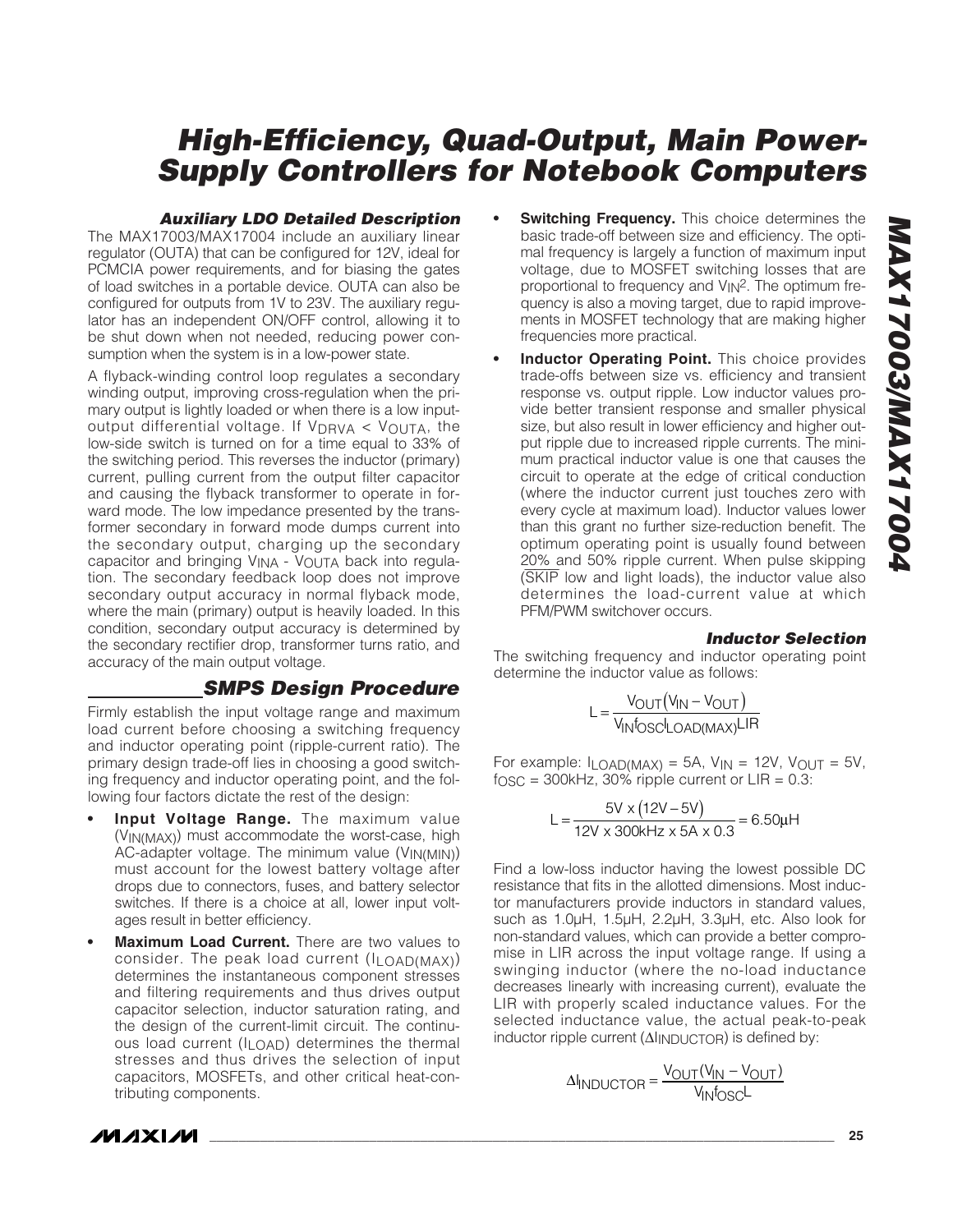Ferrite cores are often the best choice, although powdered iron is inexpensive and can work well at 200kHz. The core must be large enough not to saturate at the peak inductor current (IPEAK):

$$
IPEAK = ILOAD(MAX) + \frac{\Delta IINDUCTOR}{2}
$$

#### **Transformer Design (for MAX17003/MAX17004 Auxiliary Output)**

A coupled inductor or transformer can be substituted for the inductor in the 5V SMPS to create an auxiliary output (Figure 1). The MAX17003/MAX17004 is particularly well suited for such applications because the secondary feedback threshold automatically triggers DL5 even if the 5V output is lightly loaded.

The power requirements of the auxiliary supply must be considered in the design of the main output. The transformer must be designed to deliver the required current in both the primary and the secondary outputs with the proper turns ratio and inductance. The power ratings of the synchronous-rectifier MOSFETs and the current limit in the MAX17003/MAX17004 must also be adjusted accordingly. Extremes of low input-output differentials, widely different output loading levels, and high turns ratios can further complicate the design due to parasitic transformer parameters such as interwinding capacitance, secondary resistance, and leakage inductance. Power from the main and secondary outputs is combined to get an equivalent current referred to the main output. Use this total current to determine the current limit (see the Setting the Current Limit section):

#### ITOTAL = PTOTAL/VOUT5

where ITOTAL is the equivalent output current referred to the main output, and PTOTAL is the sum of the output power from both the main output and the secondary output:

$$
N = \frac{V_{SEC} + V_{FWD}}{V_{OUT5} + V_{RECT} + V_{SENSE}}
$$

where  $N$  is the transformer turns ratio,  $V_{\text{SEC}}$  is the minimum required rectified secondary voltage, VFWD is the forward drop across the secondary rectifier, VOUT5(MIN) is the minimum value of the main output voltage, and VRECT is the on-state voltage drop across the synchronous-rectifier MOSFET. The transformer secondary return is often connected to the main output voltage

instead of ground in order to reduce the necessary turns ratio. In this case, subtract VOUT5 from the secondary voltage (VSEC - VOUT5) in the transformer turns-ratio equation above. The secondary diode in coupled-inductor applications must withstand flyback voltages greater than 60V. Common silicon rectifiers, such as the 1N4001, are also prohibited because they are too slow. Fast silicon rectifiers such as the MURS120 are the only choice. The flyback voltage across the rectifier is related to the VIN - VOUT5 difference, according to the transformer turns ratio:

#### $VFLYBACK = VSEC + (VIN - VOUT5) \times N$

where N is the transformer turns ratio (secondary windings/primary windings), and V<sub>SEC</sub> is the maximum secondary DC output voltage. If the secondary winding is returned to V<sub>OUT5</sub> instead of ground, subtract V<sub>OUT5</sub> from VFLYBACK in the equation above. The diode's reverse breakdown voltage rating must also accommodate any ringing due to leakage inductance. The diode's current rating should be at least twice the DC load current on the secondary output.

#### **Transient Response**

The inductor ripple current also impacts transientresponse performance, especially at low  $V_{IN}$  -  $V_{OUIT}$  differentials. Low inductor values allow the inductor current to slew faster, replenishing charge removed from the output filter capacitors by a sudden load step. The total output voltage sag is the sum of the voltage sag while the inductor is ramping up, and the voltage sag before the next pulse can occur:

$$
V_{SAG} = \frac{L(A|_{LOAD(MAX)})^2}{2C_{OUT}(V_{IN} \times D_{MAX} - V_{OUT})} + \frac{\Delta I_{LOAD(MAX)}(T - \Delta T)}{C_{OUT}}
$$

where D<sub>MAX</sub> is maximum duty factor (see the *Electrical Characteristics*), T is the switching period  $(1/f<sub>OSC</sub>)$ , and  $\Delta T$  equals  $V_{\Omega U}T/V_{\Omega V} \times T$  when in PWM mode, or L x 0.2 x  $Imax/(V_{IN} - V_{OUIT})$  when in skip mode. The amount of overshoot during a full-load to no-load transient due to stored inductor energy can be calculated as:

$$
V_{SOAR} \approx \frac{\left(\Delta I_{LOAD(MAX)}\right)^2 L}{2C_{OUT}V_{OUT}}
$$

MAXIM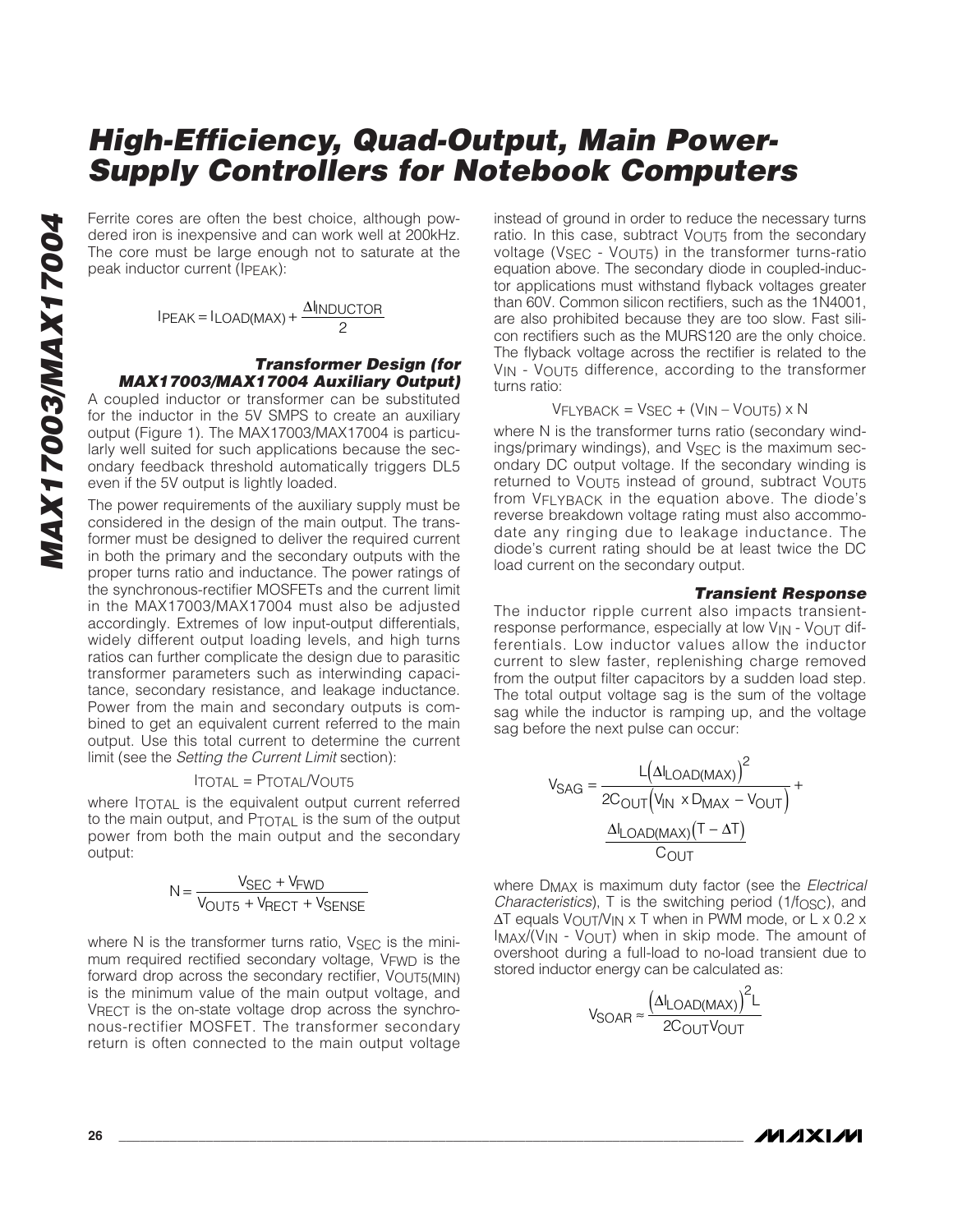

Figure 7. Current-Sense Configurations

**MAX17003/MAX17004**

**MAX17003/MAX17004**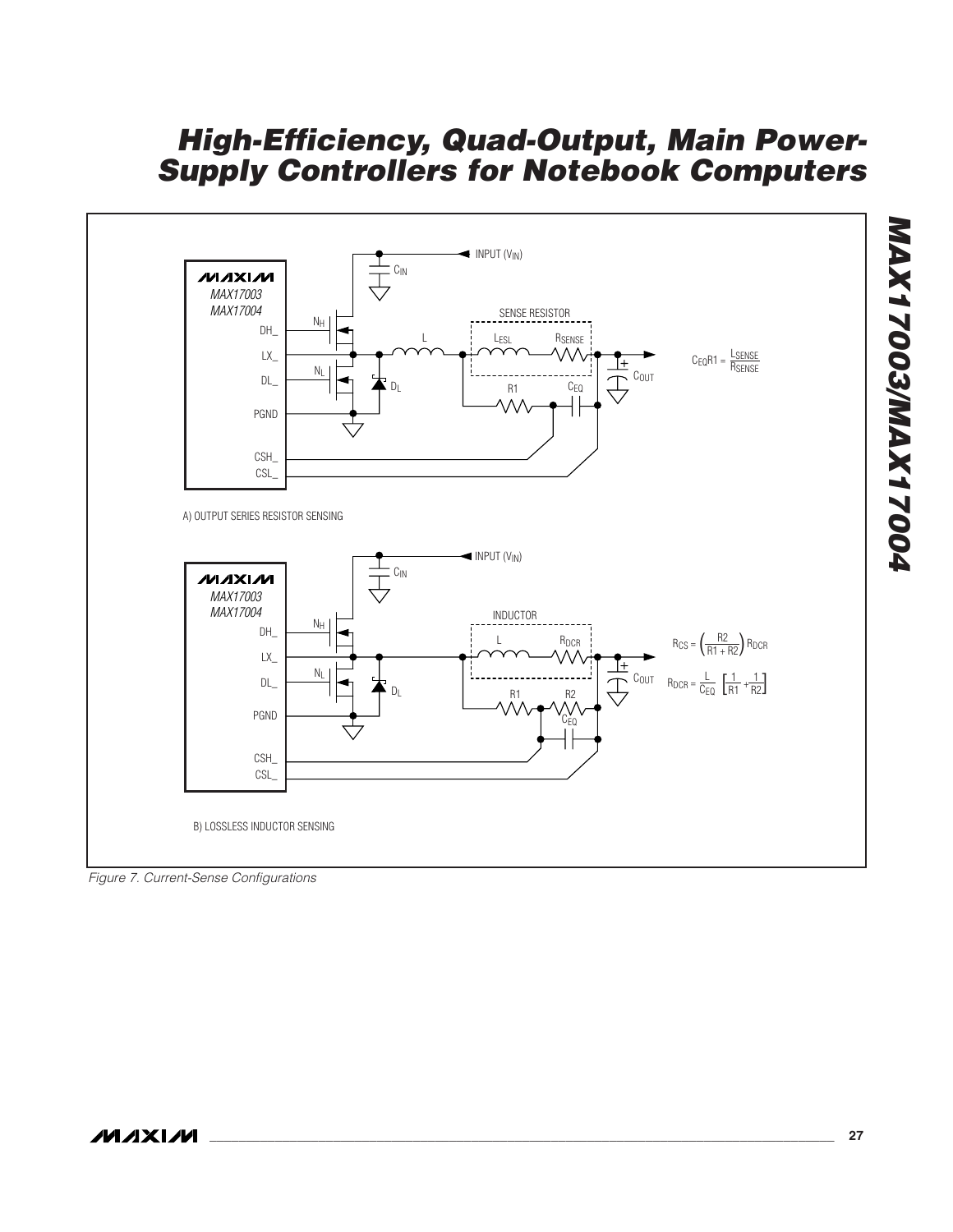#### **Setting the Current Limit**

The minimum current-limit threshold must be great enough to support the maximum load current when the current limit is at the minimum tolerance value. The peak inductor current occurs at ILOAD(MAX) plus half the ripple current; therefore:

$$
I_{LIMIT} > I_{LOAD(MAX)} + \left(\frac{\Delta I_{INDUCTOR}}{2}\right)
$$

where ILIMIT equals the minimum current-limit threshold voltage divided by the current-sense resistance (RSENSE\_). For the default setting, the minimum currentlimit threshold is 45mV.

Connect ILIM to LDO5 for a default 50mV current-limit threshold. In adjustable mode, the current-limit threshold is precisely 1/10th the voltage seen at ILIM. For an adjustable threshold, connect a resistive divider from REF to analog ground (GND) with ILIM connected to the center tap. The external 0.5V to 2V adjustment range corresponds to a 50mV to 200mV current-limit threshold. When adjusting the current limit, use 1% tolerance resistors and a divider current of approximately 10mA to prevent significant inaccuracy in the currentlimit tolerance.

The current-sense method (Figure 7) and magnitude determines the achievable current-limit accuracy and power loss. Typically, higher current-sense limits provide tighter accuracy, but also dissipate more power. Most applications employ a current-limit threshold (VLIMIT) of 50mV to 100mV, so the sense resistor may be determined by:

$$
R_{CS} = \frac{V_{LIMIT}}{I_{LIMIT}} = \frac{V_{ILIM}}{10 \times I_{LIMIT}}
$$

For the best current-sense accuracy and overcurrent protection, use a 1% tolerance current-sense resistor between the inductor and output as shown in Figure 7A. This configuration constantly monitors the inductor current, allowing accurate current-limit protection. However, the parasitic inductance of the current-sense resistor can cause current-limit inaccuracies, especially when using low-value inductors and current-sense resistors. This parasitic inductance (LESL) can be canceled by adding an RC circuit across the sense resistor with an equivalent time constant:

$$
C_{EQ}R1 = \frac{L_{ESL}}{R_{SENSE}}
$$

Alternatively, high-power applications that do not require highly accurate current-limit protection may reduce the overall power dissipation by connecting a series RC circuit across the inductor (Figure 7B) with an equivalent time constant:

$$
R_{CS} = \left(\frac{R2}{R1 + R2}\right) R_{DCR}
$$

and:

$$
R_{DCR} = \frac{L}{C_{EQ}} \left[ \frac{1}{R1} + \frac{1}{R2} \right]
$$

where Rcs is the required current-sense resistance. and  $R_{DCR}$  is the inductor's series DC resistance. Use the typical inductance and RDCR values provided by the inductor manufacturer.

#### **Output Capacitor Selection**

The output filter capacitor must have low enough equivalent series resistance (ESR) to meet output ripple and load-transient requirements, yet have high enough ESR to satisfy stability requirements. The output capacitance must be high enough to absorb the inductor energy while transitioning from full-load to no-load conditions without tripping the overvoltage fault protection. When using high capacitance, low-ESR capacitors (see stability requirements), the filter capacitor's ESR dominates the output voltage ripple. So the output capacitor's size depends on the maximum ESR required to meet the output voltage ripple (VRIPPLE(P-P)) specifications:

 $V$ RIPPLE(P-P) = RESRILOAD(MAX)LIR

In idle mode, the inductor current becomes discontinuous, with peak currents set by the idle mode currentsense threshold ( $V_{\text{IDLE}} = 0.2V_{\text{LIMIT}}$ ). In idle mode, the no-load output ripple may be determined as follows:

$$
V_{RIPPLE(P-P)} = \frac{V_{IDLE}R_{ESR}}{R_{SENSE}}
$$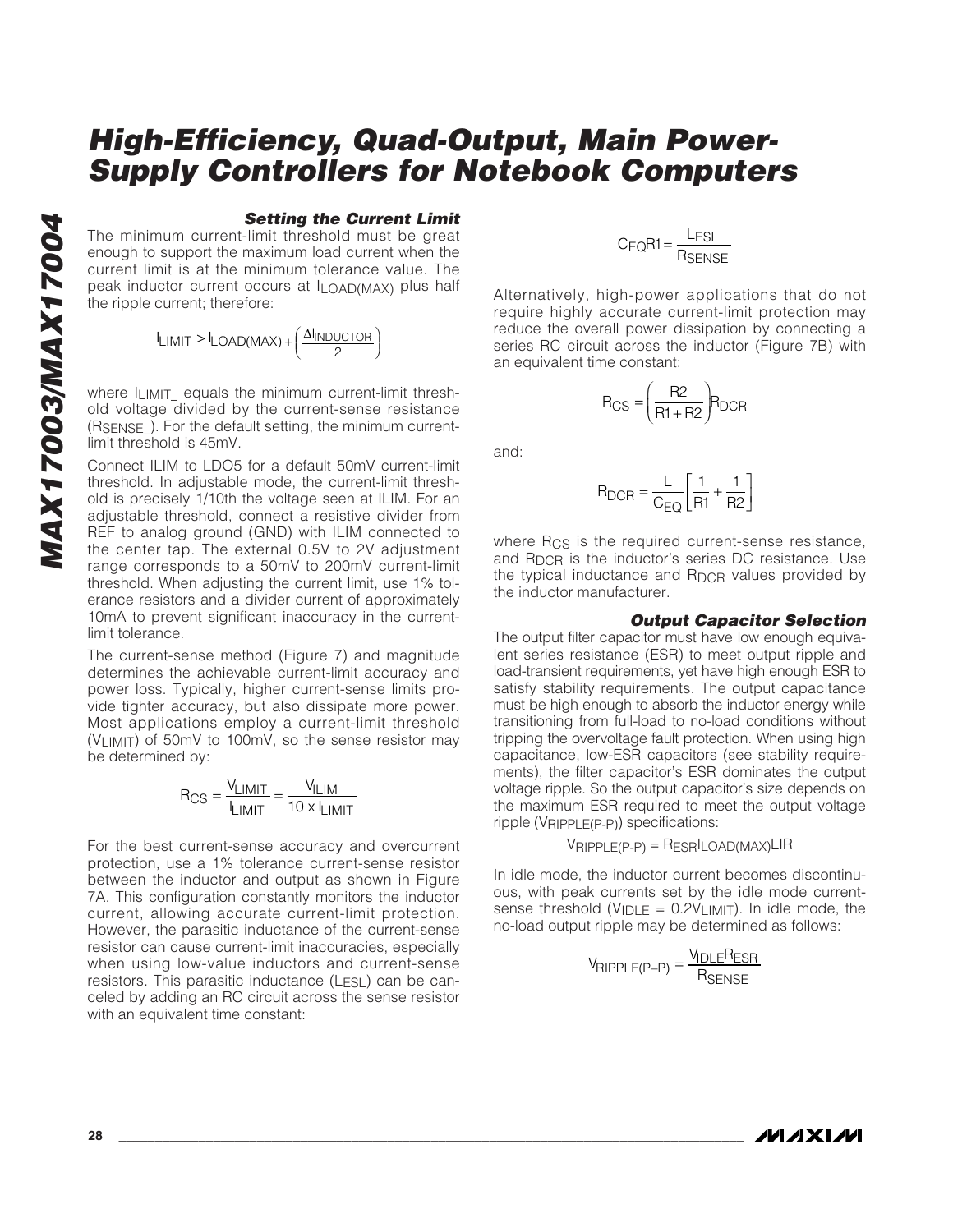The actual capacitance value required relates to the physical size needed to achieve low ESR, as well as to the chemistry of the capacitor technology. Thus, the capacitor is usually selected by ESR and voltage rating rather than by capacitance value (this is true of tantalums, OS-CONs, polymers, and other electrolytics). When using low-capacity filter capacitors, such as ceramic capacitors, size is usually determined by the capacity needed to prevent VSAG and VSOAR from causing problems during load transients. Generally, once enough capacitance is added to meet the overshoot requirement, undershoot at the rising load edge is no longer a problem (see the VSAG and VSOAR equations in the Transient Response section). However, lowcapacity filter capacitors typically have high ESR zeros that may affect the overall stability (see the Output-Capacitor Stability Considerations section).

**Output-Capacitor Stability Considerations**

Stability is determined by the value of the ESR zero relative to the switching frequency. The boundary of instability is given by the following equation:

$$
f_{ESR} \leq \frac{f_{OSC}}{\pi}
$$

where:

$$
f_{ESR} = \frac{1}{2\pi R_{ESR}C_{OUT}}
$$

For a typical 300kHz application, the ESR zero frequency must be well below 95kHz, preferably below 50kHz. Tantalum and OS-CON capacitors in widespread use at the time of publication have typical ESR zero frequencies of 25kHz. In the design example used for inductor selection, the ESR needed to support 25mVP-P ripple is 25mV/1.5A = 16.7mΩ. One 220µF/4V Sanyo polymer (TPE) capacitor provides 15mΩ (max) ESR. This results in a zero at 48kHz, well within the bounds of stability.

For low-input voltage applications where the duty cycle exceeds 50% (VOUT/V<sub>IN</sub>  $\geq$  50%), the output ripple voltage should not be greater than twice the internal slopecompensation voltage:

#### VRIPPLE ≤ 0.02 x VOUT

where VRIPPLE equals ΔΙΙΝDUCTOR x RESR. The worstcase ESR limit occurs when  $V_{IN} = 2 \times V_{OUT}$ , so the above equation may be simplified to provide the following boundary condition:

$$
R_{ESR} \le 0.04 \times L \times f_{SW}
$$

Do not put high-value ceramic capacitors directly across the feedback sense point without taking precautions to ensure stability. Large ceramic capacitors can have a high-ESR zero frequency and cause erratic, unstable operation. However, it is easy to add enough series resistance by placing the capacitors a couple of inches downstream from the feedback sense point, which should be as close as possible to the inductor.

Unstable operation manifests itself in two related but distinctly different ways: short/long pulses and cycle skipping resulting in lower frequency operation. Instability occurs due to noise on the output or because the ESR is so low that there is not enough voltage ramp in the output voltage signal. This "fools" the error comparator into triggering too early or into skipping a cycle. Cycle skipping is more annoying than harmful, resulting in nothing worse than increased output ripple. However, it can indicate the possible presence of loop instability due to insufficient ESR. Loop instability can result in oscillations at the output after line or load steps. Such perturbations are usually damped, but can cause the output voltage to rise above or fall below the tolerance limits.

The easiest method for checking stability is to apply a very fast zero-to-max load transient and carefully observe the output-voltage-ripple envelope for overshoot and ringing. It may help to simultaneously monitor the inductor current with an AC current probe. Do not allow more than three cycles of ringing after the initial step-response under/overshoot.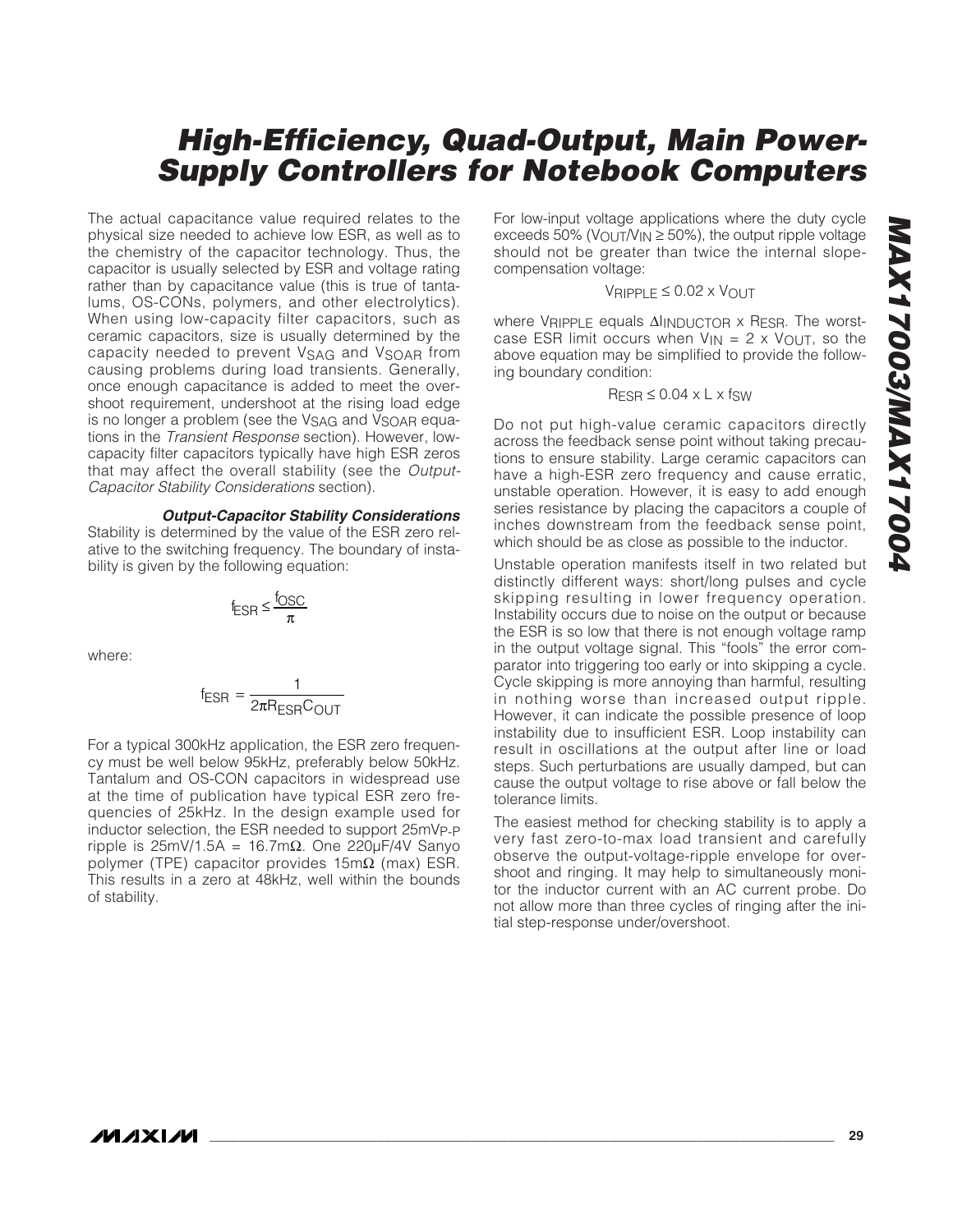

Figure 8. Input RMS Current

#### **Input Capacitor Selection**

The input capacitor must meet the ripple current requirement (IRMS) imposed by the switching currents. For an out-of-phase regulator, the total RMS current in the input capacitor is a function of the load currents, the input currents, the duty cycles, and the amount of overlap as defined in Figure 8.

The 40/60 optimal interleaved architecture of the MAX17003/MAX17004 allows the input voltage to go as low 8.3V before the duty cycles begin to overlap. This offers improved efficiency over a regular 180° out-ofphase architecture where the duty cycles begin to overlap below 10V. Figure 8 shows the input-capacitor RMS current vs. input voltage for an application that requires 5V/5A and 3.3V/5A. This shows the improvement of the 40/60 optimal interleaving over 50/50 interleaving and in-phase operation.

For most applications, nontantalum chemistries (ceramic, aluminum, or OS-CON) are preferred due to their resistance to power-up surge currents typical of systems with a mechanical switch or connector in series with the input. Choose a capacitor that has less than 10°C temperature rise at the RMS input current for optimal reliability and lifetime.

#### **Power-MOSFET Selection**

Most of the following MOSFET guidelines focus on the challenge of obtaining high load-current capability when using high-voltage (> 20V) AC adapters. Lowcurrent applications usually require less attention.

The high-side MOSFET  $(N_H)$  must be able to dissipate the resistive losses plus the switching losses at both VIN(MIN) and VIN(MAX). Ideally, the losses at VIN(MIN) should be roughly equal to the losses at VIN(MAX), with



**MAX17003/MAX17004** MAX17003/MAX17004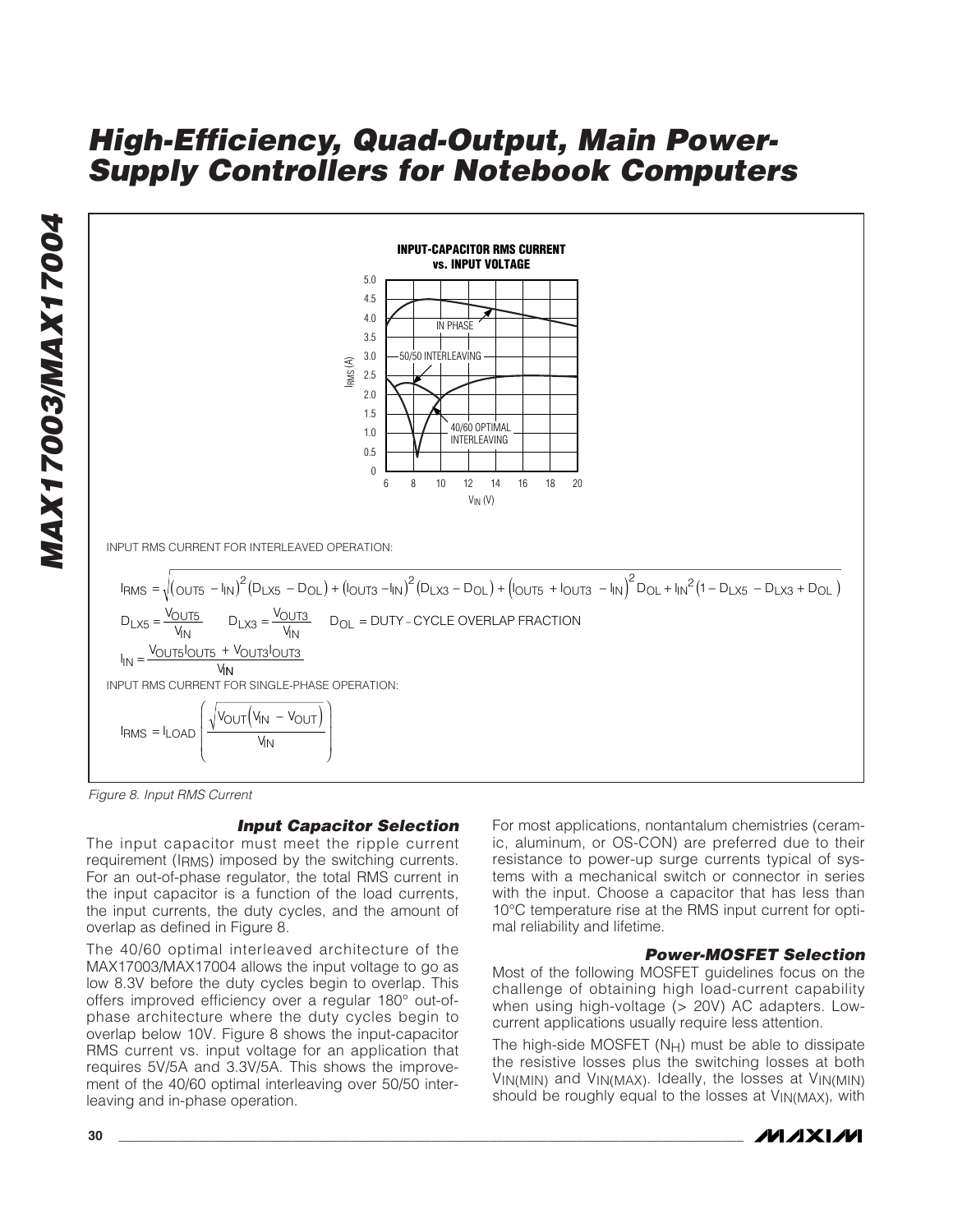lower losses in between. If the losses at VIN(MIN) are significantly higher, consider increasing the size of NH. Conversely, if the losses at VIN(MAX) are significantly higher, consider reducing the size of NH. If V<sub>IN</sub> does not vary over a wide range, maximum efficiency is achieved by selecting a high-side MOSFET  $(N_H)$  that has conduction losses equal to the switching losses.

Choose a low-side MOSFET  $(N<sub>L</sub>)$  that has the lowest possible on-resistance (R<sub>DS(ON)</sub>), comes in a moderate-sized package (i.e., 8-pin SO, DPAK, or D2PAK), and is reasonably priced. Ensure that the MAX17003/MAX17004 DL\_ gate driver can supply sufficient current to support the gate charge and the current injected into the parasitic drain-to-gate capacitor caused by the high-side MOSFET turning on; otherwise, cross-conduction problems may occur. Switching losses are not an issue for the low-side MOSFET since it is a zero-voltage switched device when used in the step-down topology.

#### **Power-MOSFET Dissipation**

Worst-case conduction losses occur at the duty-factor extremes. For the high-side MOSFET (NH), the worstcase power dissipation due to resistance occurs at minimum input voltage:

$$
PD (N_{H} \text{ Resistance}) = \left(\frac{V_{OUT}}{V_{IN}}\right) (I_{LOAD})^{2} R_{DS(ON)}
$$

Generally, use a small high-side MOSFET to reduce switching losses at high input voltages. However, the R<sub>DS(ON)</sub> required to stay within package power-dissipation limits often limits how small the MOSFET can be. The optimum occurs when the switching losses equal the conduction (RDS(ON)) losses. High-side switching losses do not become an issue until the input is greater than approximately 15V.

Calculating the power dissipation in high-side MOSFETs  $(N_H)$  due to switching losses is difficult, since it must allow for difficult-to-quantify factors that influence the turnon and turn-off times. These factors include the internal gate resistance, gate charge, threshold voltage, source inductance, and PC board layout characteristics. The following switching-loss calculation provides only a very rough estimate and is no substitute for breadboard evaluation, preferably including verification using a thermocouple mounted on NH:

$$
PD (N_{H} \text{ Resistance}) =
$$
\n
$$
\left(\frac{I_{LOAD}Q_{G(SW)}}{I_{GATE}} + \frac{C_{OSS}V_{IN(MAX)}}{2}\right) V_{IN(MAX)} f_{SW}
$$

where C<sub>OSS</sub> is the output capacitance of N<sub>H</sub>, Q<sub>G(SW)</sub> is the charge needed to turn on the  $N_H$  MOSFET, and  $I_G$ ATE is the peak gate-drive source/sink current (1A typ).

Switching losses in the high-side MOSFET can become a heat problem when maximum AC adapter voltages are applied, due to the squared term in the switchingloss equation (C x  $V_{\text{IN}}^2$  x fsw). If the high-side MOSFET chosen for adequate RDS(ON) at low battery voltages becomes extraordinarily hot when subjected to VIN(MAX), consider choosing another MOSFET with lower parasitic capacitance.

For the low-side MOSFET  $(N_L)$ , the worst-case power dissipation always occurs at maximum battery voltage:

$$
PD (NL \; Resistance) =
$$
\n
$$
\left[1 - \left(\frac{VOUT}{VIN(MAX)}\right)\right] (LOAD)^{2} RDS(ON)
$$

The absolute worst case for MOSFET power dissipation occurs under heavy overload conditions that are greater than ILOAD(MAX) but are not high enough to exceed the current limit and cause the fault latch to trip. To protect against this possibility, "overdesign" the circuit to tolerate:

$$
I_{\text{LOAD}} = I_{\text{LIMIT}} - \left(\frac{\Delta I_{\text{INDUCTOR}}}{2}\right)
$$

where  $I_{LIMIT}$  is the peak current allowed by the currentlimit circuit, including threshold tolerance and senseresistance variation. The MOSFETs must have a relatively large heatsink to handle the overload power dissipation.

Choose a Schottky diode (DL) with a forward-voltage drop low enough to prevent the low-side MOSFET's body diode from turning on during the dead time. As a general rule, select a diode with a DC current rating equal to 1/3rd the load current. This diode is optional and can be removed if efficiency is not critical.

#### **Boost Capacitors**

The boost capacitors (C<sub>BST</sub>) must be selected large enough to handle the gate-charging requirements of the high-side MOSFETs. Typically, 0.1µF ceramic capacitors work well for low-power applications driving medium-sized MOSFETs. However, high-current applications driving large, high-side MOSFETs require boost capacitors larger than 0.1µF. For these applications, select the boost capacitors to avoid discharging the capacitor more than 200mV while charging the highside MOSFETs' gates: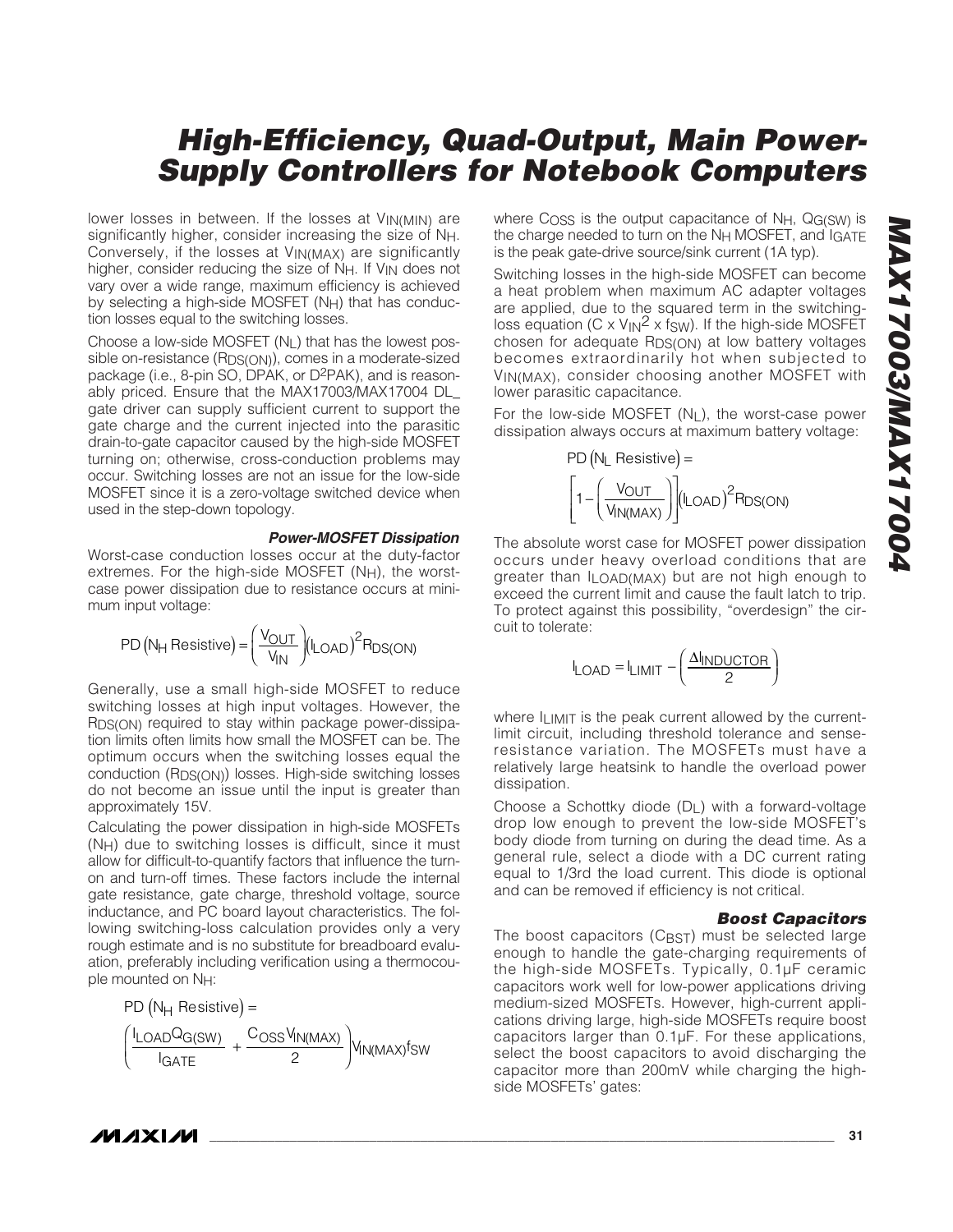# $C_{\text{BST}} = \frac{Q_{\text{GATE}}}{200 \text{mV}}$

where QGATE is the total gate charge specified in the high-side MOSFET's data sheet. For example, assume the FDS6612A n-channel MOSFET is used on the high side. According to the manufacturer's data sheet, a single FDS6612A has a maximum gate charge of 13nC (VGS = 5V). Using the above equation, the required boost capacitance would be:

$$
C_{\text{BST}} = \frac{13nC}{200mV} = 0.065\mu F
$$

Selecting the closest standard value, this example requires a 0.1µF ceramic capacitor.

### **LDOA Design Procedure**

#### **Output Voltage Selection**

Adjust the auxiliary linear regulator's output voltage by connecting a resistive divider between OUTA and analog ground with the center tap connected to FBA (Figure 1). Select R6 in the 10k $\Omega$  to 30k $\Omega$  range, and calculate R5 with the following equation:

$$
R5 = R6 \left( \frac{V_{OUTA}}{V_{FBA}} - 1 \right)
$$

where  $V<sub>FBA</sub> = 1.0V$ .

#### **Transistor Selection**

The pass transistor must meet specifications for current gain (β), input capacitance, collector-emitter saturation voltage, and power dissipation. The transistor's current gain limits the guaranteed maximum output current to:

$$
I_{LOAD(MAX)} = \left(I_{DRV} - \frac{v_{BE}}{R_{BE}}\right)\!\beta_{MIN}
$$

where I<sub>DRV</sub> is the minimum guaranteed base drive current, V<sub>BF</sub> is the base-to-emitter voltage of the transistor, and  $R_{BF}$  is the pullup resistor connected between the transistor's base and emitter. Furthermore, the transistor's current gain increases the linear regulator's DC loop gain (see the LDOA Stability Requirements section), so excessive gain destabilizes the output. Therefore, transistors with current gain over 100 at the maximum output current can be difficult to stabilize and are not recommended. The transistor's input capacitance and input resistance also create a second pole, which could be low enough to make the output unstable when heavily loaded.

The transistor's saturation voltage at the maximum output current determines the minimum input-to-output voltage differential that the linear regulator supports. Alternatively, the package's power dissipation could limit the useable maximum input-to-output voltage differential. The maximum power-dissipation capability of the transistor's package and mounting must exceed the actual power dissipation in the device. The power dissipation equals the maximum load current times the maximum input-to-output differential:

PWR = ILOAD(MAX) (VINA - VOUTA) PWR = ILOAD(MAX) VCE

#### **LDOA Stability Requirements**

The MAX17003/MAX17004 linear-regulator controller uses an internal transconductance amplifier to drive an external pnp pass transistor. The transconductance amplifier, the pass transistor, the base-to-emitter resistor, and the output capacitor determine the loop stability.

The transconductance amplifier regulates the output voltage by controlling the pass transistor's base current. The total DC loop gain is approximately:

$$
A_{V(LDO)} = \left(\frac{5.5V}{V_T}\right)\left(1 + \frac{I_{BIAS}h_{FE}}{I_{LOAD}}\right)
$$

where  $V_T$  is 26mV at room temperature, h $FE$  is the pass transistor's DC gain, and IBIAS is the current through the base-to-emitter resistor (RBE). The 680Ω base-toemitter resistor used in Figure 1 was chosen to provide a 1mA bias current (IBIAS).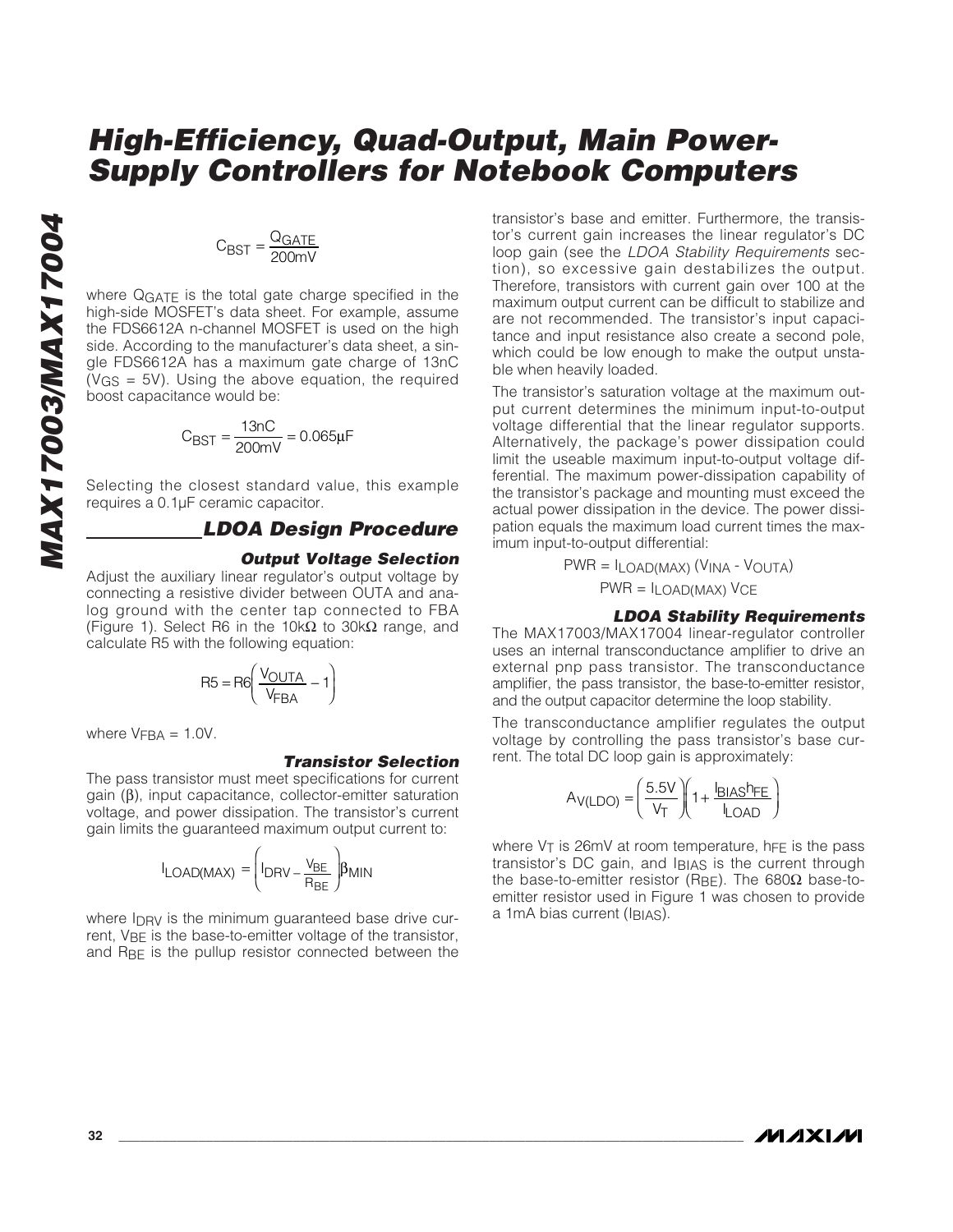The output capacitor and the load resistance create the dominant pole in the system. However, the internal amplifier delay, the pass transistor's input capacitance, and the stray capacitance at the feedback node create additional poles in the system, and the output capacitor's ESR generates a zero. For proper operation, use the following steps to ensure the linear-regulator stability:

1) First, calculate the dominant pole set by the linear regulator's output capacitor and the load resistor:

$$
fpOLE(LDO) = \frac{1}{2\pi C_{OUTA}R_{LOAD}}
$$

where COUTA is the output capacitance of the auxiliary LDO and RLOAD is the load resistance corresponding to the maximum load current. The unitygain crossover of the linear regulator is:

$$
f_{CROSSOVER} = A_{V(LDO)} f_{POLE(LDO)}
$$

2) The pole caused by the internal amplifier delay is at approximately 1MHz:

$$
f_{\text{POLE(AMP)}} \approx 1 MHz
$$

3) Next, calculate the pole set by the transistor's input capacitance, the transistor's input resistance, and the base-to-emitter pullup resistor. Since the transistor's input resistance ( $hFE/gm$ ) is typically much greater than the base-to-emitter pullup resistance, the pole can be determined from the simplified equation:

$$
f_{\text{POLE(CIN)}} \approx \frac{1}{2\pi C_{\text{IN}}R_{\text{IN}}}
$$

$$
C_{\text{IN}} = \frac{g_{\text{m}}}{2\pi f_{\text{T}}}
$$

where  $g_m$  is the transconductance of the pass transistor, and  $f<sub>T</sub>$  is the transition frequency. Both parameters can be found in the transistor's data sheet. Therefore, the equation can be further reduced to:

$$
f_{\text{POLE(CIN)}} \approx \frac{f_T}{h_{\text{FE}}}
$$

4) Next, calculate the pole set by the linear regulator's feedback resistance and the capacitance between FBA and ground (approximately 5pF including stray capacitance):

$$
f_{\text{POLE(FBA)}} = \frac{1}{2\pi C_{\text{FBA}}(\text{RS IIR6})}
$$

5) Next, calculate the zero caused by the output capacitor's ESR:

$$
f_{\text{ZERO(ESR)}} = \frac{1}{2\pi C_{\text{OUTA}} \text{ResR}}
$$

where RESR is the equivalent series resistance of COUTA.

6) To ensure stability, choose COUTA large enough so that the crossover occurs well before the poles and zero calculated in steps 2 through 5. The poles in steps 3 and 4 generally occur at several MHz, and using ceramic output capacitors ensures the ESR zero occurs at several MHz as well. Placing the crossover frequency below 500kHz is typically sufficient to avoid the amplifier delay pole and generally works well, unless unusual component selection or extra capacitance moves the other poles or zero below 1MHz.

A capacitor connected between the linear regulator's output and the feedback node can improve the transient response and reduce the noise coupled into the feedback loop.

If a low-dropout solution is required, an external pchannel MOSFET pass transistor could be used. However, a pMOS-based linear regulator requires higher output capacitance to stabilize the loop. The high gate capacitance of the p-channel MOSFET lowers the fpoLE(CIN) and can cause instability. A large output capacitance must be used to reduce the unity-gain bandwidth and ensure that the pole is well above the unity-gain crossover frequency.

### **Applications Information**

### **Duty-Cycle Limits**

#### **Minimum Input Voltage**

The minimum input operating voltage (dropout voltage) is restricted by the maximum duty-cycle specification (see the Electrical Characteristics table). Keep in mind that the transient performance gets worse as the stepdown regulators approach the dropout voltage, so bulk output capacitance must be added (see the voltage sag and soar equations in the Transient Response section of the SMPS Design Procedure section). The absolute point of dropout occurs when the inductor current ramps down during the off-time (ΔIDOWN) as much as it ramps up during the on-time (ΔIUP). This results in a minimum operating voltage defined by the following equation:

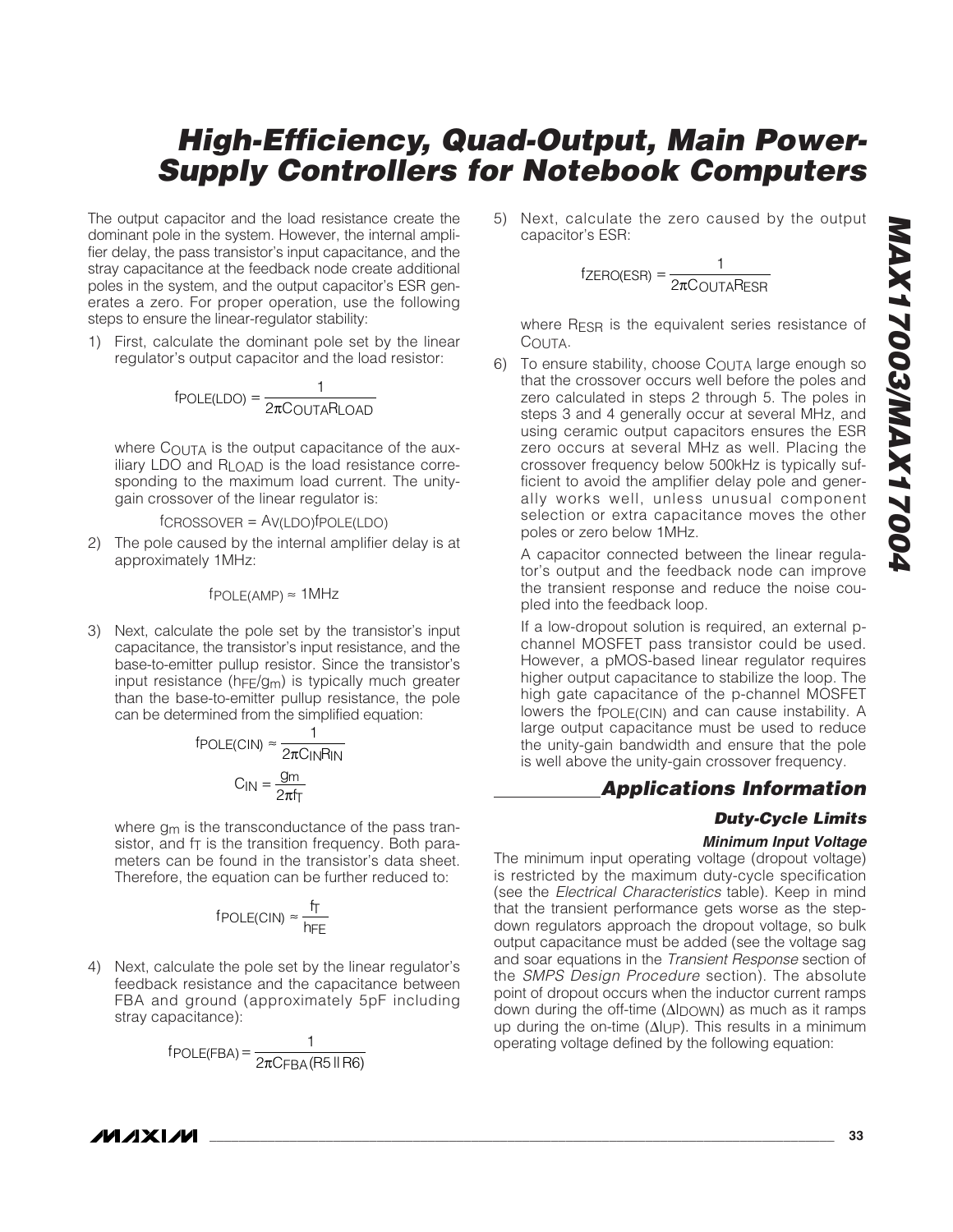$$
V_{IN(MIN)} = V_{OUT} + V_{CHG} + h \left(\frac{1}{D_{MAX}} - 1\right) (V_{OUT} + V_{DIS})
$$

where V<sub>CHG</sub> and V<sub>DIS</sub> are the parasitic voltage drops in the charge and discharge paths, respectively. A reasonable minimum value for h is 1.5, while the absolute minimum input voltage is calculated with  $h = 1$ .

#### **Maximum Input Voltage**

The MAX17003/MAX17004 controllers include a minimum on-time specification, which determines the maximum input operating voltage that maintains the selected switching frequency (see the *Electrical* Characteristics table). Operation above this maximum input voltage results in pulse-skipping operation, regardless of the operating mode selected by SKIP. At the beginning of each cycle, if the output voltage is still above the feedback threshold voltage, the controller does not trigger an on-time pulse, effectively skipping a cycle. This allows the controller to maintain regulation above the maximum input voltage, but forces the controller to effectively operate with a lower switching frequency. This results in an input threshold voltage at which the controller begins to skip pulses (VIN(SKIP)):



where f<sub>OSC</sub> is the switching frequency selected by FSEL.

### **PCB Layout Guidelines**

Careful PCB layout is critical to achieving low switching losses and clean, stable operation. The switching power stage requires particular attention (Figure 9). If possible, mount all the power components on the top side of the board, with their ground terminals flush against one another. Follow these guidelines for good PCB layout:

- Keep the high-current paths short, especially at the ground terminals. This practice is essential for stable, jitter-free operation.
- Keep the power traces and load connections short. This practice is essential for high efficiency. Using thick copper PCBs (2oz vs. 1oz) can enhance fullload efficiency by 1% or more. Correctly routing PCB traces is a difficult task that must be approached in terms of fractions of centimeters, where a single milliohm of excess trace resistance causes a measurable efficiency penalty.
- Minimize current-sensing errors by connecting CSH\_ and CSL\_ directly across the current-sense resistor (R<sub>SENSE</sub>).
- When trade-offs in trace lengths must be made, it is preferable to allow the inductor charging path to be made longer than the discharge path. For example, it is better to allow some extra distance between the input capacitors and the high-side MOSFET than to allow distance between the inductor and the lowside MOSFET or between the inductor and the output filter capacitor.
- Route high-speed switching nodes (BST\_, LX\_, DH\_, and DL\_) away from sensitive analog areas (REF, FB\_, CSH\_, CSL\_).

#### **Layout Procedure**

Place the power components first, with ground terminals adjacent (NL\_ source, CIN, COUT\_, and DL\_ anode). If possible, make all these connections on the top layer with wide, copper-filled areas.

Mount the controller IC adjacent to the low-side MOSFET, preferably on the back side opposite NL\_ and NH\_ in order to keep LX\_, GND, DH\_, and the DL\_ gate-drive lines short and wide. The DL\_ and DH\_ gate traces must be short and wide (50 mils to 100 mils wide if the MOSFET is 1in from the controller IC) to keep the driver impedance low and for proper adaptive dead-time sensing.

Group the gate-drive components (BST\_ capacitor, LDO5 bypass capacitor) together near the controller IC.

Make the DC-DC controller ground connections as shown in Figures 1 and 9. This diagram can be viewed as having two separate ground planes: power ground, where all the high-power components go, and an analog ground plane for sensitive analog components. The analog ground plane and power ground plane must meet only at a single point directly at the IC.

Connect the output power planes directly to the output filter capacitor positive and negative terminals with multiple vias. Place the entire DC-DC converter circuit as close to the load as is practical.

/VI/IXI/VI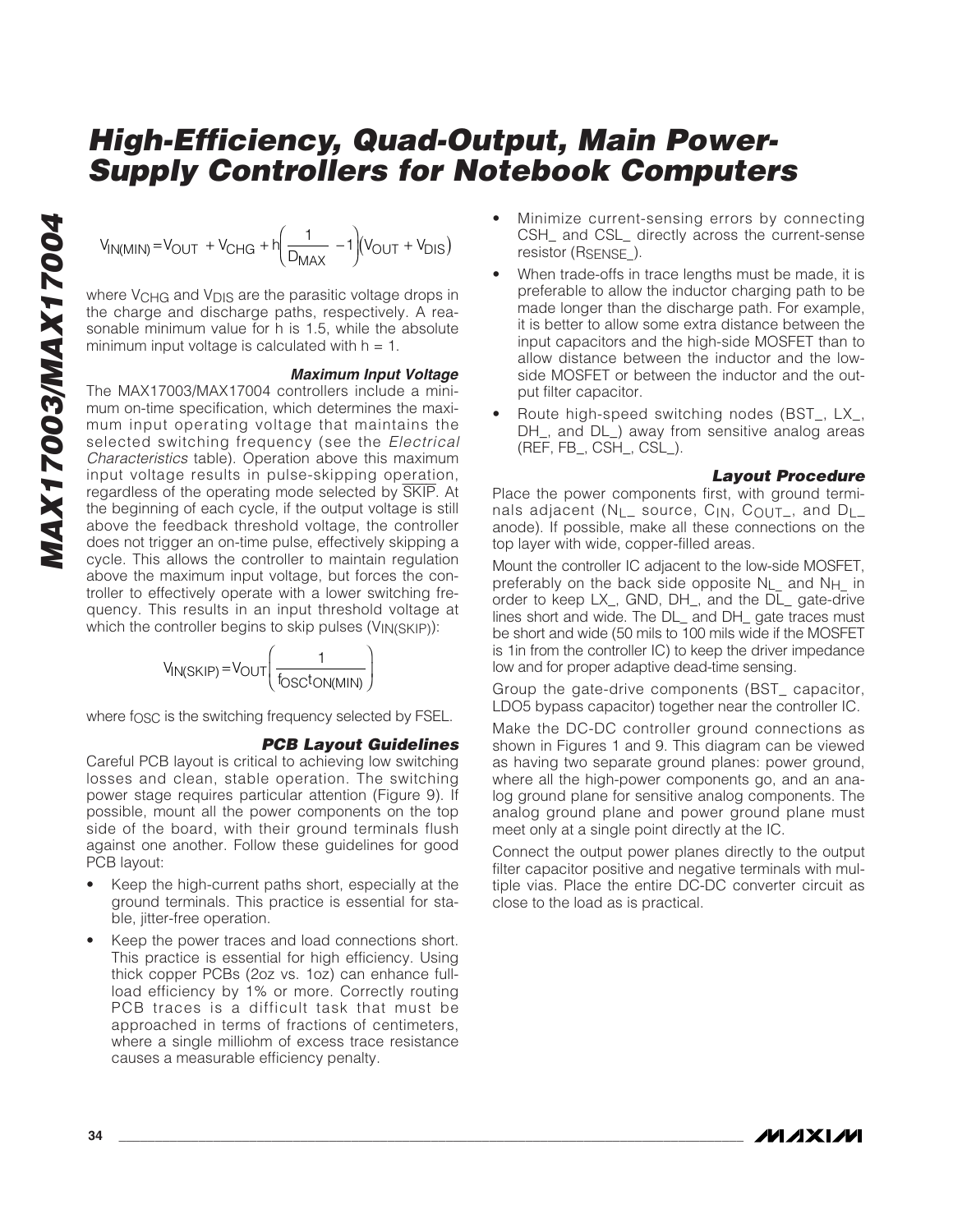

Figure 9. PCB Layout

### **Table 6. Functional Differences Between MAX8744/MAX8745 and MAX17003/MAX17004**

| <b>FEATURE</b>               | MAX8744/MAX8745                                                                                                                           | MAX17003/MAX17004                                                                                                                                                                                                                        |  |
|------------------------------|-------------------------------------------------------------------------------------------------------------------------------------------|------------------------------------------------------------------------------------------------------------------------------------------------------------------------------------------------------------------------------------------|--|
| Startup                      | Startup operating mode depends on the SKIP setting.<br>$(e.g., \overline{SKIP}$ is low, then startup occurs in skip mode).                | Startup is <i>always</i> in low-noise pulse-skipping mode (i.e.,<br>same as $\overline{\text{SKIP}}$ = REF setting). This allows for startup into<br>prebiased outputs.<br>The SKIP setting takes effect once the SMPS is in regulation. |  |
| Shutdown                     | Actively discharges the output down to zero.                                                                                              | Soft discharge of the output using the DSCHG3 and<br>DSCHG5 pins.                                                                                                                                                                        |  |
| DL3 and DL5<br><b>States</b> | DL3 and DL5 are high in shutdown.<br>DL3 and DL5 are latched high during an OV fault of<br>the respective output (MAX8744 only).          | DL3 and DL5 are low in shutdown.<br>DL3 and DL5 are latched high during an OV fault of the<br>respective output (MAX17003 only).                                                                                                         |  |
| Power-Good                   | PGOOD3: Power-good indicator for SMPS3.<br>PGOOD5: Power-good indicator for SMPS5.<br>PGOODA: Power-good indicator for the auxiliary LDO. | PGDALL: Power-good indicator for SMPS3 and SMPS5.<br>Auxiliary LDO does not have power-good indicator.                                                                                                                                   |  |

### **Chip Information**

TRANSISTOR COUNT: 6897 PROCESS: BiCMOS



**MAX17003/MAX17004**

**POOZIXVWWSOOZIXVW**